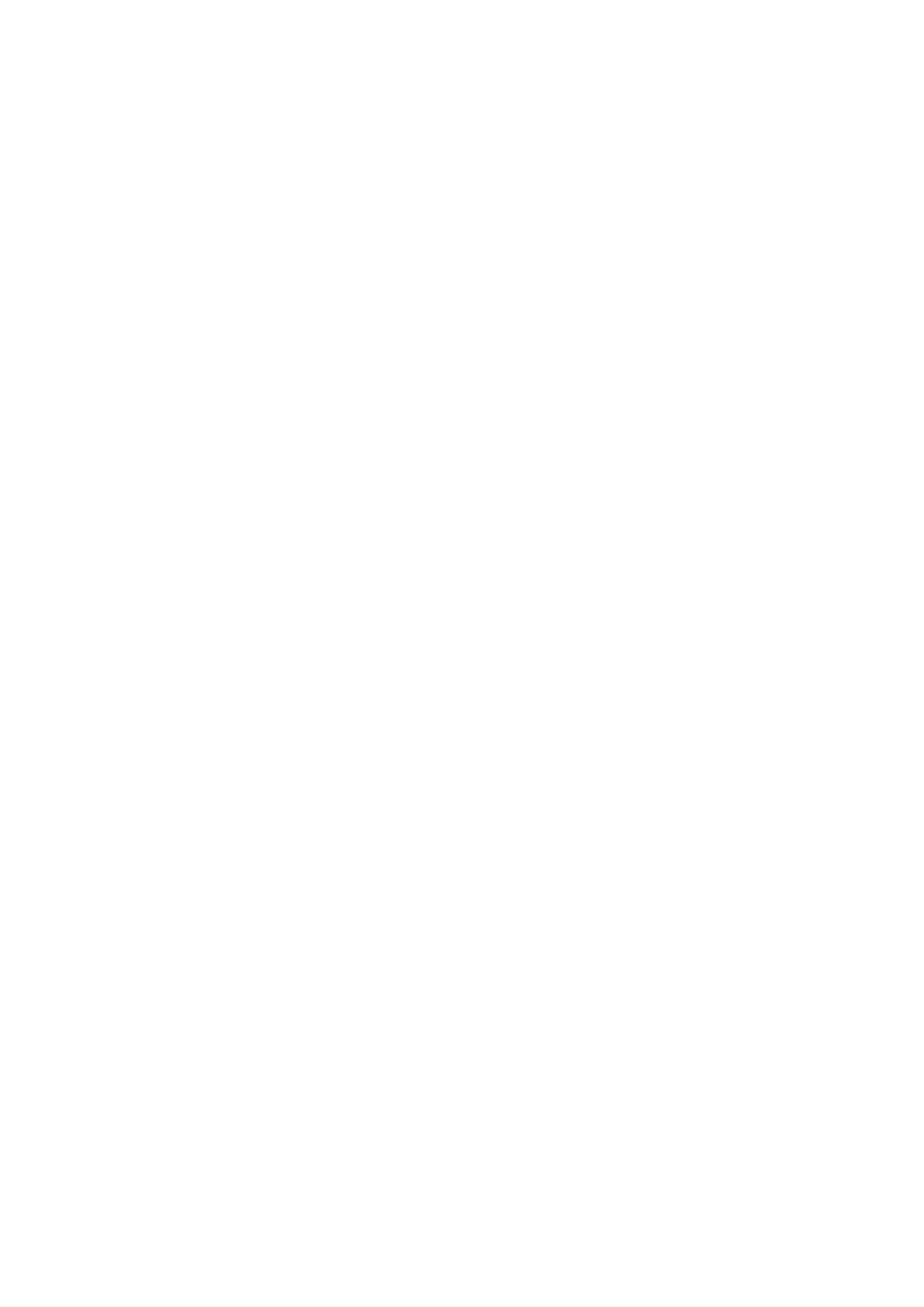# **Questions Concerning Certain Faculties Claimed for Man**

This lecture focuses on an essay by American scientist and philoospher Charles S. Peirce.<sup>[1](#page-2-0)</sup>

In 1868 "Questions Concerning Certain Faculties Claimed for Man" (QCFC) was published in *Journal of Speculative Philosophy* (JSP). This paper ultimately became a part of a series of three articles published in the JSP by Peirce. QCFC is organized a set of questions about various cognitive capacities (or powers) human beings claim to have.

While Peirce's motivation for writing QCFC was to ultimately prove the objective validity of the laws of logic, we might see the results of QCFC in a different way. That is, people often claim to know various propositions but how do people come to know anything at all? What faculties, powers, abilities, or capacities do human beings have that allow them to have knowledge about the world, themselves, or their inner lives?

QCFC can be understood as an investigation into the cognitive powers we have as human beings.

<span id="page-2-0"></span><sup>1</sup>Abbreviations for Peirce's work follow these conventions: CP#.# = (Charles S. Peirce. *The Collected Papers of Charles Sanders Peirce*. Red. by Charles Hartshorne {and} Paul Weiss (vols. 1-6) {and} Arthur Burks (vols. 7-8). Cambridge, MA: Harvard University Press, 1960); EP1:# = (Charles S. Peirce. *The Essential Peirce: Selected Philospohical Writings*. Ed. by Nathan Houser and Christian Kloesel. Vol. 1. Bloomington: Indiana University Press, 1992); EP2:# = (Charles S. Peirce. *The Essential Peirce: Selected Philosophical Writings*. Red. by The Peirce Edition Project. Vol. 2. 2 vols. Indianapolis: Indiana University Press, 1998); HL:#: (Charles S. Peirce. *Pragmatism as a Principle and Method of Right Thinking: The 1903 Harvard Lectures on Pragmatism*. Ed. by Patricia Ann Turrisi. Albany, NY: State University of New York Press, 1997); HPPS:#: (Charles S. Peirce. *Historical Perspectives on Peirce's Logic of Science*. Ed. by Carolyn Eisele. 2 vols. Berlin: Mouton Publishers, 1985); RLT:# = (Charles S. Peirce. *Reasoning and the Logic of Things: The Cambridge Conferences Lectures of 1898*. Ed. by Kenneth Laine Ketner. Cambridge, MA: Harvard University Press, 1992); W#.# = (Charles S. Peirce. *Writings of Charles S. Peirce: A Chronological Edition. Edited by Peirce Edition Project*. Ed. by Peirce Edition Project. 1-6, 8 vols. Bloomington and Indianapolis: Indiana University Press, 1982); R#:# & L#:# = (Charles S Peirce. *The Charles S. Peirce Papers. Microfilm Reels 1-30: Papers; Microfilm Reels 31-32: Supplement to the microfilm edition of the Charles S. Peirce Papers*. Cambridge, MA: Harvard University Library, Microreproduction Service, 1963). For rejected manuscript pages, an 'x' is placed after the manuscript page number, e.g. R343:32x.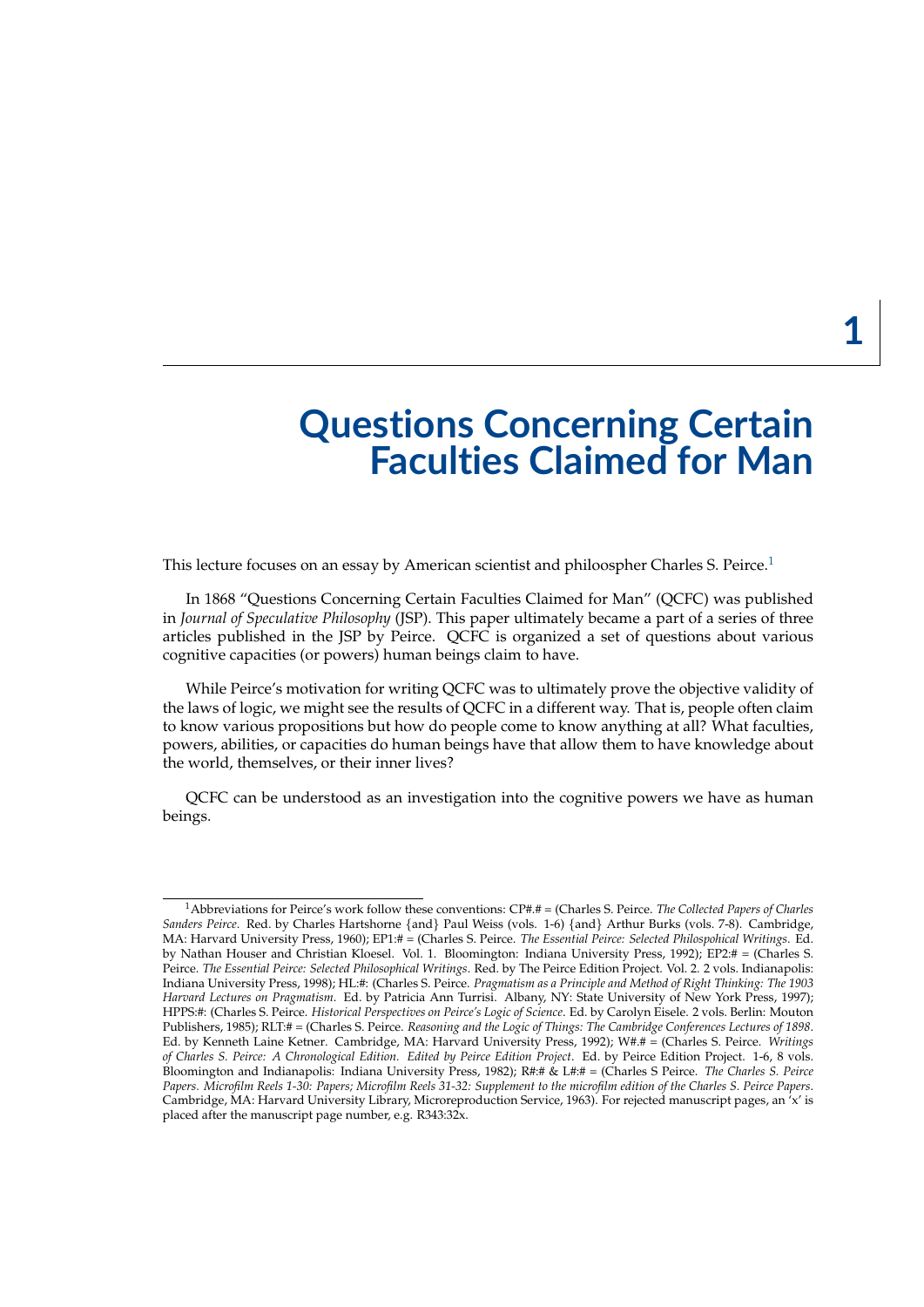# **1.1** | **Inference or intuition?**

The first question Peirce considers is as follows:

Whether by the simple contemplation of a cognition, independently of any previous knowledge and without reasoning from signs, we are enabled rightly to judge whether that cognition has been determined by previous cognition or whether it refers immediately to its object. - EP1:11

Here Peirce is discussing the status of a cognition or an idea. Peirce assumes that ideas are always about something. That is, they are always about (or represent) an object.

**Example 1.1** The object of my idea of a blue balloon is a *blue balloon*.

Ideas are classified in two different way, both corresponding to how the idea is determined.

First, some ideas are the result of **inference**. An idea is determined by an inference if and only if it is determined by prior ideas. Many of our ideas are determined by inferences. Our ideas about global warming, about politics, about health, about science, and so on are often taught to us and so we reason from the testimony of others to conclusions about these topics. That is, they have the following structure:

- P1: Dr. Smith told me that my blood results indicate I have high cholesterol.
- P2: Dr. Smith is a doctor, who is trained, and the test is reliable for determining high cholesterol.
- C: Therefore, I have high cholesterol.

Many of our judgments about what we perceive with our senses are also determined by prior ideas and so the result of an inference. For example, suppose I have the idea that *there is blue balloon floating in the air*. Here I am reasoning from sensory ideas to the judgment that there is a blue balloon.

- P1: I see a blue thing in the sky
- P2: That blue thing is an oval and is moving upward.
- P3: The object I am viewing is consistent with being a blue balloon.
- C: Therefore, there is blue balloon floating in the air

Second, some ideas are said to be the result of an intuition. An idea is determined by an intuition if and only if it is determined directly by the something *outside of consciousness* (not a prior idea in the mind) or what Peirce calls a *transcendental object* (EP1:11). What exactly the object is that determines an idea in the case of an intuition is left open. Since the object is out of consciousness, it could be real objects completely independent of our mind determining these ideas or an all-knowing, all-powerful God.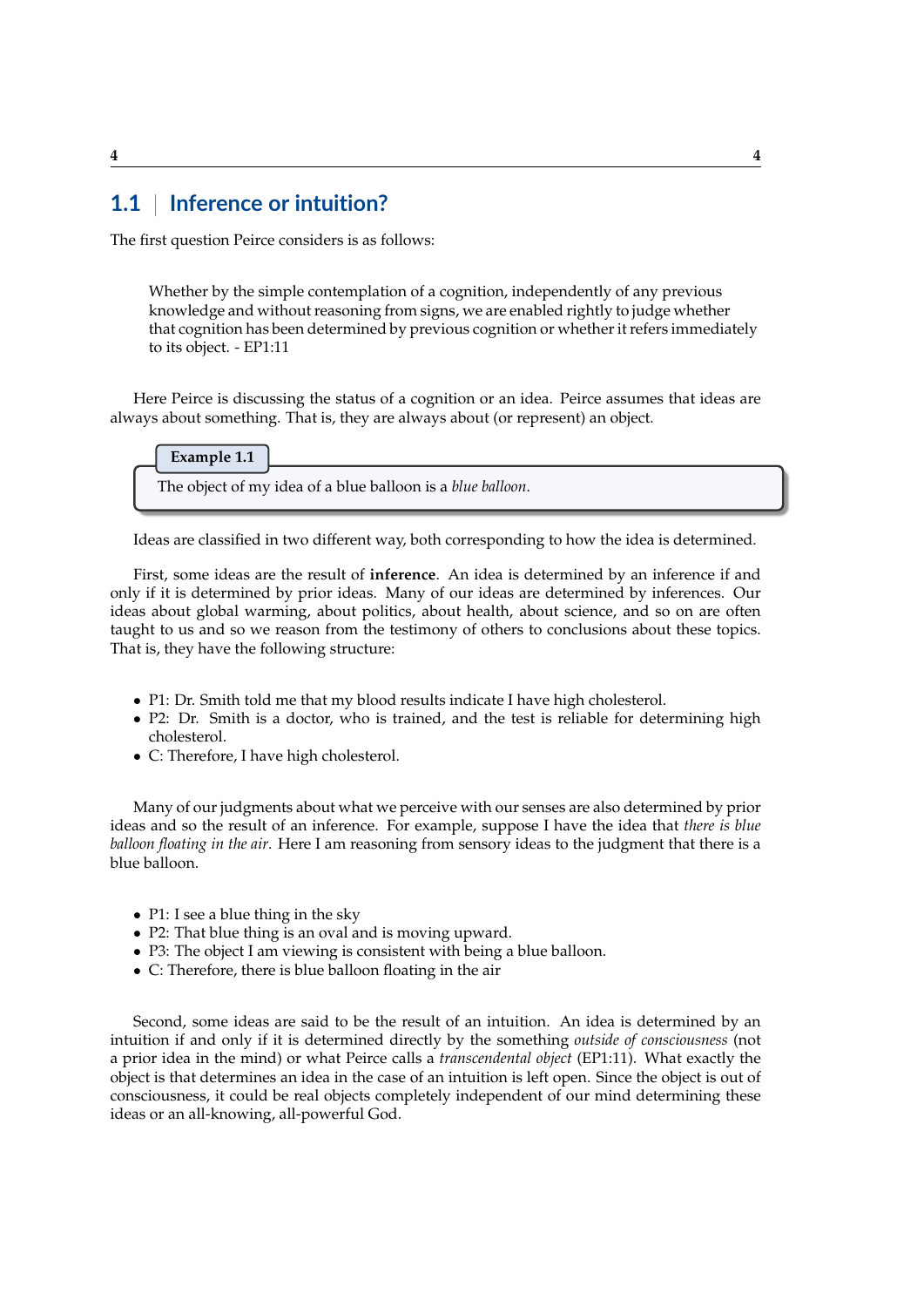

One way that Peirce characterizes intuitions is using the argumentative setting. He remarks that intuitions are *premises* that are not themselves a *conclusion*.

#### **Example 1.2**

Suppose there are only two possible arguments: A1 and A2. A1 and A2 only consists of three propositions. In the case of A1, its propositions are P1, P2, P3 where P3 is the conclusion. In the case of A2, its propositions are P1, P4, and P2 where P2 is the conclusion. Note that while P2 is a premise in A1, it is the *conclusion* in A2. And so it is a premise that is itself a conclusion, and so not an intuition. In contrast, P1 is a premise that is not itself a conclusion, and so it would be an intuition.

Now it is important to note that Peirce is not asking whether our ideas are determined by intuitions or inferences. His question is for any idea *i*, how do we know whether *i* is determined by an intuition or an inference. Do we know it intuitively or inferentially? In other words, his question about intuitions and inferences is whether or not we have an intuitive power that allows us to determine whether for any idea *i* that *i* is determined by an intuition or determined by an inference.

For example, suppose I have an idea *i*. That *i* may be determined by an intuition or it may be determined by an inference. How do I know how *i* was determined? Well, some may contend that we know *intuitively*. That is, we have an intuitive power that allows us to determine which ideas are determined by intuitions and which are determined by inferences. Others may contend that there is no reason to believe that we have such a power.



Peirce denies that we have an intuitive power to determine whether our ideas are intuitions or inferences. He writes:

There is no evidence that we have this faculty, except that we seem to *feel* that we have it. – EP1:12

Now before Peirce argues that we lack such an intuitive power, he offers a kind of abstract history of the debate over intuitions. He notes that historically, individuals have debated which cognitions are intuitive. In the middle ages, he contends that ideas that were two sources of knowledge: *reason* and *external authority* (e.g. the pope). In this time, ideas determined by the latter were taken to be intuitive.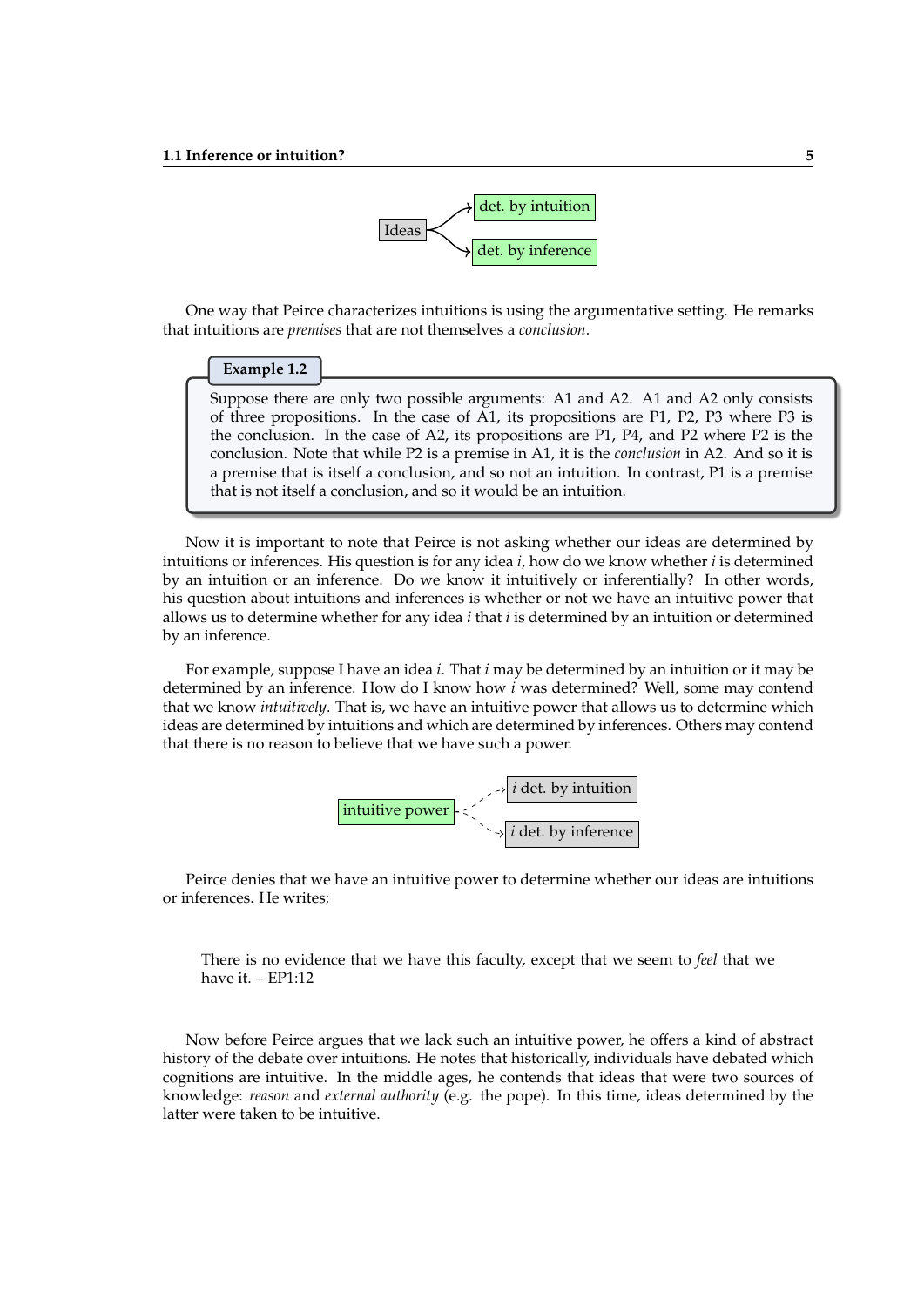the credibility of authority was regarded by men of that time simply as an ultimate premises, as a cognition not determined by a previous cognition of the same object, or, in our terms, as an intuition – EP1:13

In contrast to the middle ages, in our time the two sources of knowledge are *reason* and what Peirce refers to as an *internal authority*. This is the *feeling* that we have an intuitive power. And so, Peirce contemplates that just as we now doubt the legitimacy of *external authority* might we come to doubt the legitimacy of the *internal authority*.

### 1.1.1 | The argument against a second-order power of intuition

Perice rejects that we have a second-order intuitive power to determine whether an idea is determined by an intuition or determined by inference from observation.

<span id="page-5-0"></span>**Theorem 1** *No power of intuition We have no second-order intuitive power to determine if an idea i is determined by an intuition or by an inference.*

Peirce's proof of this claim will involve an assumption. Namely, that if we have this secondorder intuitive power, then our knowledge from this faculty is *infallible*. That is, if I have an intuitive power to determine whether *i* is determined by an intuition or an inference, then it is impossible for me to be wrong. For example, suppose I have an idea that *there is a red balloon*. Assuming I have a second-order power of intuition and this idea to be determined by an intuition, then I cannot be wrong about this judgment.

This assumption gives us a way to test whether or not we have a power of intuition. Namely if a second-order power of intuition entails that we cannot be wrong about certain judgments, then Peirce can point to cases where (i) people claim to have such a power but (ii) the judgments that stem from this power are flawed.

if *i* det. by intuition then cannot be wrong

Peirce provides a wide variety of cases to support the view that we have no second-order power of intuition. We will only consider some of these cases.

**First,** let's consider cases where people have judgments about **what they have seen** and **what they have inferred**. That is, suppose a subject S makes following judgment:

• S saw P

The question then is whether we have an intuitive power for determining whether *I saw P* is determined by an intuition or an inference. Now if we have such an intuitive power and this intuitive power is infallible (**A1**), then we should never confuse cases where *S saw P* with *S saw P*. In other words, if we intuit we saw P, then it is certain that we saw P rather than inferred P.

But Peirce contends that this is not the case since people commonly confuse what they've seen from what they've inferred. Peirce considers how witnesses to crimes often claim to have seen an event but actually only inferred it. And, he contends that this is most evident with respect to the testimony of individuals watching magic tricks.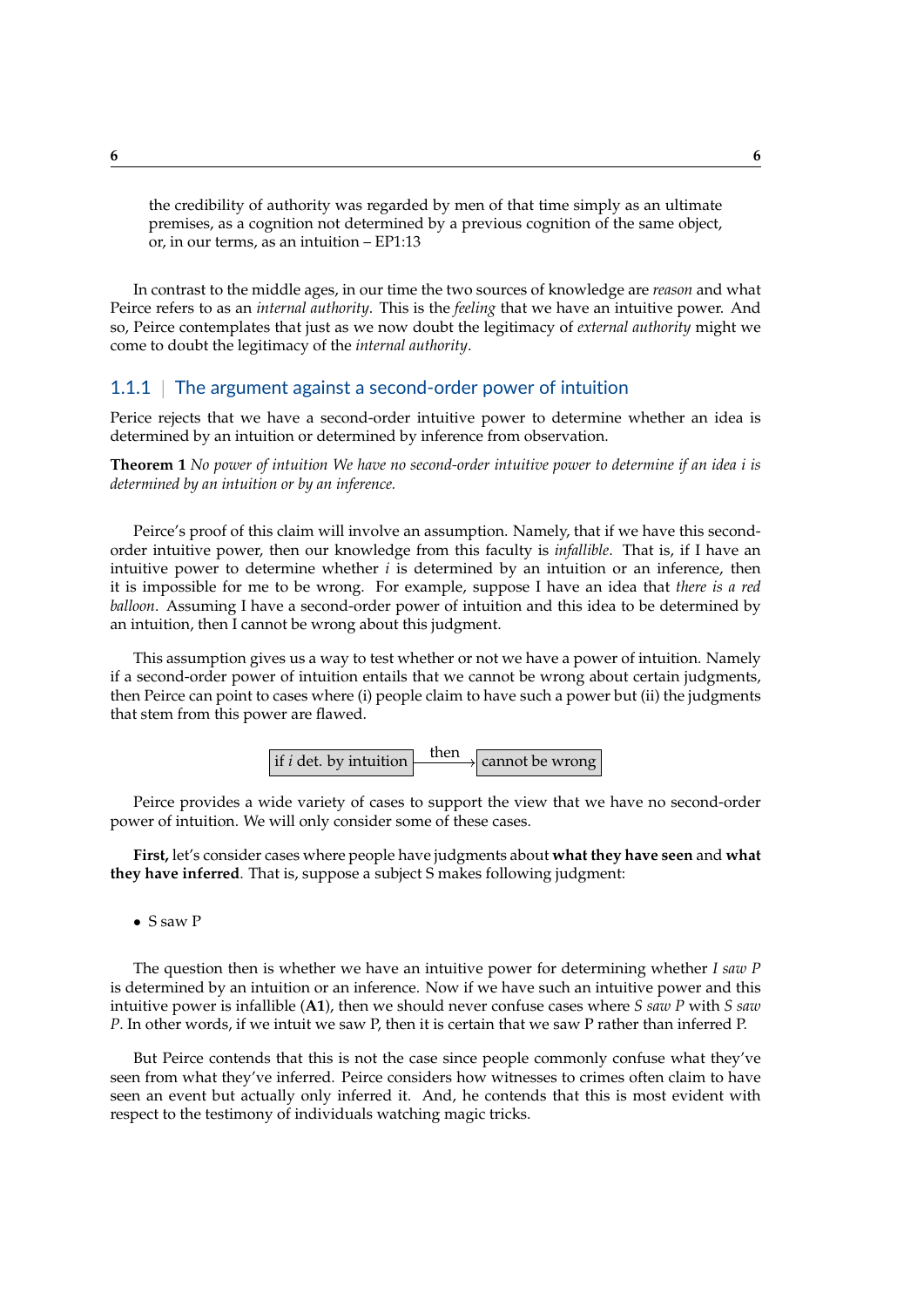#### **Example 1.3: Chinese rings**

Peirce refers to the case of the Chinese rings. Let's consider a variation of this trick here: <https://www.youtube.com/watch?v=paKDutWykiA>. In this case, an individual may claim to *intuitively know* (because they saw) that the magician took two unbroken metal rings and put these two rings together. But, according to Peirce, this judgment is actually a product of *inference* since they did not actually see that the rings were broken (they simply inferred this from looking at the rings or watching the magician move the rings around). Here is how the trick works: [https://www.youtube.com/watch?v=](https://www.youtube.com/watch?v=J24UZg0rGBs) [J24UZg0rGBs](https://www.youtube.com/watch?v=J24UZg0rGBs) and here <https://www.youtube.com/watch?v=N5Gn9-abjqM>.

From these sorts of examples, Peirce draws the conclusion that evidence does not support the feeling that we have an intuitive power to distinguish *what we have seen* from *what we have inferred*:

This certainly seems to show that it is not always very easy to distinguish between a premise and a conclusion, that we have no infallible power of doing so, and that in fact our only security in difficult cases is in some signs from which we can infer that a given fact must have been seen or must have been inferred. – EP1:14

A **second** example concerns **dreams**. Peirce draws on dreams in two ways. First, our inability to distinguish what we dreamt from our interpretation of what we dreamt supports the idea that we have no intuitive power to determine whether some idea about our dream is the result of an intuition or the result of an inference. Second, Peirce notes that our ideas when we are dreaming are determined by "the laws of the association of ideas" and prior ideas (that is, it isn't we are encountering unicorns or are having the experience of flying when we are dreaming). But our ideas in our dreams are just like our ideas when we are awake. And so, if the ideas in our dreams are just like our ideas when we are awake, and the former are determined by inference, then there is reason to doubt that we know when our waking ideas are determined by intuition.

A **third** example involves **children**. Peirce contends that children pretty much have the same perceptive faculties as grown individuals (sight, taste, smell, consciousness). The implication then is that the second-order power of intuition should be present in them as well. But Peirce contends that when children are questioned about *how* they know something (e.g. the language they speak), they will sometimes contend that they did not learn it but *always knew it*. Of course, this is incorrect and so **A1** is falsified.

A **fourth** example involves determining the texture of a fabric of cloth by *feeling* the fabric. Peirce contends that we might contend that a fabric is rough or soft or smooth simply by feeling the fabric. But again, Peirce remarks that the idea that a fabric is smooth is not necessarily known via intuition. Instead, we learn that a fabric is smooth through an act of inference, namely by moving our hand on the fabric, then drawing a conclusion based on a comparison of different sensations.

A **fifth** example involves space perception. Here Peirce considers three different related examples. The first involves our perception of depth. Originally, it was thought that our perception of the third dimension of space was intuited. However, this dimension is actually inferred (this is a complex point but the short of it is that depth perception requires synthesizing information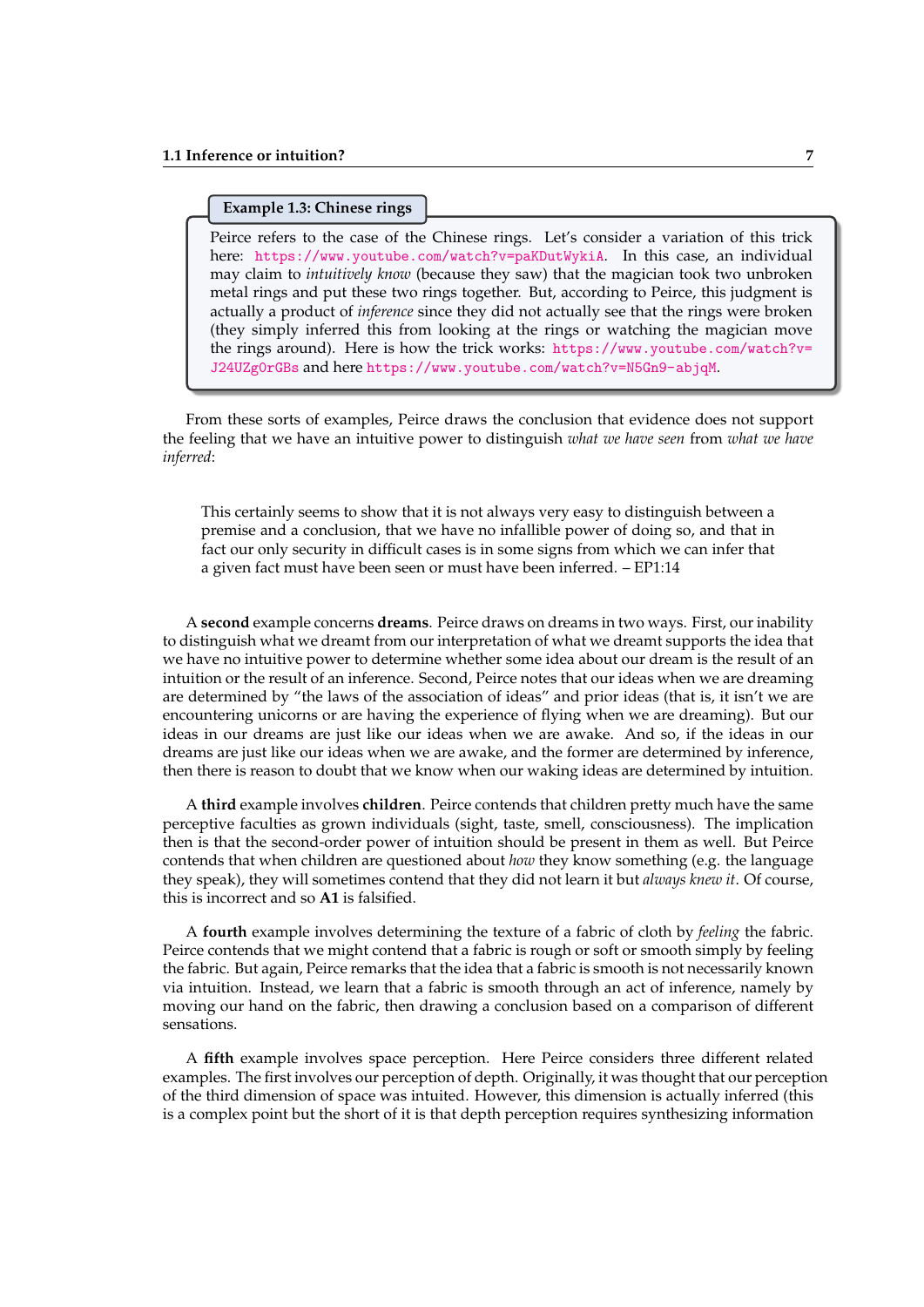from both eyes, viz., binocular cues). The second involves our idea that what we immediately see with one eye closed is a continuous oval. This idea might be said to be the result of an intuition. But, Peirce contends that the discovery of the blind spot refutes this since the contents of our vision is inferred from the existence of the blind spot to be a ring. A third involves the idea that what we see is a two-dimensional continuous surface. While this might be assumed to be intuited, it is not since it is incompatible with the physiology of our eye. Namely, our eye is not composed of an unbroken continuous surface but instead of numerous, very small retinal nerve cells. So, Peirce contends we infer that what we actually see are innumerable small dots that we "fill in". Thus, the idea that we see an unbroken continuous surface is the result of an inference rather than an intuition.

From the above examples (and others we did not consider), Peirce concludes that we have no intuitive power to determine whether an idea is intuited or inferred (determined by prior ideas).

#### **Exercise 1**

Peirce offers up several examples of how people commonly confuse what they perceive with what they infer (e.g. magic tricks, dreams, etc.). Can you think of some of your own examples where people think they *saw X* but they really *inferred X*?

#### **Exercise 2**

Suppose Peirce is right that we do often confuse *seeing X* with *inferring X* from some sensation? What does this imply about people's claims to know X? How should we evaluate the testimony of people when they claim to have seen X?

### **1.2** | **Intuitive self-consciousness**

The next question that Peirce considers is whether we have an **intuitive self-consciousness**. Peirce asserts that we lack an intuitive self-consciousness.

<span id="page-7-0"></span>**Theorem 2** *There is no intuitive self-consciousness.*



By "consciousness", Peirce means simply an *awareness* of an object as represented.

### **Definition 1.2: self-consciousness**

By "self-consciousness" Peirce means an *awareness* or *recognition* of our personal or private self.

And so, if we assume that we have a private self (that we as a personal self exists), the question becomes whether we know this by way of an intuitive power or through inference.

Peirce contends that it is **not** self-evident that the personal self is known by intuition. This is because (as he has argued) we lack any intuitive power to distinguish ideas determined by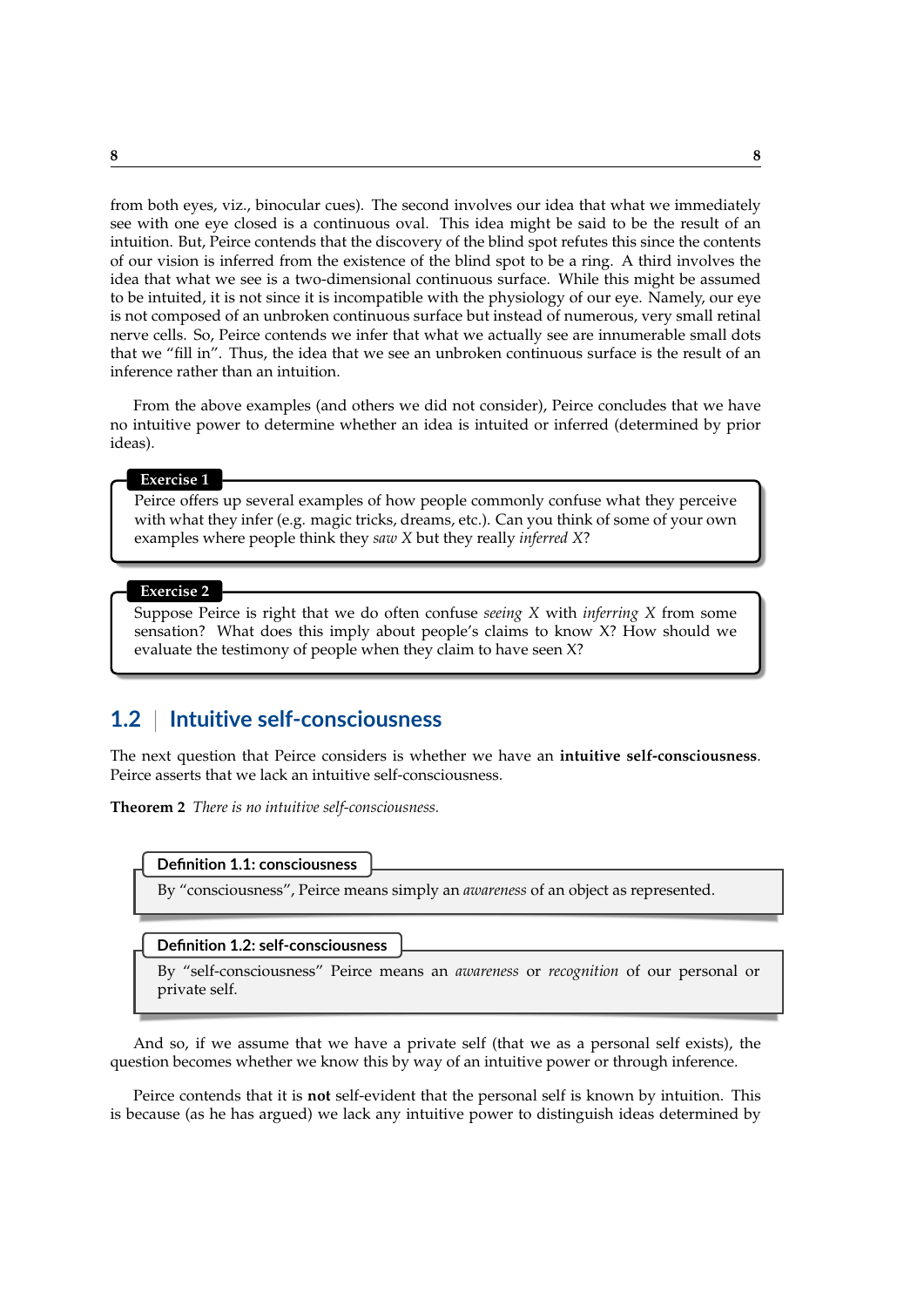

intuition from those determined by inference. Thus, he contends, whether or not we have such a capacity is "to be determined upon evidence" (EP1:18). What then does the evidence suggest with respect to the whether our private selves are known via intuition?

In contrast to his denial of that we have a second-order power of intuition, Peirce's argument here has a different structure. Namely, Peirce assumes that given two different powers (or faculties)  $P_1$  and  $P_2$ , if the existence of the first power  $P_1$  is uncontroversial whereas the existence is second power  $P_2$  is not, then we are only required to accept the existence of  $P_2$  if it is necessary to explains facts that cannot be explained by  $P_1$ . This gives us a way to test the claim that we have an a power of intuitive self-consciousness for such a power exists if it is *necessary* to explain certain facts.

In addition, we have a way of testing arguments as to whether we have a power of intuitive self-consciousness. Namely, we evaluate whether our knowledge of the personal self can be explained through a simpler, better-known power (e.g. observation and inference).



The structure of Peirce's argument against an intuitive self-consciousness becomes straightforward.

- 1. he points out some conflicting evidence concerning whether children are self-conscious.
- 2. he provides an account of the origin of self-consciousness in children and how this origin is the result of faculties known to exist (observation and inference) rather than the dubitable faculty of intuition.
- 3. he considers and refutes an argument supporting the existence of the faculty of intuitive self-consciousness.

In what follows, each of these components of Peirce's argument against the faculty of intuitive self-consciousness is considered.

**First**, Peirce points out that there is conflicting evidence about when children become selfconscious . On the one hand, children don't tend to begin to use the first-person pronoun "I" until they have acquired a variety of other pieces of language. This suggests that they lack a self-consciousness or their awareness of their private self is imperfect. On the other hand, before children use the first-person pronoun, they are capable of a wide variety of intellectual tasks, e.g. movement, speech, the trigonometry of vision, etc. Given the breadth and sophistication of their intellectual powers, Peirce writes that "[t]here is no reason to question a similar degree of thought in reference to themselves" (EP1:19).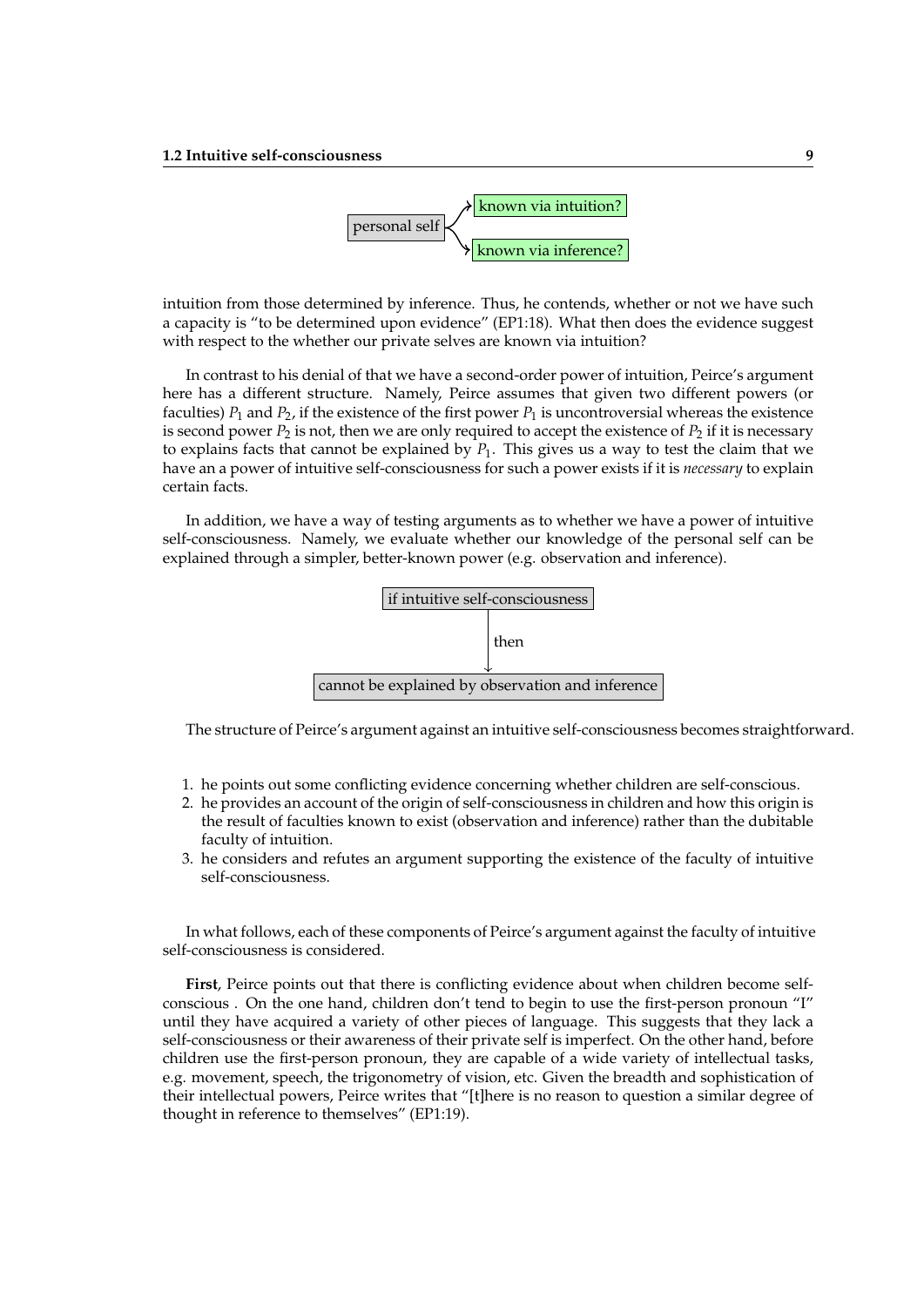In short, the available evidence concerning children does not clearly point one way or another concerning whether they are intuitively aware of their private self.

**Second**, Peirce offers an account of the origin of self-consciousness in children that is the result of observation and inference process (**A2**). Peirce has much to say concerning the origin of the personal self, especially regarding the role the body plays in the process. However, we will focus on the latter part of his account. Once children are able to converse, Peirce notes that they begin to form a connection between what people say about things and the facts themselves. Sometimes, however, children will be told that a stove is hot, but say that it is not. After touching the stove, however, they find that the testimony was right all along and so become aware of ignorance or error. They then contend that there must be a thing in which this ignorance or error belongs and so posit the existence of their personal self in which the error exists. Peirce writes "[i]n short, *error* appears, and it can be explained only by supposing a *self* which is fallible" (EP1:20).

Peirce provides a rather nice summary of this second part of his argument when he writes the following:

Now, the theory which, for the sake of perspicuity, has thus been stated in a specific form, may be summed up as follows: At the age at which we know children to be selfconscious, we know that they have been made aware of ignorance and error; and we know them to possess at that age powers of understanding sufficient to enable them then to infer from ignorance and error their own existence. Thus we find that known faculties, acting under conditions known to exist, would rise to self-consciousness (EP1:20).

**Third,** the final part of Peirce's argument involves considering a potential argument in support of intuitive self-consciousness. The argument, in short, is as follows:

- P1 We are more certain of our private self than any other fact
- P2 A conclusion can never be more certain than the premises it relies upon
- C Therefore, our knowledge of our private self cannot be inferred and must be known by an intuitive power.

Peirce accepts **P1** but denies **P2**, contending that it is "founded on an exploded theory of logic" (EP1:20). Peirce's explanation of this is that while a conclusion can never be more certain than a *single* fact that supports it, when the conclusion is supported by a multitude of facts, it can be more certain than *any* single fact that supports it.

#### **Example 1.4: testimony from witnesses**

Consider a dozen individuals independently testify that Tek was at a certain location. Peirce contends that the conclusion that Tek was at a certain location is more likely than any single one of these individuals is to be believed.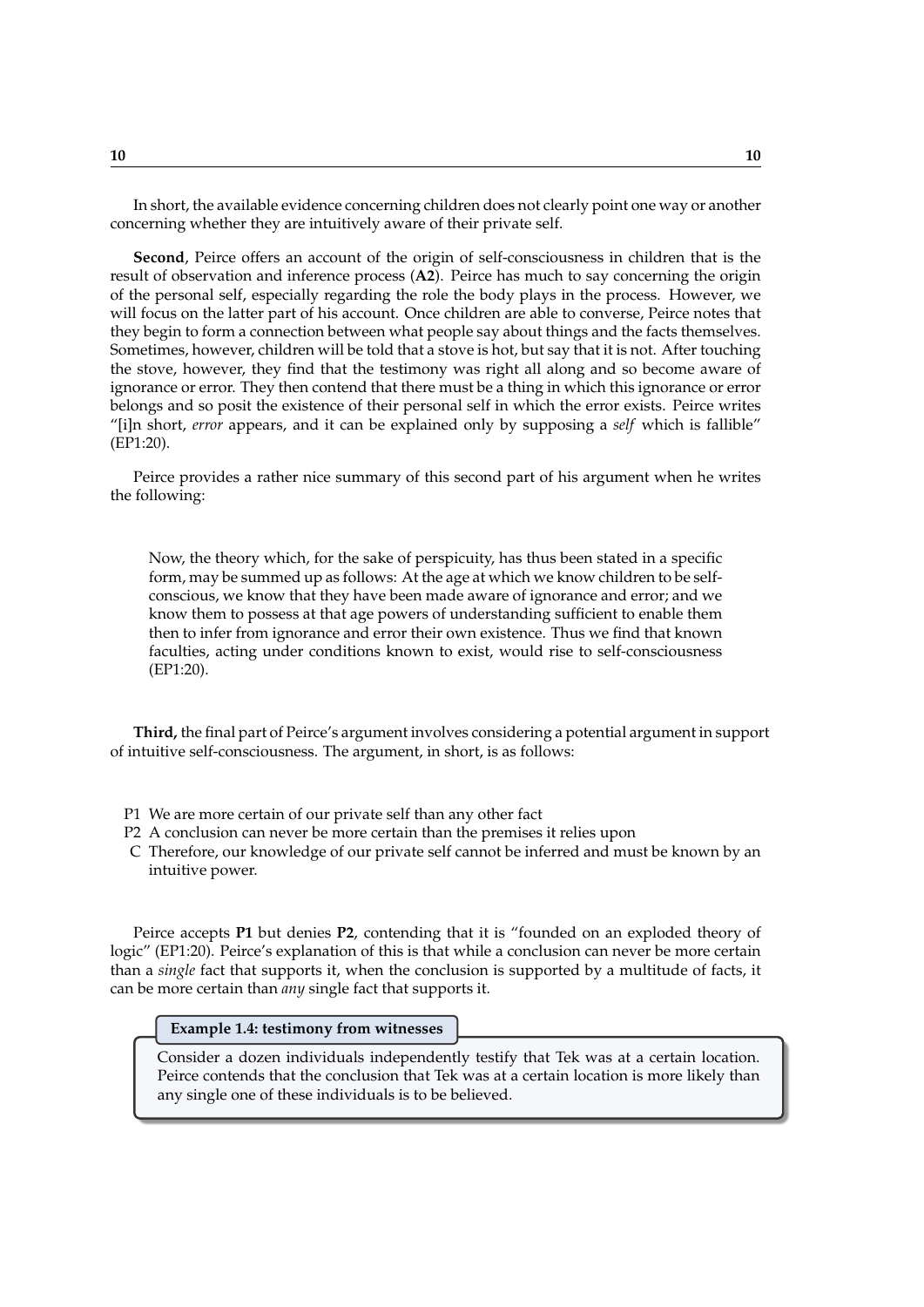#### **Example 1.5: facts and self**

Many facts seem to support that we have a private self. Thus, similar to the case of the witnesses, the fact that we have a private self is more certain than any of the facts that support it.

Peirce thus concludes that there is "no necessity" in supposing the existence of a power of intuitive self-consciousness. Our knowledge of our private self can, instead, be accounted for in a less controversial way, namely through a process of observation and inference.

#### **Exercise 3**

Peirce says that it isn't obvious that we have a direct perception of our personal selves (no intuitive self-consciousness). Instead, it is possible that we come to know that we exist by inferring that we exist. What does this imply about a baby's sense of self (very young children)?

## **1.3** | **Subjective elements of ideas**

The next question that Peirce considers is whether we have an intuitive power to distinguish various subjective elements of our ideas. Peirce is clear that we lack such a power.

<span id="page-10-0"></span>**Theorem 3** *We have no intuitive power to distinguish various subjective elements of our ideas*

To use more modern language (but also to narrow the discussion initially), Peirce is asking whether we have an intuitive power to determine our propositional attitudes.

#### **Definition 1.3: propositional attitude**

A propositional attitude is a mental state or disposition held by a subject toward a proposition.

#### **Example 1.6**

If **P** is a proposition, some propositional attitude include *believing P*, *doubting P*, *imagining P*, *dreaming P*, *conceiving P*, and *knowing P*.

Peirce thus contends that we do not necessarily know our propositional attitudes intuitively. It may be the case that (i) I do not know whether I doubt a proposition P or (ii) I know that I doubt P but I know it through observation and inference rather than through an intuitive power.

However, with the above said, Peirce does not mean to restrict the discussion to propositional attitudes. Instead, his concern are with various "modes of consciousness" or the "subjective elements" of our ideas. That is, propositional attitudes involve a mental attitude to something that can be true or false (a proposition) whereas Peirce's concern refers to a mental attitude toward any idea.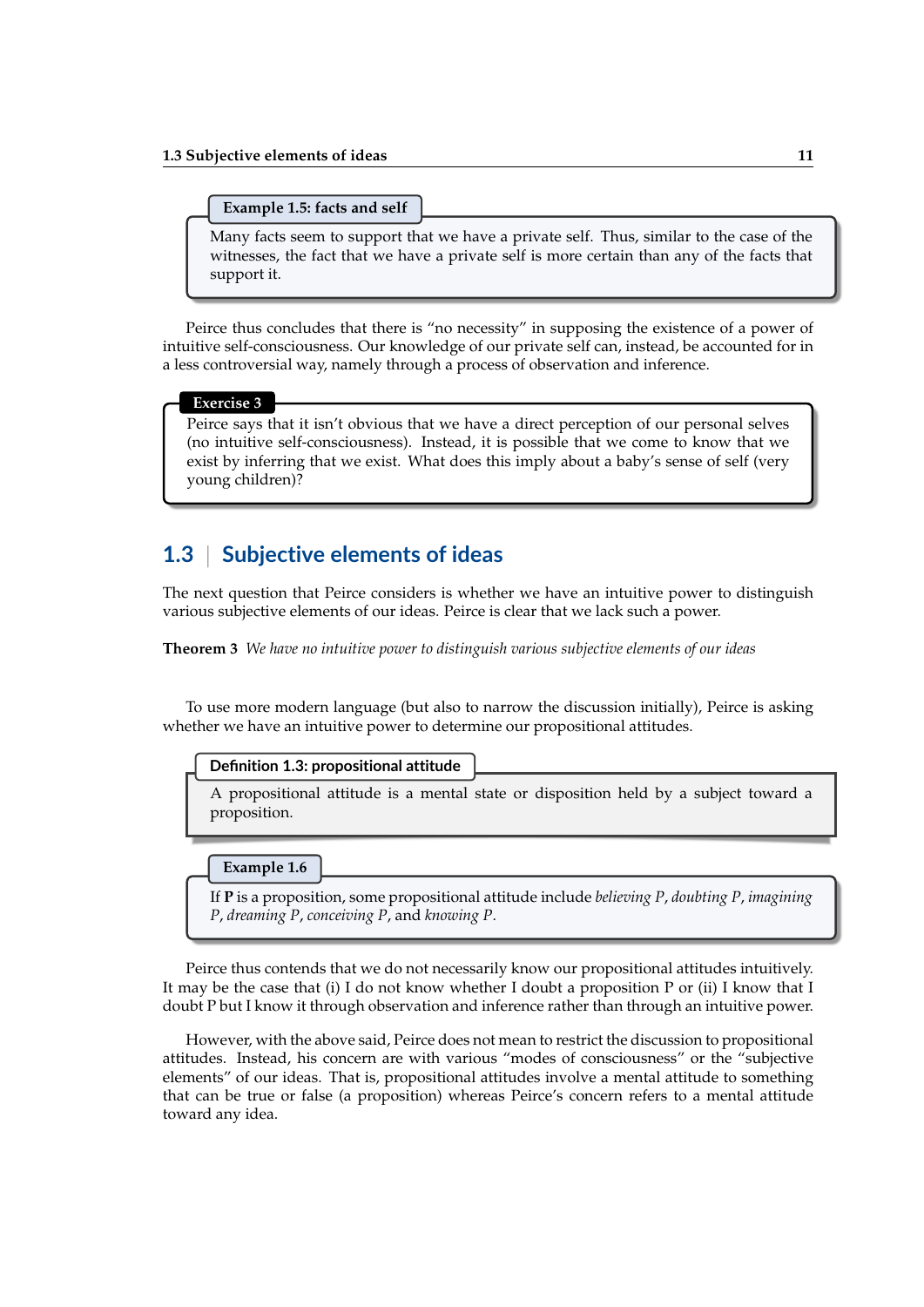Peirce begins his discussion of whether or not we have such an intuitive power by contending that, at first glance, it appears that there is a tremendous amount of evidence in support of such a power. The argument runs as follows:

- P1: There is a great difference between certain propositional attitudes, e.g. *believing P* and *doubting P* or *dreaming P* and *experiencing P*.
- P2: If there were no intuitive power to distinguish propositional attitudes, then there would be no way to recognize this difference.
- C: Therefore, an intuitive power to determine propositional attitudes must exist.

The crucial premise in this argument is P2. Peirce provides some support for P2 when he writes the following:

if we had no intuitive power of distinguishing between what we believe and what we merely conceive, we never, it would seem, could in any way distinguish them; since if we did so by reasoning, the question would arise whether the argument itself was believed or conceived, and this must be answered before the conclusion could have any force. And thus there would be a *regressus ad infinitum*. Besides, if we do not know that we believe, then, from the nature of the case, we do not believe.

In responding to this argument, Peirce points out that it is important to be clear on the type of argument that is being put forward. The argument is an inference to the best explanation. The argument is not contending that we intuitively know that we have an intuitive power for distinguishing propositional attitudes. Peirce has already argued against the idea that such a position is the case (**A1**). Instead, it is arguing that we must *suppose* we have an intuitive power in order to explain how we know the difference between *dreaming P* and *experiencing P*. With this in mind, the argument thus rests on whether or not it is possible to explain our capacity to recognize the difference between propositional attitudes without positing an intuitive power. Peirce thus aims to provide such an explanation.

Peirce rejects P2. He contends that the differences in the objects of our consciousness itself are sufficient for accounting for the difference between various subjective dispositions. In other words, Peirce contends that citing P1 (that there are differences in our propositional attitudes) does not in the least bit support the existence of an intuitive power.

To see this more clearly, suppose there are two ideas  $i_1$  and  $i_2$ . Further, suppose that  $i_1$  has the qualities commonly associated with being sensed: vibrant, detailed, vivid, lively, etc., and  $i<sub>2</sub>$  has the qualities commonly associated with being imagined: dim, unclear, and weak in its details and force, etc. According to Peirce, the fact that we can reason from the *differences in these ideas* to a difference in whether we sensed or imagined them.



In other words, the mere fact that there are differences in the objective contents of the ideas is enough to suggest that there is a difference between sensing an object and imagining it. If some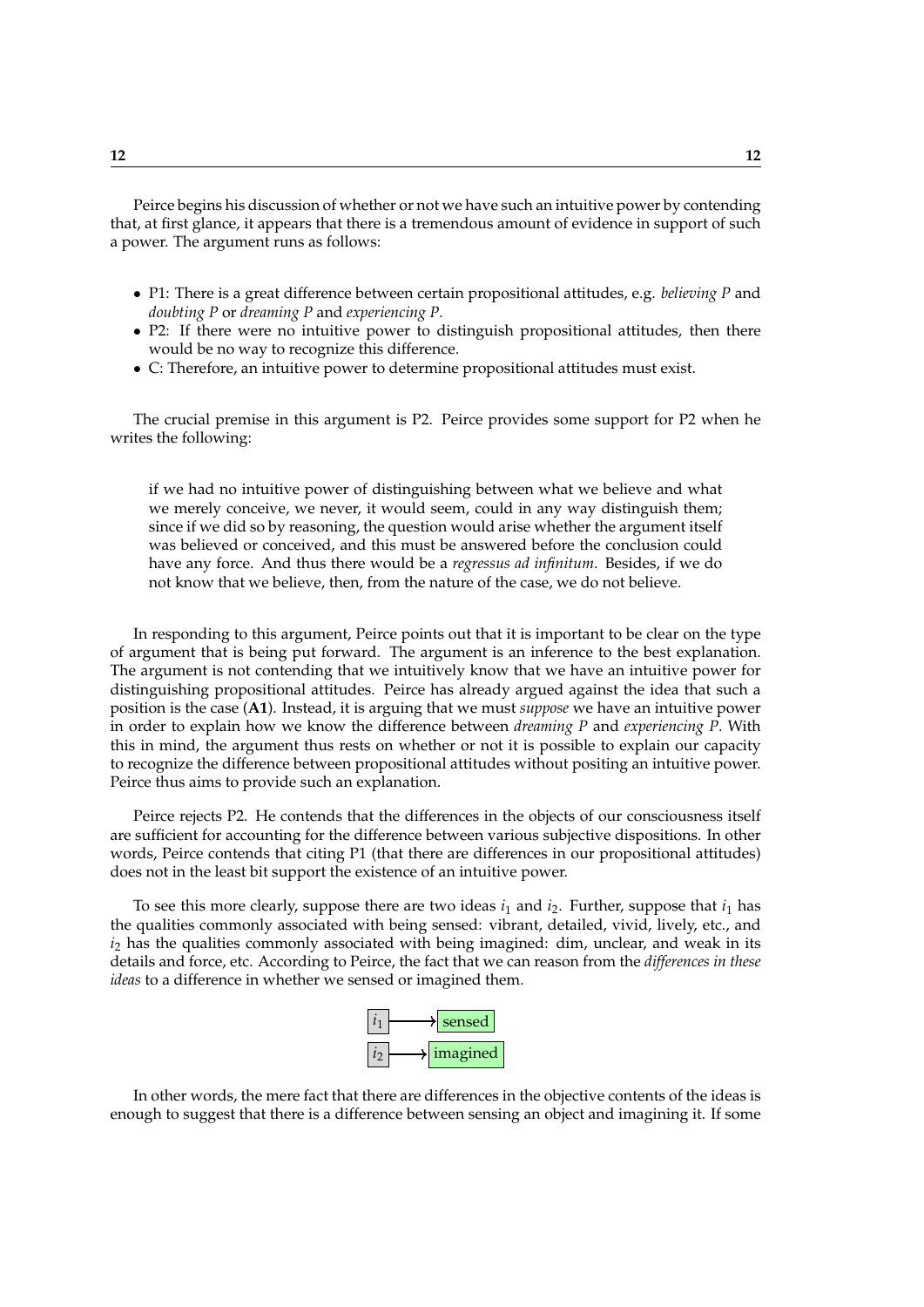content came to us in a particularly vibrant and lively way, we would contend that we sensed it rather than imagined it. Or, if it came to us in a dim and broken way, we would contend that we had imagined it rather than sensed it. Thus, the differences in the content of our ideas does not point toward an intuitive faculty.

Next, Peirce considers how we might account for the difference between *believing P* and *conceiving P* might be accounted for without positing an intuitive power. Peirce contends that there are two different ways of defining belief, and so at least two meanings of *believing P*. The first is the sensational sense of belief.

#### **Definition 1.4: sensational belief**

S believes P if and only if S judges P to be true and this judgment is accompanied by a feeling of conviction.

The second is the active sense of belief.

### **Definition 1.5: active belief**

S believes P if and only if S judges P to be true and S is willing to act as though P is true.

Peirce contends that we can determines whether S believes P or merely conceives P simply by observation. If S believes P rather than merely conceives P, then S's judgment that P is accompanied by a feeling of conviction (if taken in the sensational sense) or the willingness to act as though P is the case (if taken in the active sense). In either case, it is not necessary to posit an intuitive power to account for the difference between *believing P* and *conceiving P*. Rather, we only need to reason from an observation of external facts.

#### **Exercise 4**

Peirce contends that we don't have an intuitive power to *distinguish* subjective elements of our cognition. This means that we don't directly know that we believe or dream or doubt some proposition P. Instead, we infer these subjective elements from outward facts, e.g. I know that I believe P from my behavior concerning P. We might reject this view as it seems to conflict with our private experience, e.g. I know that I believe P because I look into my inner self and see it is true. Is Peirce's view convincing? Also, what does Peirce's view imply? Let's say John says he *believes P* or **doubts P**, what would you need to know in order to determine if this is true? Let's say John says he knows P, what would this imply?

# **1.4** | **Introspection**

We commonly distinguish between internal and external facts. Internal facts are generally facts **about one's mind**, e.g. what one is experiencing, what one feels, emotions, etc. External facts are facts about objects in the world. With this distinction made, Peirce's next question is whether it is necessary to posit a faculty of introspection to account for our knowledge of the internal world. More plainly, how do we know the contents of our own minds, by introspection or through reasoning from external facts?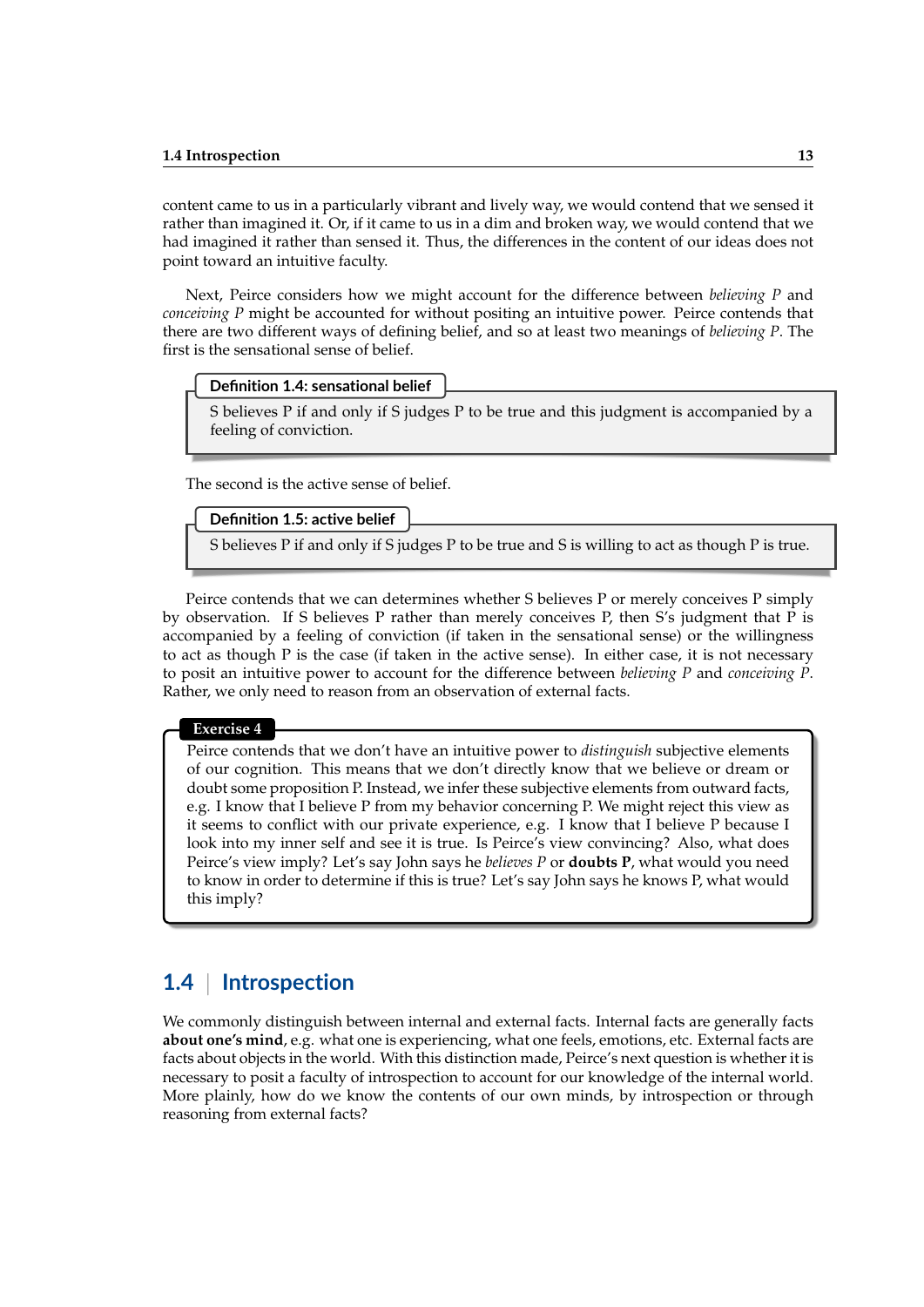Peirce will reject that we have a faculty of introspection and instead our knowledge of internal facts is "derived form external observation" (EP1:22). However, to get clear on his argument, it is necessary to define what Peirce means by "introspection".

**Definition 1.6: introspection**

S has an introspection of S if and only if S has a direct perception of S's internal world. It might be defined by an examination of own's mental properties, states, features, or content without reliance on external observation

With respect to introspection:

- if S has a direct perception of S's internal world that direct perception need not be recognized as internal
- introspection here is not the confined to intuitions of the internal world but instead *any knowledge* of the internal world that is not derived from observation of the external world.

The question then Peirce raises is whether we have a power to directing perceive (introspect) facts about our own mind *or* if the way we learn about our mind is by drawing inferences from observations about the external world.



Perhaps what we know best about our own minds (internal facts) are our **emotions**. We know when are angry, sad, happy, and so on. Let's call these **emotional predicates**. The question then becomes how do we know that any of these emotional predicates apply to us at a given moment in time?

First, Peirce contends that it is not self-evident that we have the power of introspection. Peirce likely asserts this given that he has already shown that there is reason to doubt that we have a power of intuition to determine whether an idea is determined by an intuition or inference. This does not mean, however, that there we have no power of introspection because introspection need not be intuitive. Nevertheless, given that we cannot simply intuit this power of introspection, Peirce contends that the only argument for introspection would involve **A2**. He writes: "[t]he power, if it sexists, must be known by the circumstance that the facts cannot be explained without it" (EP1:23).

Second, Peirce contends that we can explain our knowledge of internal facts without appealing to a faculty of introspection. He contends that when we are angry, sad, happy, and so on, we actually reason from prior ideas concerning external facts. The structure of the reasoning is as follows:

- P1: Object x is P
- P2: x makes me Y.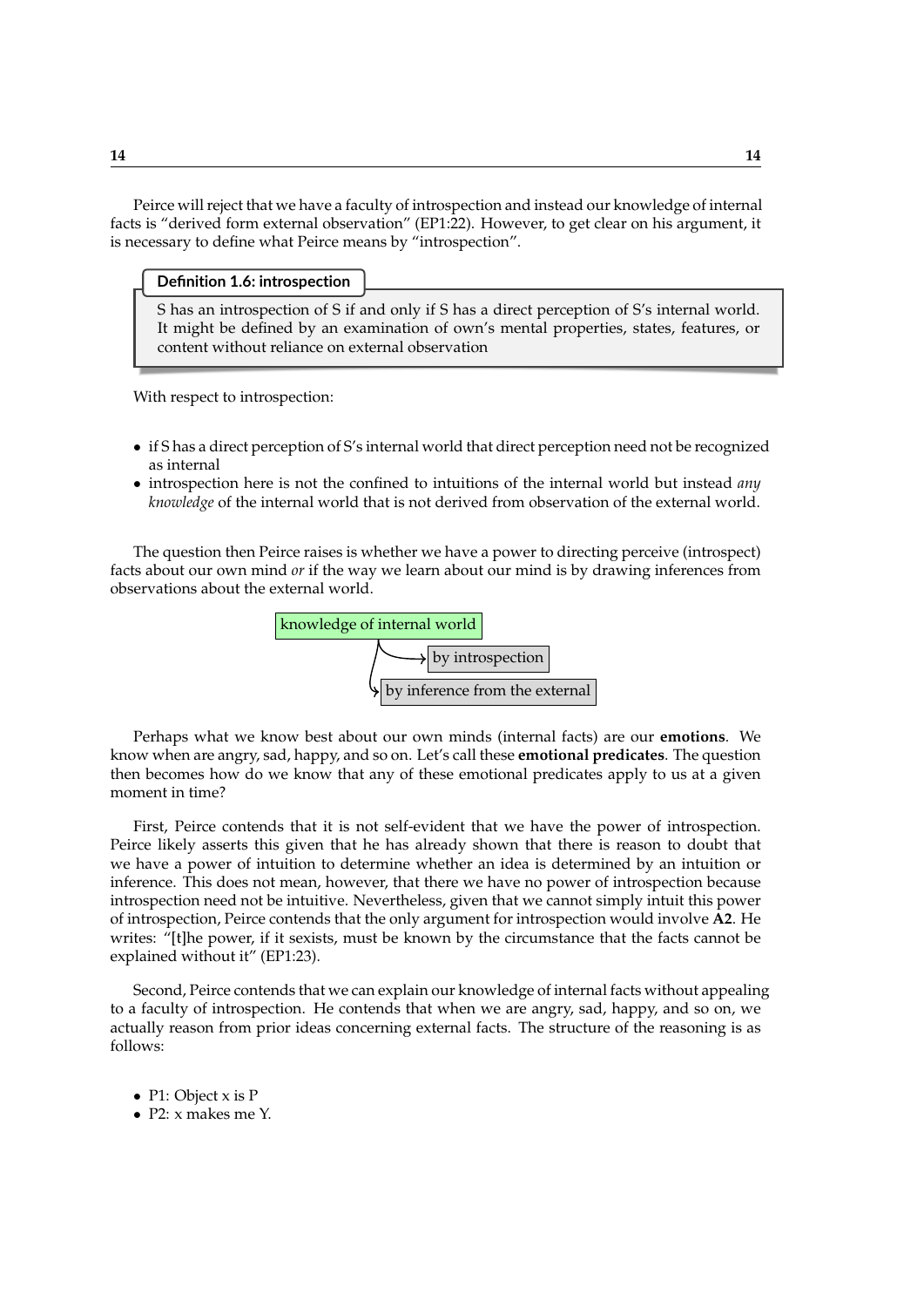• C: Therefore, I am Y.

It should be noted that the conclusion "I am Y" is the result of an inference from an external fact P1 along with a claim about how x effects the agent. Let's consider an example involving *anger*, although we might substitute a variety of different emotional predicates.

#### **Example 1.7: I am angry**

Suppose Tek says "I am angry". Tek can be said to reason from "x is bad, vile, abominable" to "x makes me angry" to "I am angry".

**Note 1** *Peirce further the sense of beauty, moral sense, the sense of willing, volition, and abstraction (see EP1:23).*

Peirce thus concludes:

It appears, therefore, that there is no reason for supposing a power of introspection; and, consequently, the only way of investigating a psychological question is by inference from external facts.

<span id="page-14-0"></span>**Theorem 4** *We have no capacity of introspection.*

One consequence of there being no capacity of introspection is that all inner facts (including our own thoughts) are known through inference from external facts.

<span id="page-14-1"></span>**Corollary 1** *Thought can only be known by inference from external facts.*

#### **Exercise 5**

Peirce contends that we have no capacity of introspection. This means that no power that allows us to simply examine the contents of our minds. Instead, our knowledge about our minds comes from observation and inference of things in the external world. For example, John knows he is angry by observing some external fact (e.g. behavior) and then inferring that he is angry. How convincing is this view?

#### **Exercise 6**

T4: Let's say Liz and Tek are in an argument. Liz tells Tek that he is angry and Tek says he is not. He utters "you don't know how I feel". If Peirce is correct, then Tek cannot know this by an inner examination of his mind. He instead knows it by way of inference from external facts. How might Liz argue that Tek is, in fact, angry? How can we, at the same time, preserve the common sense view that people know their mental states better than strangers?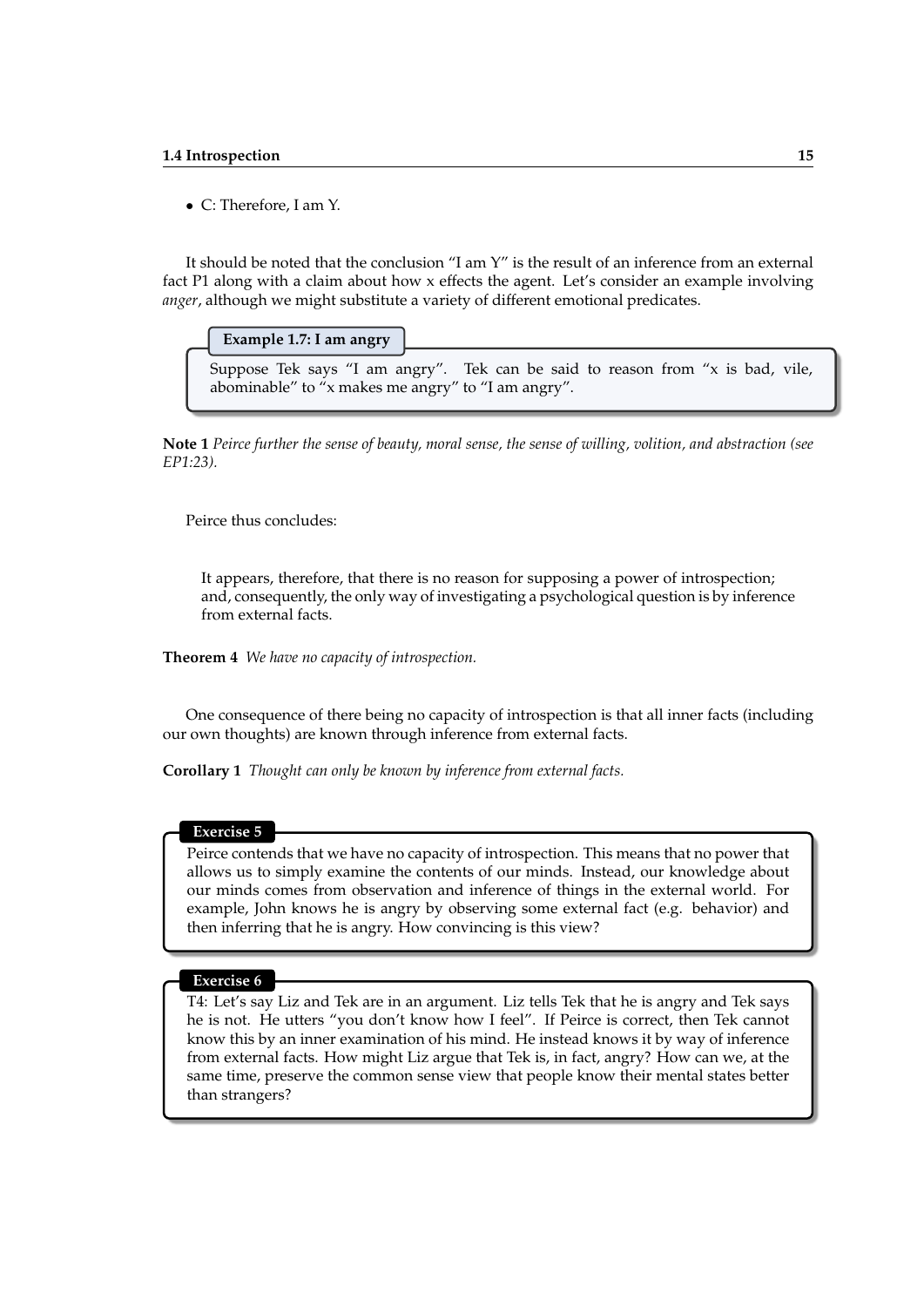# **1.5** | **Thought without signs**

The next question Peirce considers is whether we have the power to think without signs.

#### **Definition 1.7: sign**

A sign is something that stands for something (the sign's object) to someone (the sign's interpretation).

**Example 1.8**

The word "rabbit" stands for rabbits, smoke is a sign of fire, a person shouting at another is a sign that the person is angry, etc.

Peirce denies that we can think without signs.

<span id="page-15-0"></span>**Theorem 5** *There is no thought without signs.*

His argument in support of this is put forward in a few sentences:

If we seek the light of external facts, the only cases of thought which we can find are of thought in signs. Plainly, no other thought can be evidenced by external facts. But we have seen that only by external facts can thought be known at all. The only thought, then, which can possibly be cognized is thought in signs. But thought which cannot be cognized does not exist. All thought, therefore, must necessarily be in signs. – EP2:24

The idea here seems to be that since we lack any capacity of introspection, all knowledge of inner facts (which would include thought) is through inference from external facts [\(Theorem 4,](#page-14-0) [Corollary 1\)](#page-14-1). Peirce contends that the only thought that can be evidenced from external facts then are thought in signs. That is, he rejects the idea that we could somehow directly perceive the internal thoughts of others. Since we can have no knowledge of thought-not-in-signs, Peirce asserts that thought-not-in-signs does not exist. That is, he rejects the idea of unknowable thoughts. Ultimately, then the only thought that can exist are thoughts in signs.

**Proof 1** *All thought is in signs*

- *P1: We have no capacity of introspection [\(Theorem 4\)](#page-14-0) and thus thought can only be known by inference from external facts [\(Corollary 1\)](#page-14-1).*
- *P2: The only thought that is evidenced from external facts are thought-in-signs.*
- *P3: Thought, which cannot be cognized, does not exist.*
- *C: Therefore, all thought is in signs.*

**Note 2** *This section involves a number of other complexities involving the relation of thought and signs to infinity as well as an objection involving unsignified thoughts. We will ignore these.*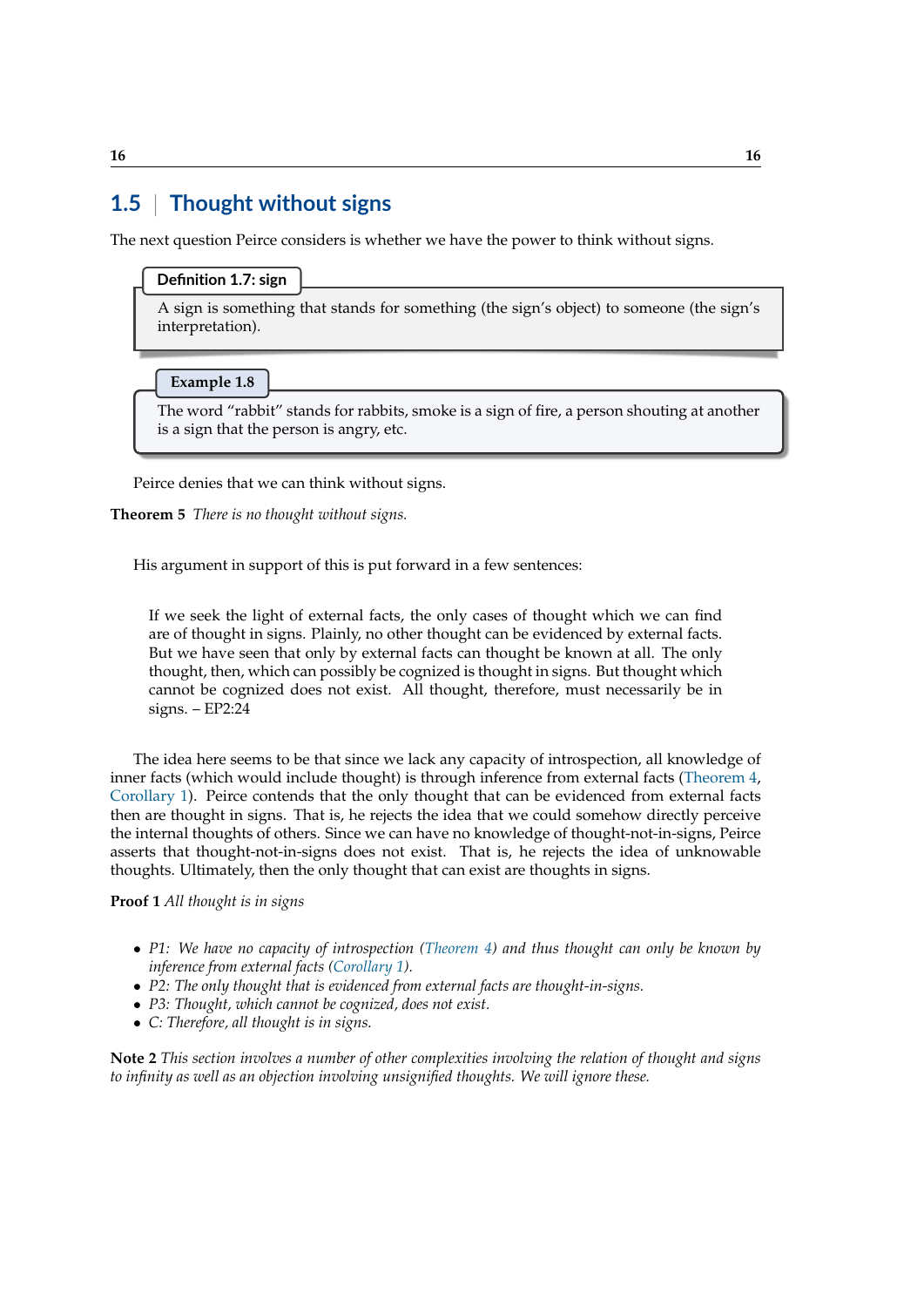#### **Exercise 7**

Peirce contends that there are no thoughts without signs. A kind of oversimplified view of this is to say that all thought is embodied in language and so if you cannot speak a language then you don't have any thoughts. Why would this interpretation of Peirce's position be too simplistic?

#### **Exercise 8**

T5: People sometimes say "I know X (or think X) but can't think of how to say it". For example, Tek may love Liz but not know how to express it. If all thought is in signs, what would this imply about cases where we feel or think something but cannot express it? What would it imply about *love* in particular?

### **1.6** | **Signs of the incognizable**

The sixth question that Peirce considers is whether a sign can have any meaning if it is a sign of something incognizable. Recall that every sign stands for some object. The question then is whether a sign can have an object that cannot itself be cognized.

On the one hand, there seem to be cases of meaningful signs of things that are incognizable. Peirce considers two examples.

- there are **universal propositions** like "All men are mortal". Intuitively, this sentence is meaningful. However, the meaning of this sign involves a reference to something potentially incognizable since it refers to an *infinity* of beings. But, we have no capacity to examine an infinity of beings and so there is a meaningful sign of something beyond our cognition.
- there are **hypothetical propositions** like "if HC won the election instead of DT, then there would be no wall". Intuitively this sentence is meaningful. However, the meaning of this sign involves a reference to something potentially incognizable since it refers to an "every possible state of things, all of which are not knowable". Thus, there is a meaningful sign of something beyond our cognition.

On the other hand, there is a case to be made that a sign does not have any meaning if it is a sign of something incognizable. The reasoning for this is that since all signs are abstractions and combinations of ideas that are originally derived from experience, "there can be no conception of the absolutely incognizable, since nothing of that sort occurs in experience" (EP1:24). The idea here is straightforward:

- P1: The meaning of a sign is the idea it conveys.
- P2: All ideas are derived from experience.
- P3: There is nothing in experience that is incognizable.
- C: Therefore, therefore a sign of something incognizable has no meaning.

Peirce is clear that a sign can have no meaning if it is of the incognizable.

<span id="page-16-0"></span>**Theorem 6** *A sign can have no meaning if, by definition, it is the sign of something absolutely incognizable.*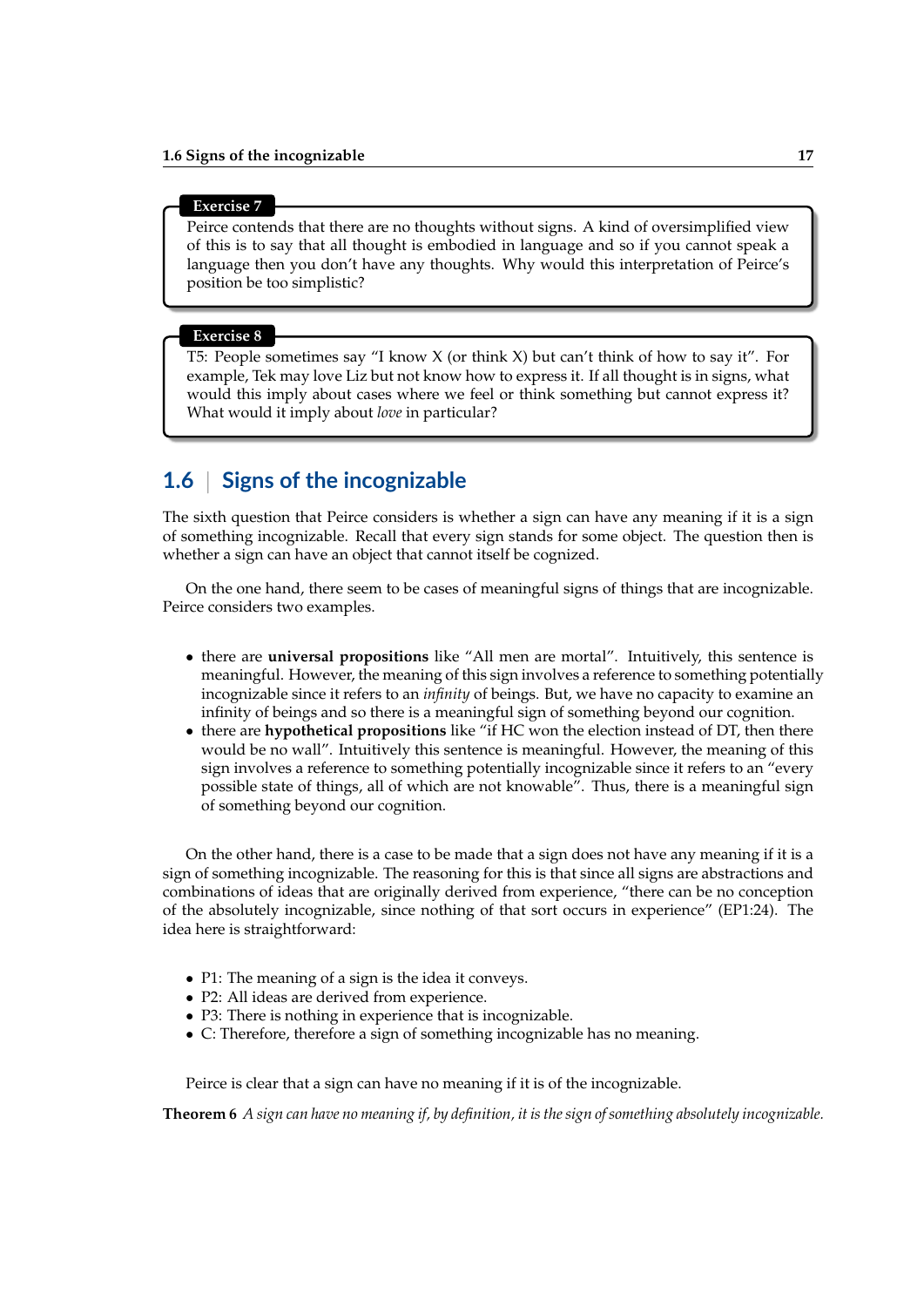However, this section is a bit light on why this is the case, but Peirce does draw out a pretty significant philosophical conclusion from this claim. Namely, Peirce contends that *what is real* and *what is cognizable* (in the widest sense) are synonymous. In other words, we can have no conception of reality that is entirely independent of our ideas, viz., the idea that reality is totally independent of our ideas is self-contradictory. That is, *to be* is to be capable of being cognized or known.

**Corollary 2** *The only meaningful conception of reality is one that is cognizable.*

#### **Exercise 9**

Peirce contends that we can have no meaningful signs of the incognizable. This means that any sign about something that cannot be conceived by the mind has no meaning. Can you think of some examples of signs of things that are incognizable?

## **1.7** | **Ideas not determined by ideas**

The seventh and final question that Peirce considers is whether any idea is not determined by a prior idea. Peirce contends that every idea is determined by a prior idea.

<span id="page-17-0"></span>**Theorem 7** *Every idea (cognition) is determined by a prior idea (cognition).*

**Note 3** *We won't consider this question in the same level of detail with which Peirce considers it.*

At first glance, [Theorem 7](#page-17-0) seems false given the following argument:

- P1: If an idea is determined by a prior idea and since we have ideas now, these ideas must have been determined by prior ideas, and these ideas must have been determined by prior ideas, and so on.
- P2: But there cannot be an infinite number of prior ideas so there must be a first idea not determined by prior ideas.
- C: Therefore, there is an idea not determined by a prior idea.

Peirce rejects **P2**. His argument is as follows:

- P1: Since cannot intuitively know which of our ideas are not determined [\(Theorem 1\)](#page-5-0), the only way we could know is by hypothetic inference from observed facts.
- P2: Knowing how an idea is determined is to explain what determines that idea.
- P3: Assume there is some idea not determined by a prior idea.
- P4: If P3 is the case, then that something would be entirely out of consciousness.
- P5: We can have no meaningful sign of the incognizable [\(Theorem 6\)](#page-16-0).
- C: Therefore, there is no idea not determined by a prior idea.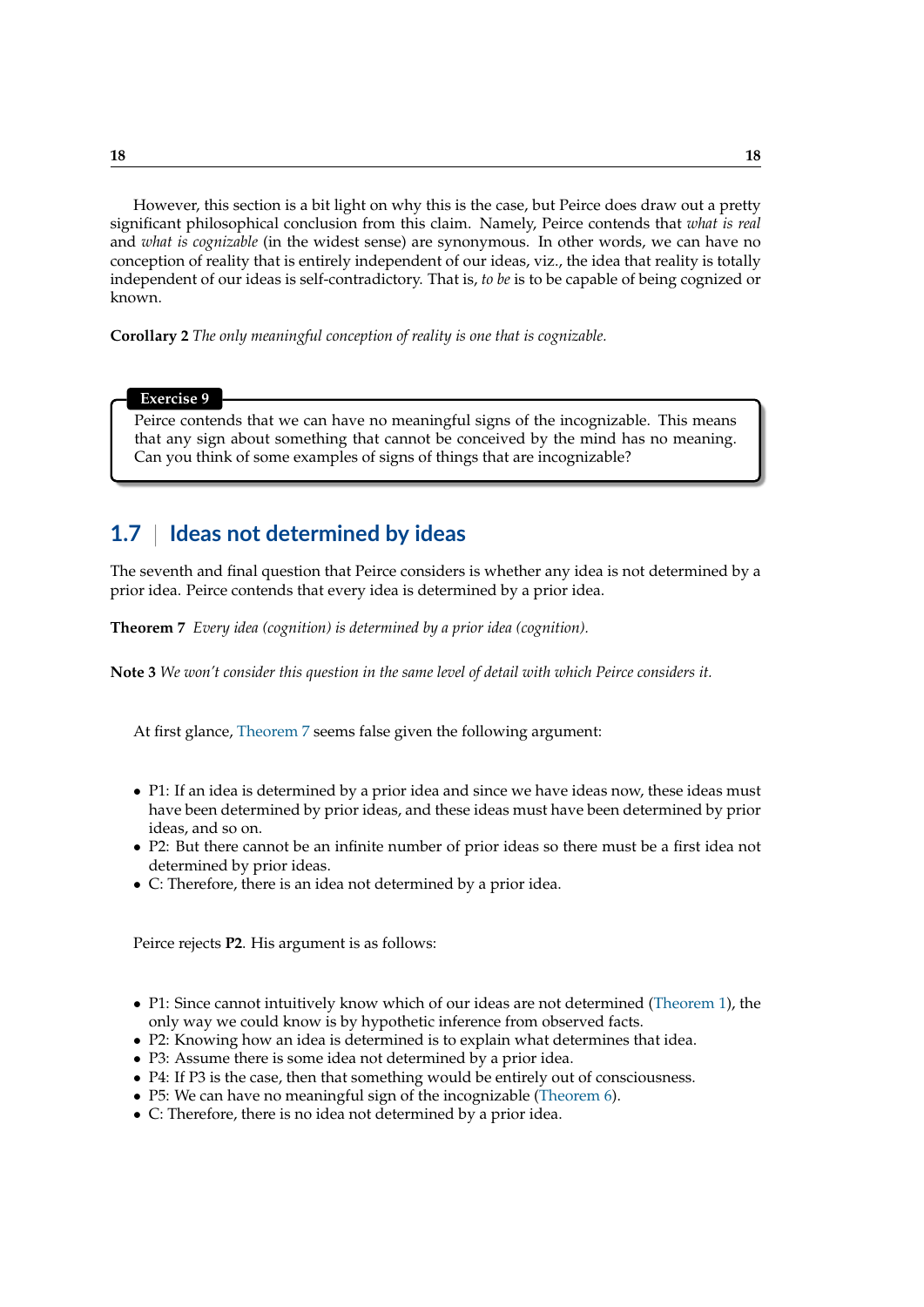### **1.8** | **Summary**

In this essay, Peirce has provided a picture of the cognitive powers of human beings. Negatively, Peirce has argued:

- lack a second-order power of intuition [\(Theorem 1\)](#page-5-0),
- lack the power of intuitive self-consciousness [\(Theorem 2](#page-7-0)
- lack the power to intuitive distinguish subjective elements of ideas [\(Theorem 3\)](#page-10-0)
- lack the power of introspection [\(Theorem 4\)](#page-14-0)
- lack the power to think without signs [\(Theorem 5\)](#page-15-0)
- lack the power to use signs to meaningful represent what is incognizable [\(Theorem 6\)](#page-16-0)
- lack the power to have thoughts not determined by prior thoughts [\(Theorem 7\)](#page-17-0)

In the next essay, Peirce aims to draw out several consequences of the above limitations of human beings.

#### **Exercise 10**

Peirce contends that all of our thoughts/ideas are determined by prior ideas. What does this imply about our ideas? What would we need to do to develop our ideas in the best possible way?

**Note 4 (Peirce on vision)** *Peirce (W2:196, 1868) routinely credits Berkeley's Essay Towards a New Theory of Vision (1843) for popularizing the discovery that the third dimension of space is inferred rather than directly perceived. It should be noted that Berkeley was not the first to conjecture that visual depth is inferred as aspects of the discovery can be found in II.ix.8 of Locke's Essay (1975) where he writes "[w]hen we set before our Eyes a round Globe, of any uniform colour, v.g. Gold, Alabaster, or Jet, 'tis certain, that the Idea thereby imprinted in our Mind, is of a flat Circle variously shadow'd, with several degrees of Light and Brightness coming to our Eyes." In contrast to the optico-geometric view of vision offered by Descartes (CSM II, 169-172) and Malebranche (1980:9:40-47), where visual depth is deduced from facts concerning the shape of the body on the eye, the distance between our two eyes, and the resulting angle, on Locke's view, we directly acquire ideas of breadth, height, and depth through the sense of touch but ideas of breadth and height through the sense of vision. As vision also provides quasi-spatial features (e.g. hues, brightness, gradients of shading) found in two-dimensional visual arrays, we learn (through experience) that there is a correlation between these quasi-spatial ideas and the idea of depth acquired through touch, e.g. the shaded gradient edges of a globe are correlated with the parts of the globe that curve away from the viewer's hands. Berkeley's originality then is not found in his rejection that depth can be intuited or inferred by coordinating ideas of tactile depth to those of visual perception. Rather, as Rick Grush (2007:427) insists, Berkeley's genius is found in the fact that he was "the first philosopher to see that the status of even height and breadth content as a proper visual sensible can be challenged in the same way that Locke challenged the status of depth content as a proper sensible."*

*While Peirce typically emphasized Berkeley's arguments for spatial depth being the product of inference, Peirce was appreciative (both in Berkeley and in Helmholtz's physiological optics) of the more general claim that other spatial properties like breadth and height were also inferred. For instance, we might suppose that we intuit a continuous two-dimensional oval surface, but this supposition is refuted by the presence of the blind spot and the anatomy of the eye since they suggest that this idea is inferred from something more basic. Peirce himself made this point in QCFC and again three years after QCFC, noting that not only was depth the result of an inferential workup, but "not even two dimensions are*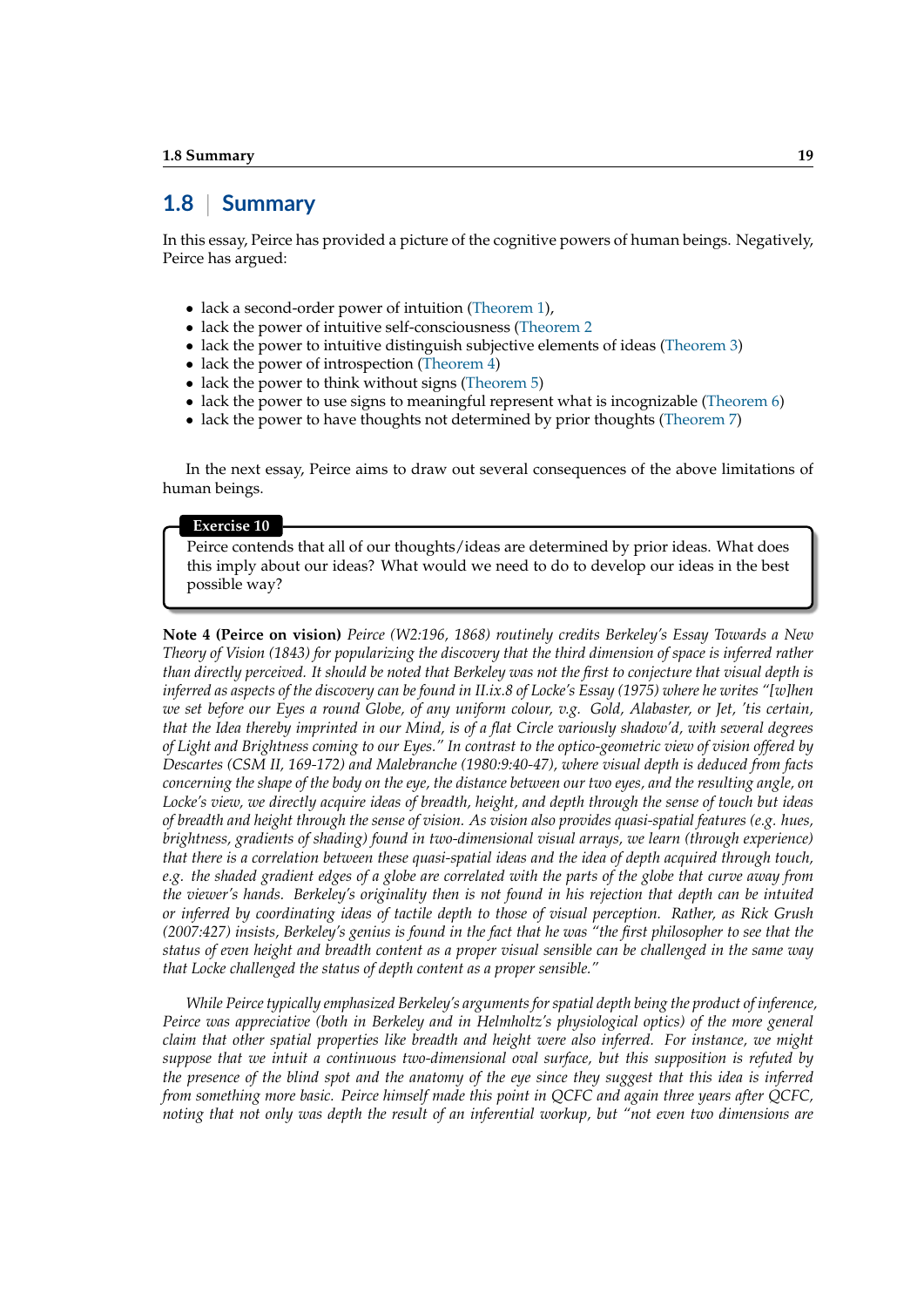*given in an immediate visual sensation; because the retina is not spread out like a sheet of paper; but consists of innumerable needle-points, which are directed towards the light, and the top of each of which is sensitive. No one of these, gives any sensation of extension, but only a flash of light without any reference to extension; therefore, all of them together give no sensation of extension, except so far as the mind is able to interpret the signs of extension which they present. It is well understood from the labors of those who have devoted themselves to the study of physiological optics, that these are but indirectly even signs of extension being primarily signs of the muscular motion which is necessary to pass from one point to another" (W3:33, 1872). And, ten years after his 1868 JSP piece, Peirce appears to have explicitly seen this point in Berkeley, writing that "[w]ith reference to space, Bishop Berkeley first showed, in a very conclusive manner, that it was not a thing seen, but a thing inferred. Berkeley chiefly insists on the impossibility of directly seeing the third dimension of space, since the retina of the eye is a surface" (W3:317, 1878; see also Peirce 1894:252).*

*But what does all of this mean for Peirce, who was a deep admirer of Berkeley? Peirce's philosophical point is that if there were a second-order power of intuition, then we should be able to distinguish those perceptual ideas (like depth) that are immediately apprehended (intuited) from those that are the result of discursive processes. But, the history of science and philosophy reveal case after case where we misidentify perceptual ideas as being the result of an intuition when they are really the product of inference. Peirce contends that this counts as evidence against a second-order faculty that can intuit those cognitions that are immediately supplied by perception from those that are the result of inference.*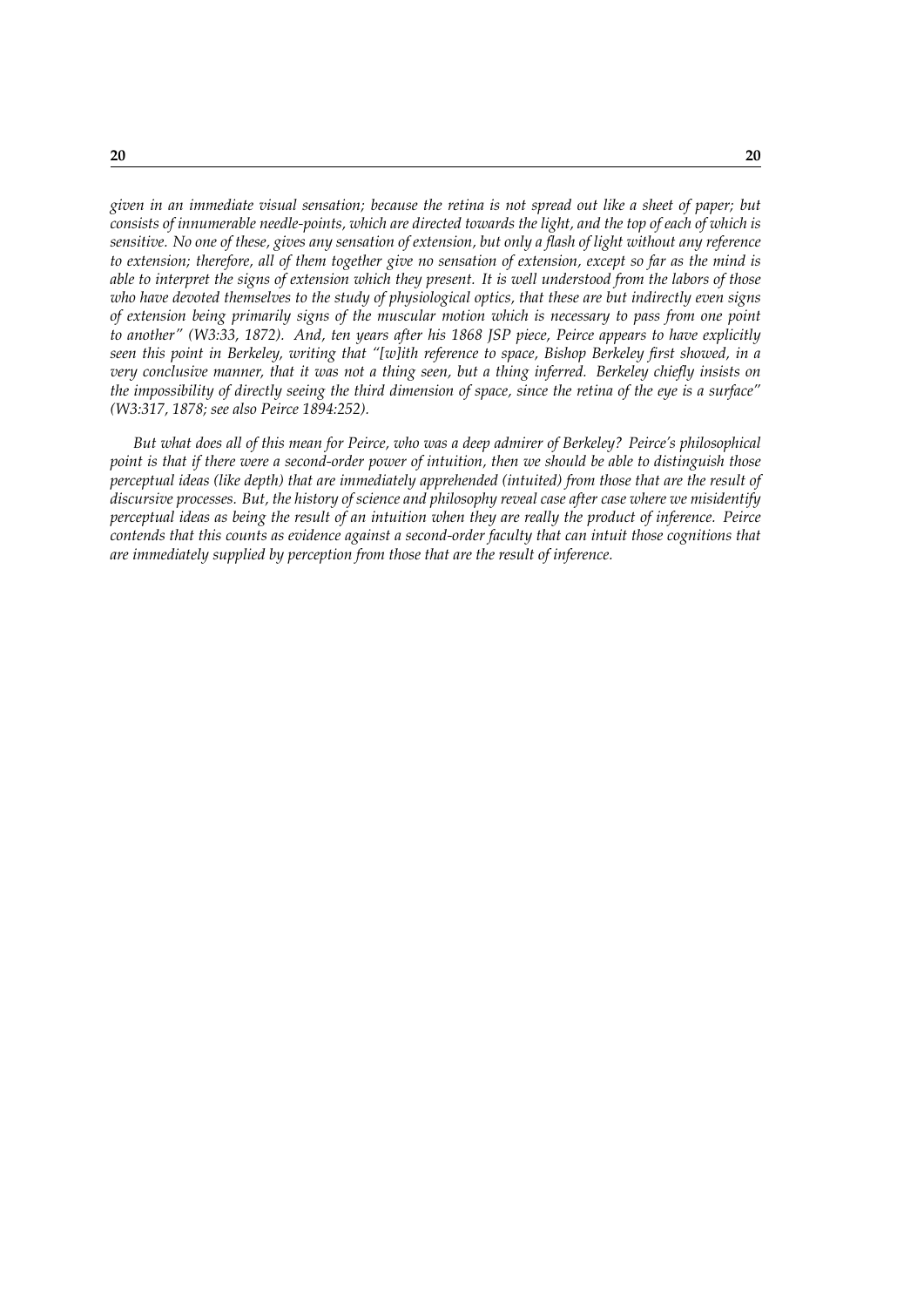# **Some Consequences of Four Incapacities**

In 1868 "Some Consequences of Four Incapacities" (SCFI) was published in *Journal of Speculative Philosophy* (JSP). This paper is the second essay in a set of three articles published in the JSP by Peirce. The first being "Questions Concerning Certain Faculties Claimed for Man" (QCFC). In QCFC, Peirce raised several questions concerning various cognitive powers of human beings. SCFI summarizes Peirce's answers from that essay into four incapacities and then draws out the consequences of these incapacities.

# **2.1** | **Cartesianism and the new platform for philosophy**

Peirce begins SCFI with a characterization of a philosophy he calls **Cartesianism**. In characterizing Cartesianism, Peirce contrasts it with an earlier philosophical tradition he refers to as **scholasticism**.

- 1. Method: scholastics thought we should not question fundamentals, while Cartesians thought philosophy should begin with universal doubt
- 2. Test of certainty: scholastics took the test of certainty to rest on the testimony of sages and the Catholic Church, while Cartesians took the test of certainty to be found in one's individual consciousness
- 3. Type of argumentation: scholastics made use of "multiform argumentation" while Cartesians contend that argumentation should take the form of a single thread of inference starting with clear and distinct premises
- 4. Scope of explanation: scholastics had mysteries of faith but attempted to explain everything while for Cartesians some facts are beyond explanation (absolutely inexplicable)

In contrast to these four tenets, Peirce contends that modern science and modern logic require a new platform for philosophy. There are four elements to this new platform

1. **Method:** We ought not to begin our philosophical inquiry with the beliefs that we have and not doubt our beliefs unless we have a positive reason for doubting them. Peirce contrasts this principle with that of the Cartesian maxim: the principle that we should begin our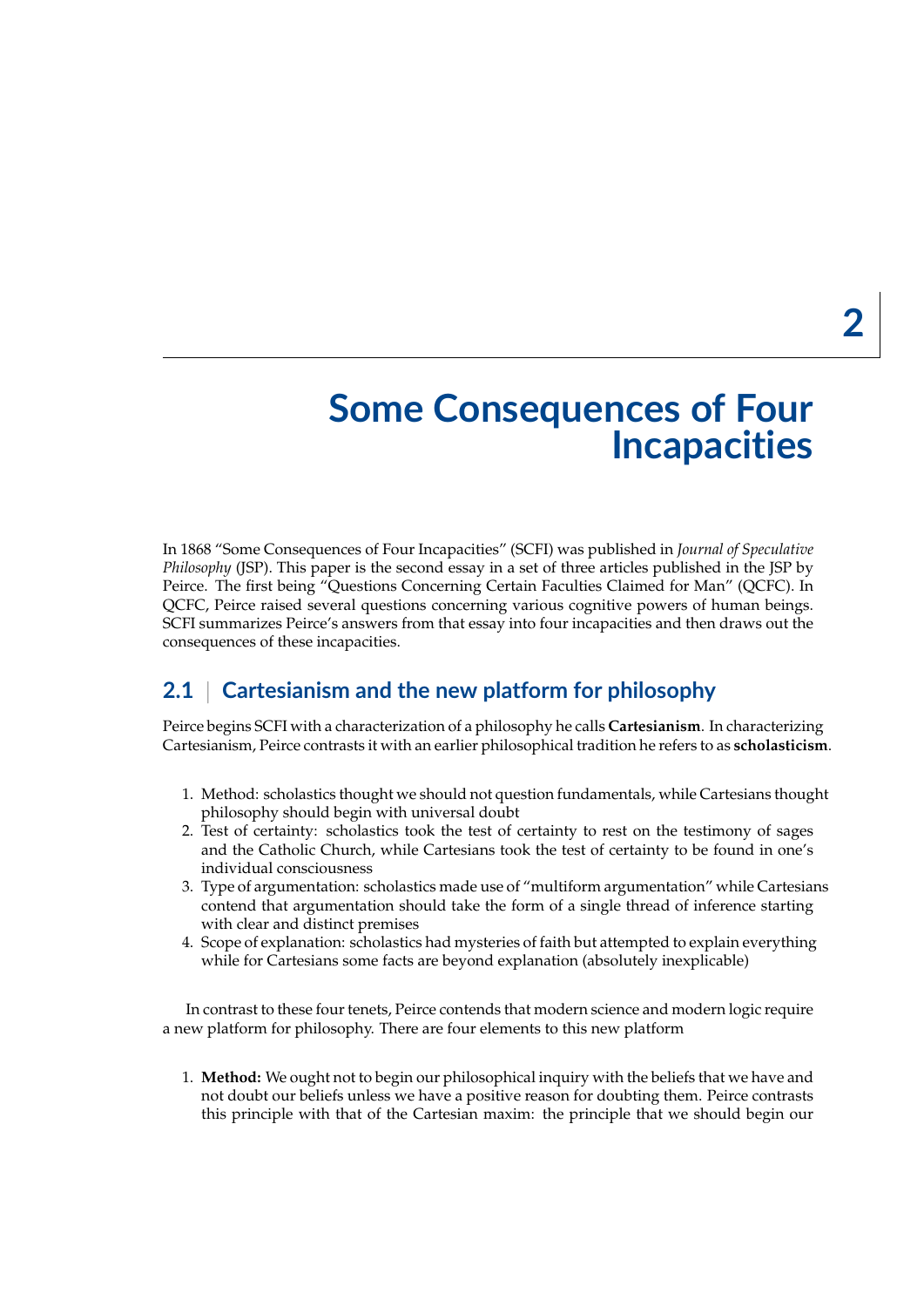philosophical inquiry by doubting everything. He contends that (i) we cannot genuinely doubt a proposition P that we believe simply because a maxim tells us to doubt P and (ii) those that say they doubt a proposition P for this reason are pretending or engaging in fake doubt.

- 2. **Test of truth:** Truth can only be sought for the community of inquirers. Peirce contends that rather than making single individuals the absolute judges of truth (it is only true if it is something I am clearly convinced of), obtaining the truth of a proposition is social endeavor. And, he notes that if the community believes P, then this is reason for me to doubt not-P.
- 3. **Proof:** We ought to adopt the method of reasoning from tangible premises along with a multitude and a variety of arguments to a conclusion *rather than* the method of reasoning from abstract premises and a single line of argumentation to a conclusion.
- 4. **Idealism:** We ought not to adopt the position that something is incognizable or totally independent of our ideas. That is, we cannot suppose that there is anything that is real that is completely unrelated to our ideas.

#### **Exercise 11**

In characterizing Cartesianism, Peirce contends that Cartesians thought philosophy should begin with universal doubt. And, in characterizing his new platform for philosophy, Peirce contends that philosophy ought to begin with the beliefs we have and only doubt something when we have a positive reason for doubting. What is wrong with starting an inquiry by first doubting everything, then identifying those propositions that cannot be doubted, and then only accepting those propositions that can be proven from those indubitable beliefs?

### **2.2** | **The four incapacities**

Peirce says that QCFC involves for denials. These four denials are the four of the theorems that Peirce argued for in QCFC and they reflect the four incapacities that Peirce intends to draw out the consequences of. They are as follows::

- 1. We have no power of introspection [\(Theorem 4\)](#page-14-0).
- 2. We have no power of intuition [\(Theorem 1\)](#page-5-0)
- 3. We have no power of thinking without signs [\(Theorem 5\)](#page-15-0)
- 4. We have no conception of the absolutely incognizable [\(Theorem 6\)](#page-16-0)

Peirce says that (1)-(4) are not certain. Even though he has argued for them in QCFC, he suggests that (1)-(4) require further testing by tracing out their consequences. The manner in which he does this is by first tracing out the consequences of (1), then tracing out the consequences of (1) and (2) together, then (1), (2), and (3) together, and finally the consequences of (1)-(4).

### **2.3** | **Consequence of incapacity 1**

Let's begin with the consequence of there being no power of introspection [\(Theorem 4\)](#page-14-0).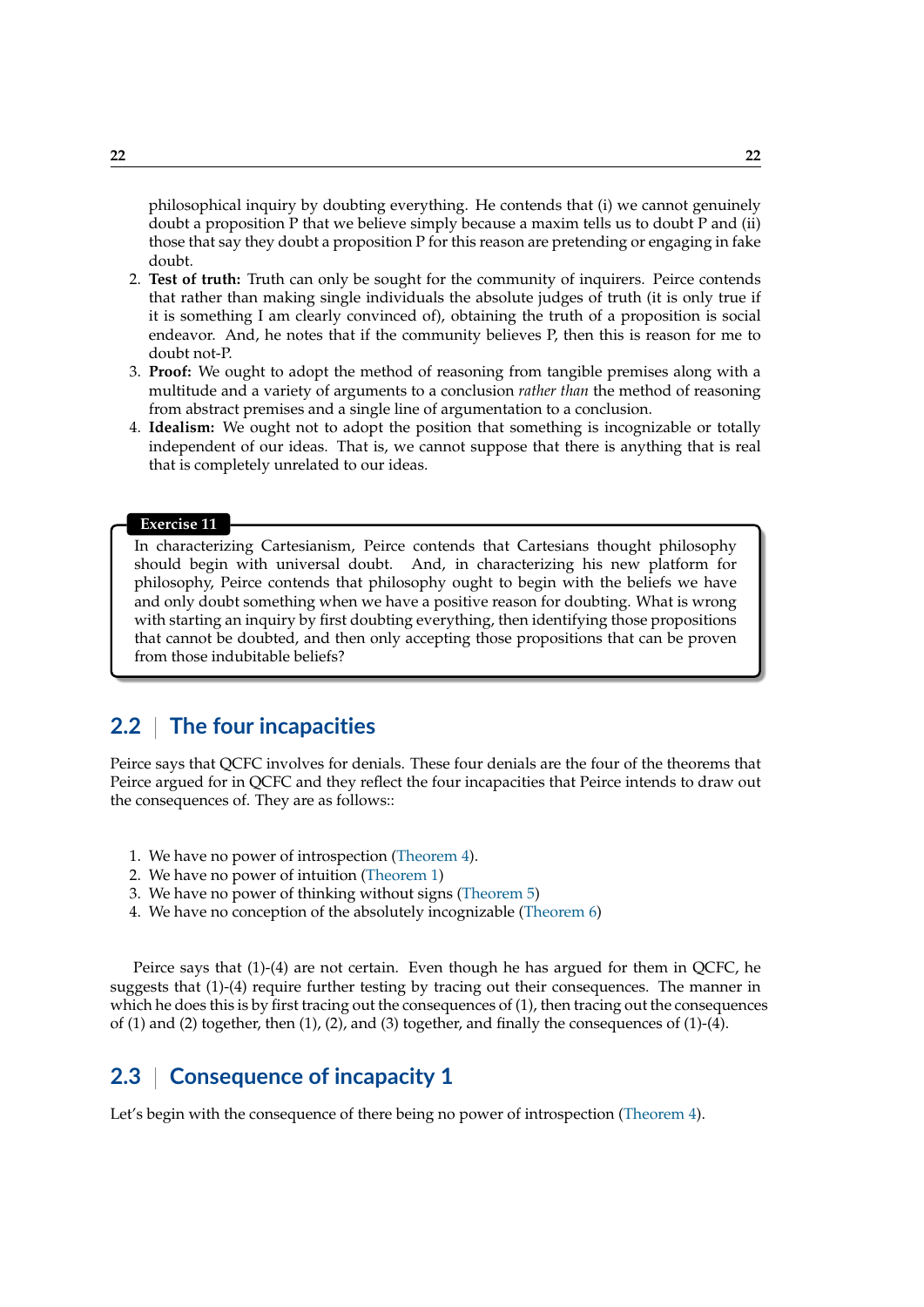If we have no power of introspection, then we have no power to directly perceive the inner facts of our minds. And, further, if we have no power of introspection, then any philosophy that derives facts about the external world using introspection is also flawed. If not by introspection, then our knowledge of our minds must come by way of *hypothetical reasoning* from external facts. For Peirce the nature of this hypothetical reasoning is that claims about how our mind works are hypotheses that we use to explain certain facts that occur in the external world. That is, I come up with a *hypothesis* about what happens in mind (or how it works) to make sense of facts outside of my mind.

In short, the **consequence** of their being no introspection is, as mentioned, that all of our knowledge about the external world and the internal world are by hypothetical reasoning from external facts.



Figure 2.1: We are justified in positing a hypothesis about the mind in order to explain certain facts about the external world.

But Peirce does not suggest that we can posit *any* hypothesis about the mind to explain external facts.

First, he contends that once we make a hypothesis *h*1 to explain some fact, we ought not to posit another hypothesis *h*2 to explain that same fact. Instead, Peirce contends that we must carry the first hypothesis as far as it will go, only positing additional hypotheses when the first cannot explain certain facts. With respect to our minds, Peirce contends that this implies we ought to "reduce all kinds of mental action to one general type" (EP1:30). Namely, Peirce contends that if we ought not to explain what goes on in our minds with two faculties when it can be explained with one.

Second, Peirce contends that whatever hypothesis we make concerning our own minds, we ought to begin with positing a power whose "existence is indubitable", "whose laws are best known", and whose operations follow "external facts" (see [Figure 2.2\)](#page-23-0).

### <span id="page-22-0"></span>2.3.1 | Consequence of incapacities 1 and 2

At this point, Peirce now introduces the second incapacity that we have no power of intuition [\(Theorem 1\)](#page-5-0). Since we have no power of intuition, it would follow that there is no way for us to determine which of our ideas are determined by object rather than determined by inference. Given [Theorem 1](#page-5-0) along with [Theorem 7,](#page-17-0) which asserted that all of our ideas are determined by prior ideas, Peirce notes that (i) we have no absolutely first cognition of any object and (ii) and so our cognition arises by a *continuous process*.

In other words, if we are to propose a hypothesis to explain external facts, our hypothesis should be about a *process* or *action* or *operation* of the mind. We will simply refer to this process as **mental action**. See [subsection 2.3.1.](#page-22-0)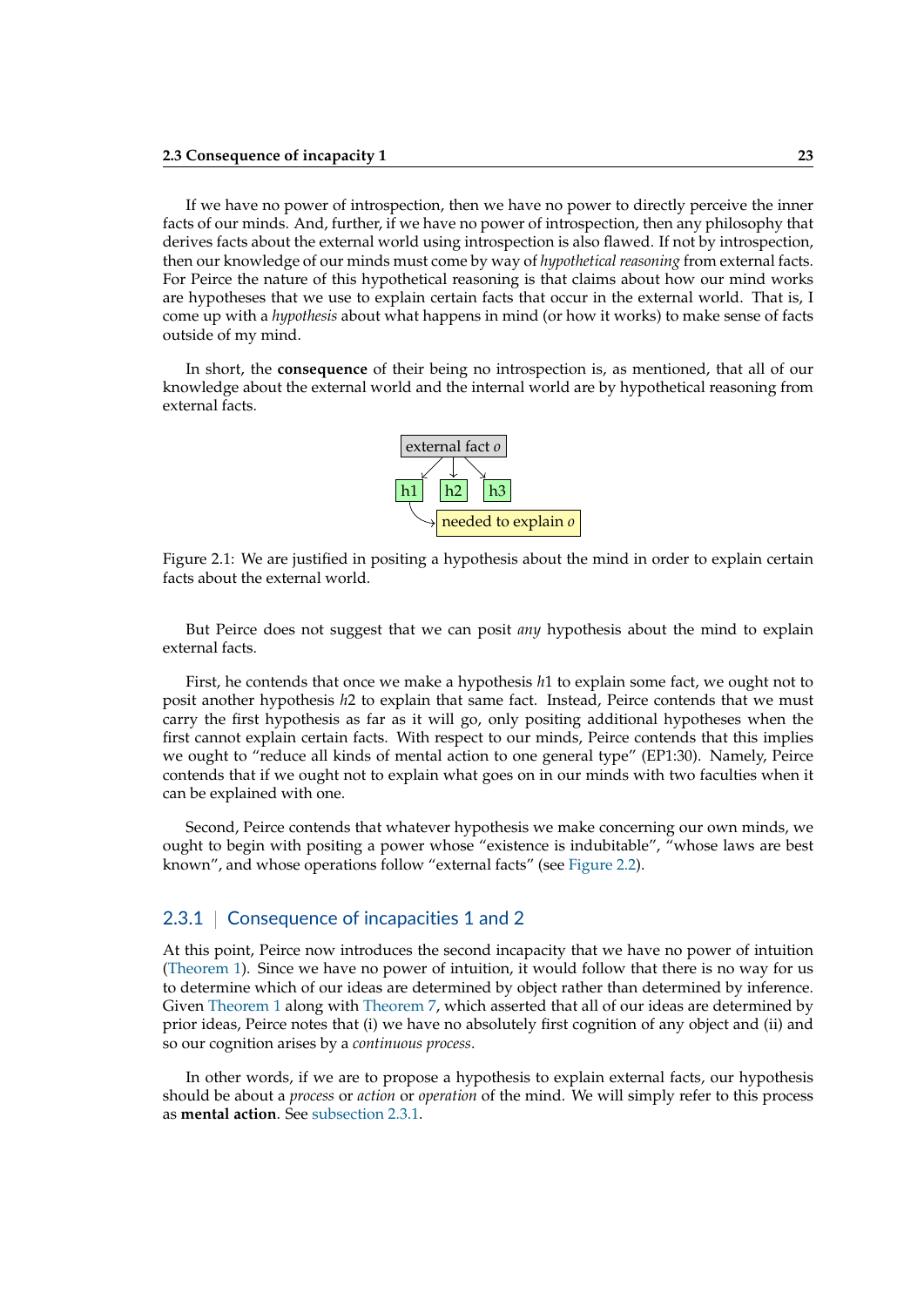

<span id="page-23-0"></span>Figure 2.2: First, *h*1 explains *o*, then we ought not posit *h*2 or *h*2 and *h*3 in addition if they explain the same facts. Furthermore, if we know *h*1 exists, and the operations of *h*1 are well-known, and *h*3 follows external facts, then we ought to posit *h*1 over *h*2 or *h*3.



But what *single* power that is a process of the mind do we have that is not doubted and that closely follows external facts? Peirce's answer is *valid inference*. That is, Peirce contends that mind works by moving from premises *P*1, *P*2, *P*3, . . . to a conclusion *C* only when *C* is true when *P*1, *P*2, *P*3, . . . are true. As Peirce puts it:

We must begin, then, with a *process* of cognition, and with that process whose laws are best understood and most closely follow external facts. This is no other than the process of valid inference, which proceeds from its premise, *A*, to its conclusion, *B*, only if, as a matter of fact, such a proposition as *B* is always or usually true when such a proposition as *A* is true.

The consequence then of the first two incapacities is the following:

It is a consequence, then, of the first two principles whose results we are to trace out, that we must, as far as we can, without any other supposition than that the mind reasons, reduce all mental action to the formula of valid reasoning (EP1:30)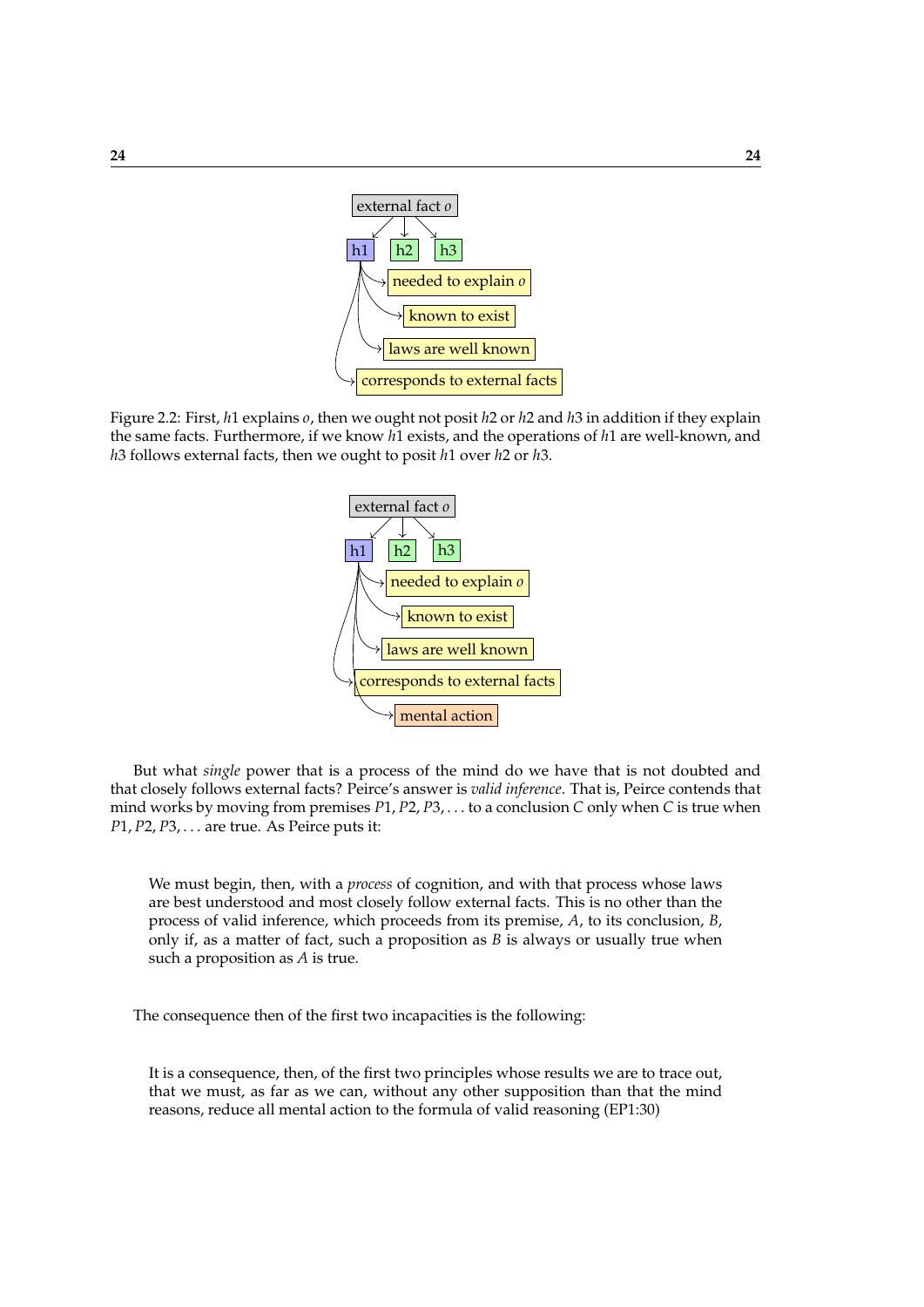

To be clear, Peirce is not saying that whenever mental action (reasoning, thinking, making decisions) occurs our minds go through the step-by-step process of a formal proof. That is, suppose Tek believes that he will one day die based on the fact that (i) all humans are mortal and (ii) that he is human. Peirce says it is "very doubtful" that Tek's mind operates as follows:

- P1: I have an image or idea in my mind that all humans are mortal.
- P2: Now I have an idea in my mind that I am human.
- C: These prior ideas are pushed aside for the idea that I am mortal.

Rather, he contends that there is something going in "within the organism which is equivalent to the syllogistic process" (EP1:31). And, this is confirmed by experience. As Peirce writes:

it is a matter of constant experience, that if a man is made to believe in the premises, in the sense that he will act from them and will say that they are true, under favorable conditions he will also be ready to act from the conclusion and to say that it is true.

In other words, if we have an individual who believes P1 and P2, we will find that the individual will also believe in C.

In EP1:31-37, Peirce articulates the three main types of valid logical reasoning. These are deductive, inductive, and hypothetical (or abductive) reasoning. We won't discuss these in detail but a quick overview will be helpful to understand what Peirce means when he says that we ought to reduce *mental action* to the formula of valid reasoning.

| Definition 2.1: deductive argument $\frac{1}{2}$ |  |  |  |  |  |  |  |  |
|--------------------------------------------------|--|--|--|--|--|--|--|--|
|                                                  |  |  |  |  |  |  |  |  |
|                                                  |  |  |  |  |  |  |  |  |

An argument is a deductive argument if and only if it is logically impossible for the premises to be true and the conclusion is false.

**Definition 2.2: inductive argument**

An argument is an inductive argument if and only if it reasons from the assumption that *all* members of a set A are assumed to have a characteristic P which are known to be found in a set B, where B is a subset of A.

Another way that Peirce defines an inductive argument is an argument "which assumes that that is true of a whole collection which is true of a number of instances taken from it at random" (EP1:33).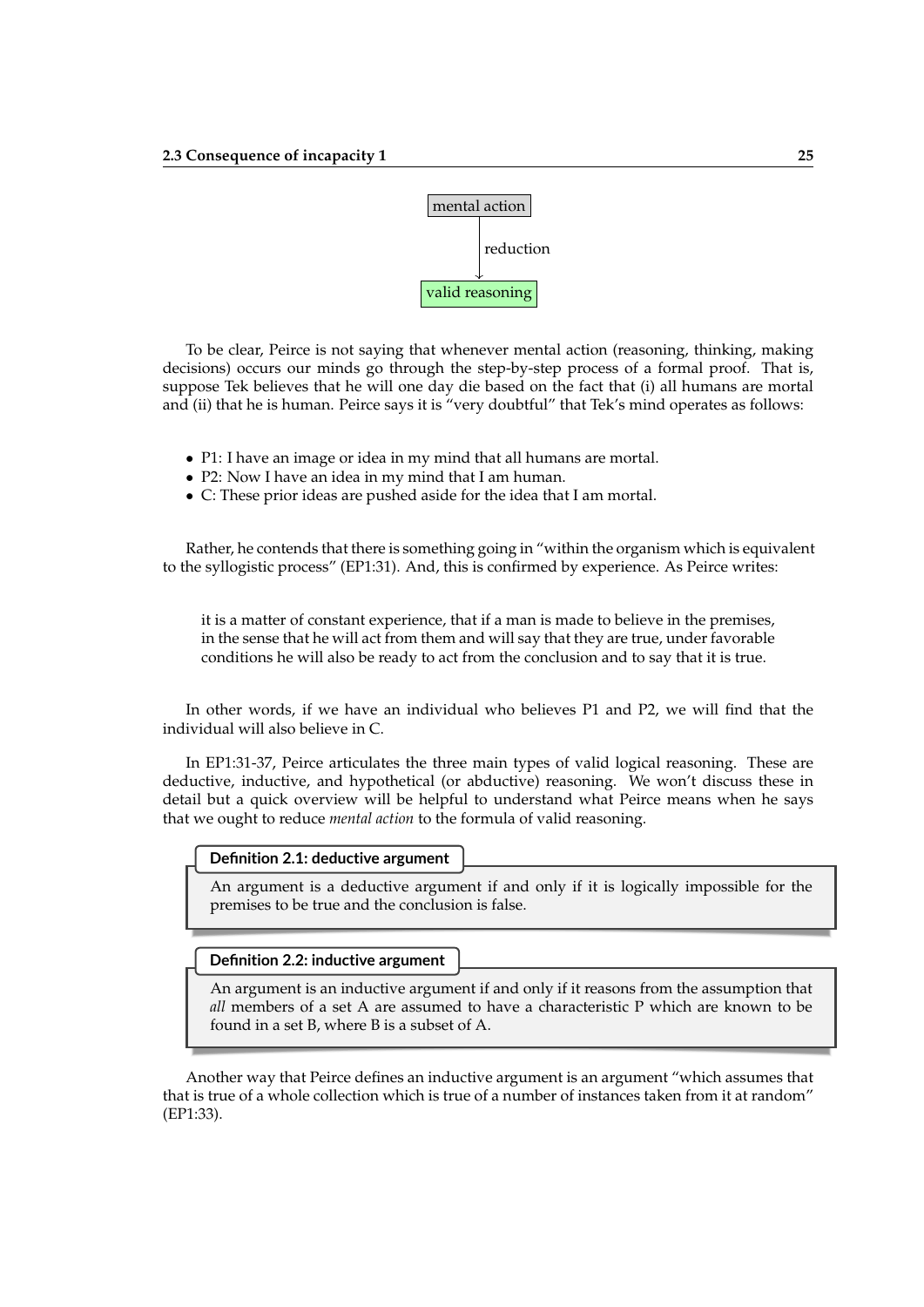#### **Definition 2.3: abductive argument**

An argument is an abductive argument if and only if it involves reasoning that an object *o* has a property *P* from the premise that the property P is known to always accompany other properties A, B, C,



One problem with Peirce's suggestion that our minds work according to the process of valid inference is the existence of fallacious reasoning (EP1:37). That is, individuals routinely reason from premises to conclusions that are not warranted by those premises. Peirce's response is rather detailed so we won't consider it either.

#### **Exercise 12**

One consequence of not having a power of introspection along with not having a power of intuition is that our understanding of the external world and our own minds is that working of our own mind is reducible to the process of valid inference (proof). This seems to suggest that our minds are nothing more than powerful logical engines, viz., their main and perhaps only operation is to draw conclusions from prior ideas (premises). Does this square with the common sense view of how people understand how their minds operate?

### 2.3.2 | Consequence of incapacities 1, 2, and 3

Peirce begins his discussion of the third incapacity on EP1:38. Recall that Peirce contends that have no power of thinking without signs [\(Theorem 5\)](#page-15-0). He restates this denial more positively as follows:

whenever we think, we have present to the consciousness some feeling, image, conception, or other representation, which serves as a sign (EP1:38).

Note that when Peirce says that whenever we think, we always think in signs, his conception of a sign is extremely broad as it can be a feeling, an image, or a number of other representations, e.g. words, diagrams, etc. But what is the consequence of all thought being through signs? Peirce answers this question by giving a more detailed account of the nature of signs. The field of study (largely pioneered by Peirce) of studying signs in general is called semiotics.

#### **Definition 2.4: semiotics**

emiotics (also referred to as semiology and semiotic studies) is the study of the nature of signs, their relations, and impact on thought.

First, we need a definition of a sign.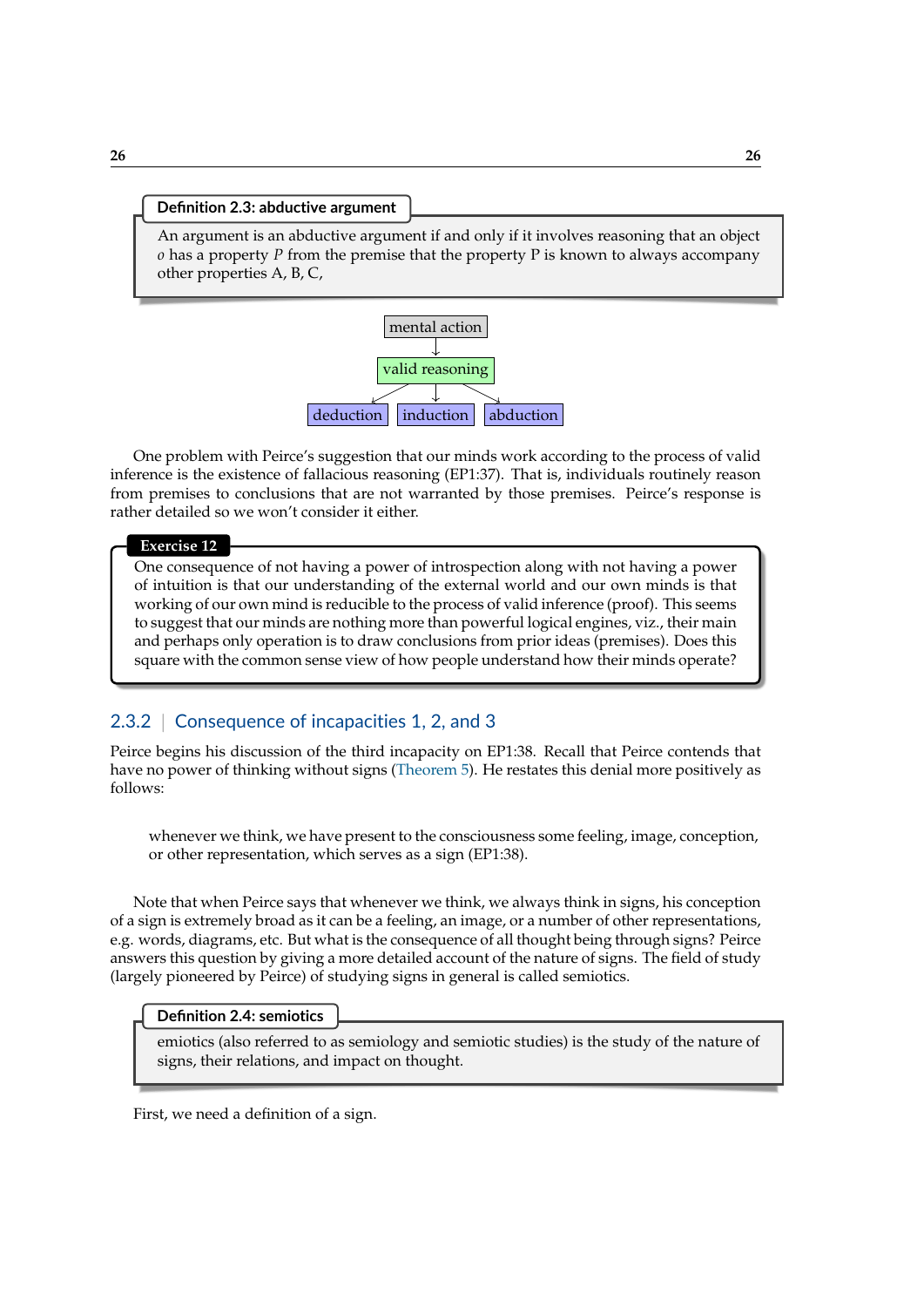#### **Definition 2.5: sign**

A sign S is something that stands for something (and object, O) to some thought (interpretation, I).



A sign is said to have three elements to it:

- its material quality
- its denotative character
- its representational function

The **material quality** of a sign are the characters of the sign itself independent of its capacity to represent anything to anyone. For example, the sign "man" has three letters on a page, a pointing finger has a particular shape and direction, a photograph is flat with colors, and so forth.

The **denotative application** of a sign is the character of a sign that allows it to stand for an object. For example, a weathervane has particular features that allow it to denote (refer to) the direction of the wind in that the weathervane is in physical relation to the wind itself. A drawing of a person has features that allow it to refer to that person in virtue of the fact that the drawing resembles that person.

Finally, the **representative function** is perhaps the most difficult to understand. This feature of a sign is neither its material quality nor its denotative application. Instead, Peirce takes this aspect of a sign to be found in how the sign is interpreted or thought of. One way of understanding this idea is through conventional signs. The sign "man" only stands for its object in virtue of the fact that individuals interpret the sign man in this way. The same is true for the weathervane and its physical connection to the wind. The sign has meaning only insofar as the direction of the weathervane is interpreted as being in a physical connection with the direction of the wind.

While Peirce's analysis is rather detailed, we can distill some of the general consequences of all thought being in signs.

**First,** if we think of something, then that thought has some material quality to it, is about something, and is capable of being interpreted by someone else or ourselves. Putting this negatively, there are no invisible uninstantiated thoughts, there are not thoughts that don't stand for something, and there are no meaningful thoughts that are incapable of being interpreted.

One way of thinking about this implication is through the claim that *all thought is triadic in nature*. The sign (and thought) is said to have a **triadic** relation (three-place relation) in that the **sign** can only *stand for* its **object** in virtue of *standing to* some **interpretation**. Thus, rather than thought proceeding by an object causing a sign which then causes an interpretation. Two two-place relations: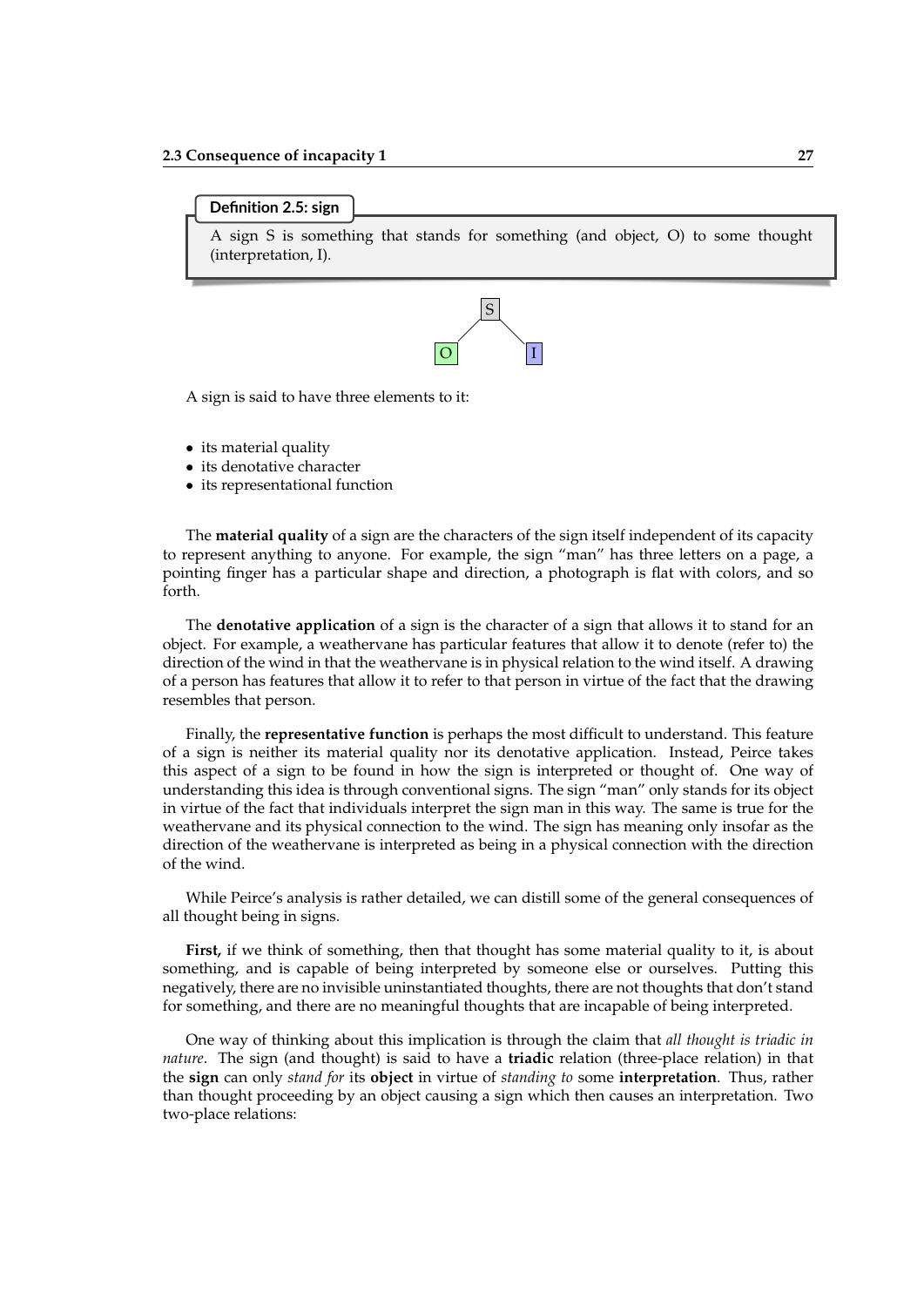

The sign is triadic in that the sign cannot be what it is without being interpreted as standing for an object to an interpretation.

S

O I

**Second,** thought has a forward-looking direction. Consider that all thought is in signs [\(Theorem 5\)](#page-15-0) and that one element of a sign is that it stands to some interpretation (I). But if an interpretation is nothing more than a thought, and all thoughts are in signs, then the meaning of a sign is found in its future interpretation.



More concretely, the consequence then is that ideas or thoughts you have at a given moment are not totally encapsulated. The meaning of any idea of you have is not totally found in the moment you have it. Instead, he *ultimate* meaning of various signs, e.g. emotions, scientific concepts like *electricity*, or political terms are ultimately found in some future interpretation.

**Third,** all new thought is thought that emerges out of prior thoughts. This is because all thoughts are in signs [\(Theorem 5\)](#page-15-0) and we lack the power to have thoughts not determined by prior signs [\(Theorem 7\)](#page-17-0). This implies that new, creative thinking does not emerge out of nothing. Instead, it emerges out of a prior chain or process of thought.

More concretely, individuals often like to claim they were divinely inspired or that they themselves were the sole creators of an idea or thought. But, while we might be able to contend that individuals are creative and responsible for new ideas, these ideas (i) do not come out of nowhere since they are determined by prior ideas and (ii) no individual is completely responsible for their ideas since we are social beings and our ideas are influenced by others.

### **Exercise 13**

There are three main consequences drawn from the fact that there is no power to think without signs. First, our thought has a triadic character (it always stands for something to someone through something). Second, the meaning of our thought is not found in the moment in which we think it but is instead found in its future development. Third, our ideas are historical in that they always are determined by prior ideas. What do you think of each of these consequences?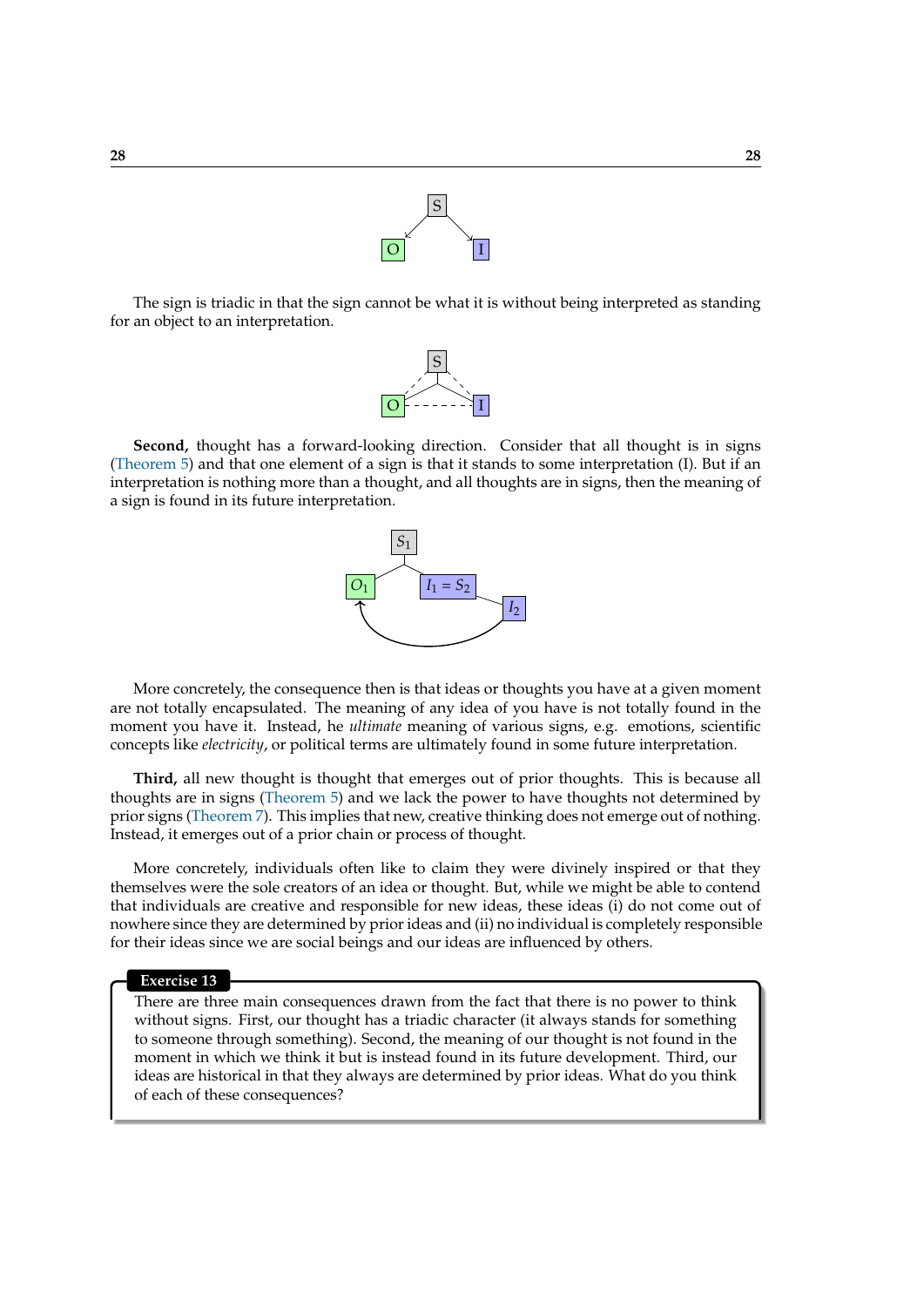- 1. With respect to the second consequence, what would this imply for ideas like *the meaning of my life*, *the meaning of the country*, *scientific ideas*?
- 2. With respect to the third consequence, how ought we to understand any individual accomplishment?

# **2.4** | **Consequence of incapacities (1)-(4)**

The fourth incapacity is that we have no conception of the absolutely incognizable [\(Theorem 6\)](#page-16-0). In other words, we cannot conceive what cannot be conceived. We will focus on two consequences of this incapacity.

- 1. what it implies about the meaning and nature of reality
- 2. what it implies about the human being

### 2.4.1 | What is real

In this section, we consider two points about reality. First, Peirce's argument for metaphysical idealism. Second, his account of what it means for something to be real.

Peirce claims that we have no conception of the incognizable. His argument is relatively terse:

- P1: The meaning of the word is the conception it conveys (the meaning of a sign is its interpretation)
- P2: To say something is "absolutely incognizable" has no meaning since it conveys no conception (it conveys no interpretation).
- P3: Therefore, "absolutely incognizable" is meaningless.

On the one hand, it seems obvious that we have no conception of the absolutely incognizable, but people often talk as though they do have such a conception. In fact, they make use of various signs whose meaning is beyond any idea or comprehension. Consider the following definition of what it means for something to be real.

### **Definition 2.6: metaphysical realism**

To be real is *that which is entirely independent of all thought* such that if *i* is an idea and *o* is an object, then any change in *i* has any no effect on *o* and any change in *o* has no effect on *i*.

Metaphysical realism takes *real objects* to be things that are absolutely beyond our ideas and so our ideas have no relation to these objects. On this approach, real things are things in themselves without any relation to our ideas. Metaphorically, this view takes reality to be *wholly beyond* our ideas.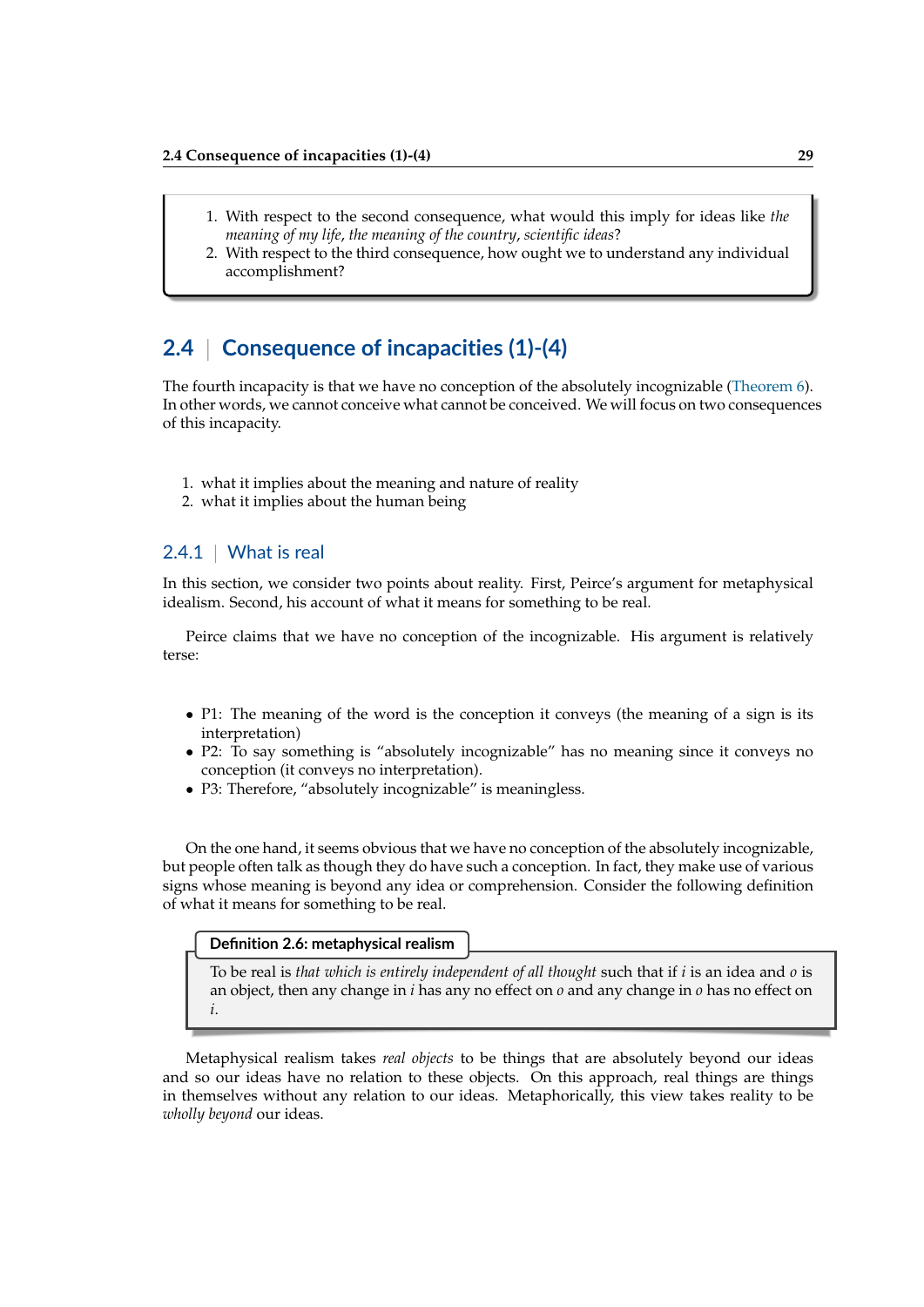But, if we have no conception of the incognizable and metaphysical realism makes reality incognizable, then we have no meaningful conception of metaphysical realism. It follows then that reality must be cognizable or relative to the mind. As Peirce puts it:

there is no thing which is in-itself in the sense of not being relative to the mind (EP1:52).

This is the position of **metaphysical idealism**.

Metaphysical idealism is the position that *reality* is capable of being known or that which exists must exist relative to the mind.

**Note 5** *It is important, however, to note that this does not imply that just because I don't have a conception of something it follows that thing does not exist. It would imply, however, that if no one could ever have a conception of something, then that thing would not exist.*

The second point that Peirce considers is what it **means** for something to be real. Peirce notes that our *idea of reality* likely emerged when we encountered that there was something unreal, an illusion, or our own ignorance. This encounter prompted the distinction between something that is relative to our own minds and something that would stand *in the long run for any mind*. Peirce thus contends that our idea of reality implies:

the notion of a COMMUNITY, without definite limits, and capable of an indefinite increase of knowledge (EP1:52).

To put this simply, the meaning of *reality* is the object of an opinion held by some future collection of individuals who have extended their knowledge to such a significant degree that they hold constantly reaffirm the opinion and will never deny it. In short, the real is what is represented by the belief of a future group of individuals.

#### **Exercise 14**

People commonly hold that reality is "out there" or "independent of our thoughts", but Peirce contends that reality is cognizable (must stand in relation to the mind and knowledge) and is what would be represented by a future community of individuals. How would you go about trying to convince someone of Peirce's position? Are you, yourself, convinced of it?

### 2.4.2 | The nature of human beings

The last consequence that we will consider concerns what the four incapacities imply about the nature of human beings. Peirce's general point is to insist that besides (i) the material properties that distinguish us and (ii) the differences in complexity, human beings are nothing more than signs. And so, Peirce will sometimes refer to human beings as man-signs.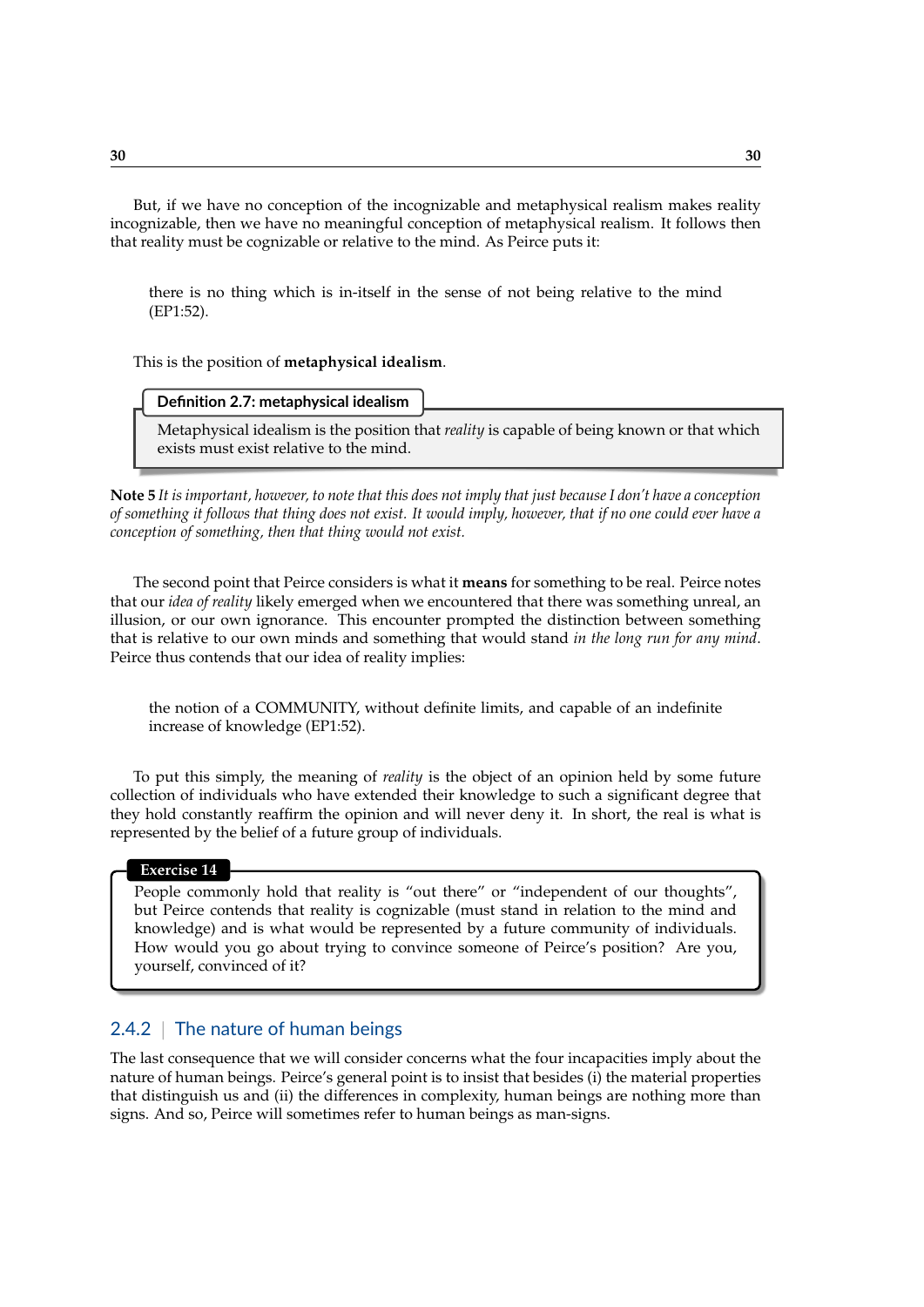There are a number of steps to Peirce's argument, but we will focus on the simple argument he makes halfway through this discussion.

- P1: Every thought is a sign [\(Theorem 5\)](#page-15-0)
- P2: Human life is a train of thought.
- C: Therefore, human life is a train of signs.

Peirce makes several points about this argument but we'll focus on two.

The first is that just as we grow as human beings so do signs. Peirce writes:

The man-sign acquires information, and comes to mean more than he did before. But so do words. Does not electricity mean more now than it did in the days of Franklin?

The second is that while we think that we are the master of meaning and signs have no meaning without us, Peirce notes that this isn't entirely true for if there were no signs, we would have no thoughts, and without any thoughts we wouldn't be who we are. Peirce writes:

Man makes the word, and the word meaning nothing which the man has not made it mean, and that only to some man. But since man can think only by means of words or other external symbols, these might turn round and say: "You mean nothing which we have not taught you, and then only so far as you address some word as the interpretant of your thought." (EP1:54).

In other words, human beings as signs exist with non-human signs in a reciprocal relation.

In fact, therefore, men and words reciprocally educate each other; each increase of a man's information involves and is involved by, a corresponding increase of a word's information (EP1:54).

#### **Exercise 15**

What is there to be learned by thinking of ourselves as signs? That is, what is there to be learned by thinking of who we are as a train or chain of signs?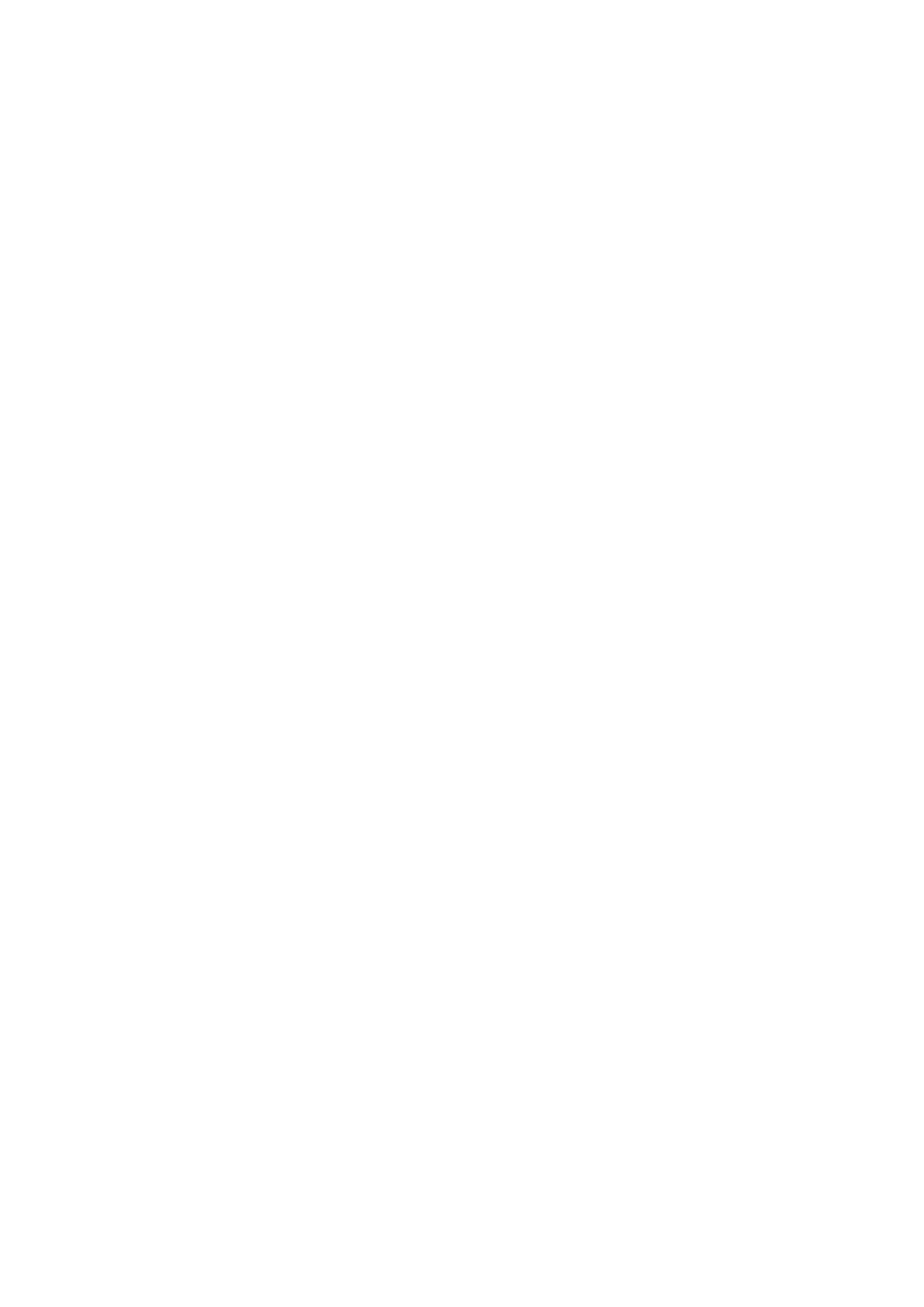# **The Will to Believe**

### **3.1** | **Summary**

The picture we've developed thus far of the human person is of an individual that has the following traits:

- 1. fallible since all knowledge is based on observation and inference rather than intuition, it is always possible to be wrong about any given proposition
- 2. committed to the cognizability of reality (idealism) since we have no conception of the incognizable, the only meaningful conception of reality is one that can be cognized
- 3. understanding the private self and the mind through inference from external facts (e.g. behaviors, emotions, ignorance, etc.) - since we lack a power of introspection, our knowledge about the mind is based upon hypothetical reasoning from observation
- 4. a product of a natural (biological) and intellectual history since we lack a power of intuition, all thought is determined by prior thought, and since all thought is in signs, any sign is the result of the development of prior signs
- 5. forward-looking in that meaning is understood in terms of the development of signs since the meaning of any sign is found in its interpretant, and interpretants can be understood as thoughts, and all thoughts are in signs, the ultimate meaning of any sign is found in its future interpretation.

Next, we will consider what if, anything, American philosophers have to say about the nature of faith. In particular, we will look at a defense of the rationality of faith by the American philosopher William James.

# **3.2** | **Introduction**

"The Will to Believe" was an address to the Philosophical Clubs of Yale and Brown Universities. It was later published with changes in *The Will to Believe and Other Essays in Popular Philosophy*, Longmans, Green & Co., [1](#page-32-0)897.<sup>1</sup> The essay is a classic in the field of epistemology and as a defense

<span id="page-32-0"></span><sup>&</sup>lt;sup>1</sup>johanson will 1975; Jennifer Welchman. "William James's "The Will to Believe" and the Ethics of Selfexperimentation". In: 42.2 (2006), pp. 229–241; G. L. Doore. "William James and the Ethics of Belief". In: *Philosophy*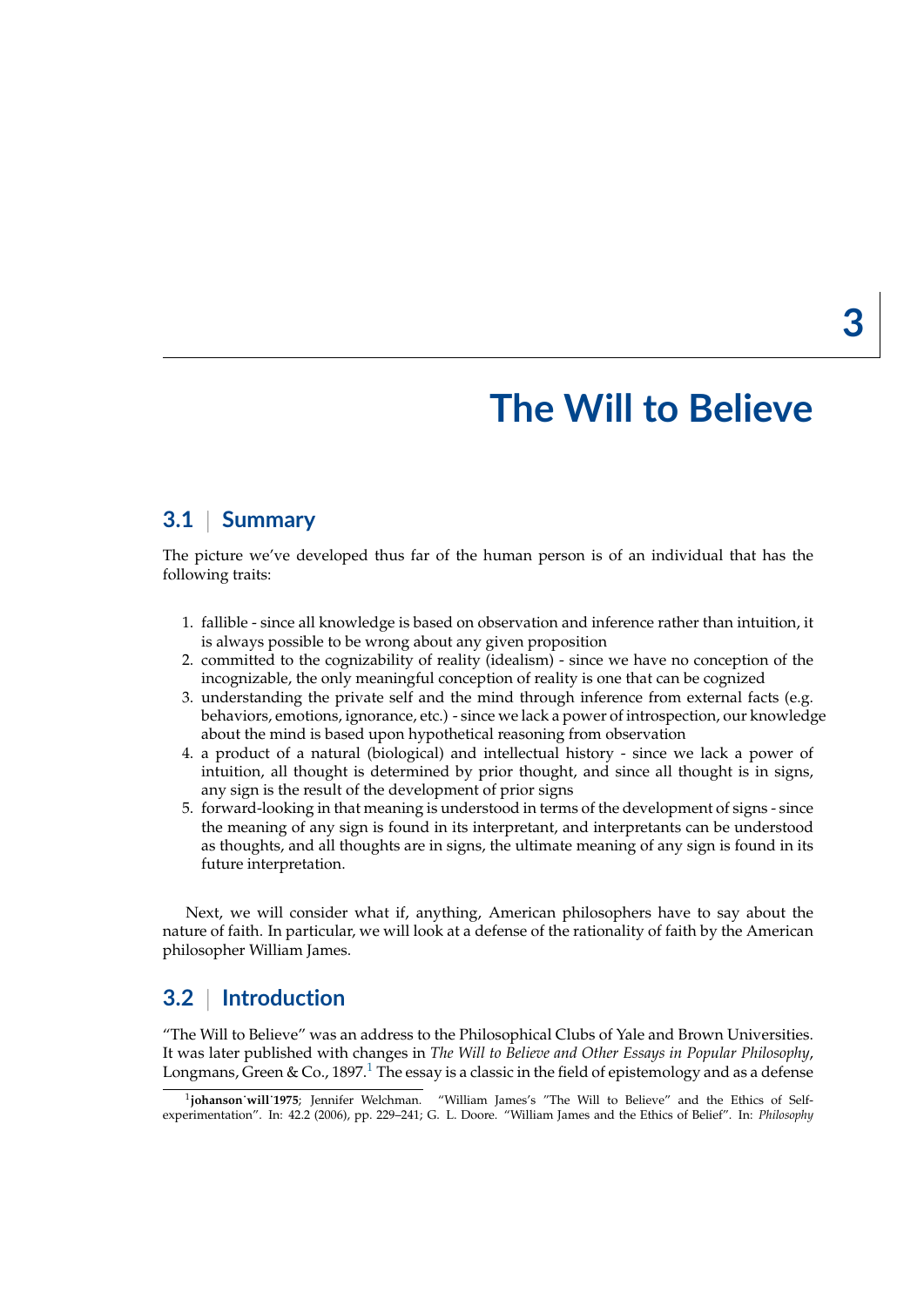of religious faith. It argues against the principle of evidentialism put forward most explicitly by English philosopher and mathematician William Kingdon Clifford (4 May 1845 – 3 March 1879). The title of the essay underwent multiple changes: "duty to believe", "the right to believe", etc.

James's essay can be seen in contrast to the view that one ought to only believe a proposition P if one has sufficient evidence for P. This position was famously espoused by William Clifford who wrote that "it is wrong always, everywhere, and for any one, to believe anything upon insufficient evidence."<sup>[2](#page-33-0)</sup> It has also been put forward by Bertrand Russell who wrote that "it is undesirable to believe a proposition when there is no ground whatever for supposing it true.<sup>"[3,](#page-33-1)[4](#page-33-2)</sup>

#### **Example 3.1**

Beliefs that were instilled in our childhood, beliefs we ignore exploring the validity of despite the implications of authorities, beliefs that we have our own doubts concerning, and beliefs that that simply lack the time to explore, all serve as examples where sufficient evidence is lacking for justifiably holding that a given situation is how we think it to be.

For both Clifford and Russell, the determination of whether a given position counts as sufficiently probable depends on its proportional relation to evidence, and in cases where there lack no sufficient grounds for positive (or negative) opinion, "the ordinary man would do well to suspend his judgment" (Russell 1958:39; see Clifford 1877:295). In short, in the fact of a lack of evidence, Clifford and Russell contend that one ought to be **agnostic**.

In "The Will to Believe", William James argues that the Clifford-Russell thesis errs in its universality. For while in matters that lack vital importance (such as the majority of scientific investigations) belief has no role, **situations where we are faced with a genuine option** —one that is forced, momentous, and living (or of significant meaningfulness to us)—our passional nature serves as the lawful determinant of our choice  $(1956:11,19)$  $(1956:11,19)$  $(1956:11,19)$ .<sup>5</sup>

<sup>58.225 (1983),</sup> pp. 353–364; Patrick K Dooley. "The Nature of Belief: The Proper Context for James' 'The Will to Believe'". In: *Transactions of the Charles S. Peirce Society* 8 (1972), pp. 141–151.

<span id="page-33-0"></span><sup>2</sup>William Clifford. "The Ethics of Belief". In: *Contemporary Review* 29 (1877), pp. 289–309, p. 295.

<span id="page-33-2"></span><span id="page-33-1"></span><sup>3</sup>Bertrand Russell. *The Will to Doubt*. New York: Philosophical Library, 1958, p. 38.

<sup>4</sup> see also Bertrand Russell. *Free Thought and Official Propaganda*. New York: B. W. Huebsch, INC., 1922; Alfred Lloyd. *The Will to Doubt: An Essay in Philosophy for the General Thinker*. London: Swan Sonnenschein & Co., 1907.

<span id="page-33-3"></span><sup>&</sup>lt;sup>5</sup>Russell's position is not entirely equivalent with Clifford's. With respect to "[h]ow far could or should men's actions be rational?", Russell writes that "some of the most important departments of life are ruined by the invasion of reason" (1958:48). Such departments include the romantic, filial, or friendly relationships, the creative products of the arts, and non-conventional morality. The application of rationality has the potentiality of distorting such departments. Russell writes "[c]ontrol has been applied to the very things which should be free, while envy, cruelty, and hate sprawl at large with the blessing of nearly the whole bench of Bishops" (1958:50). Russell's appeal is that we ought to try to parse out, if possible, the conflation that regularly occurs among the beliefs of the lunatic, the lover, and the poet. For Russell, this requires that we be attentive to two sides of our instinctive apparatus: "one tending to further our own life and that of our descendents, the other tending to thwart the lives of supposed rivals" (1958:50). Russell is thus much closer to James than Clifford insofar as both James and Russell argue that rationality and its lawful insistence on that belief be proportional to the evidence fails to apply in certain circumstances. While Russell fails to count religious faith as falling into this sphere, he and James both earmark the departments of friendship, romantic relations, and morality as among those where belief is valid despite it not being guided by conventionally rational principles. But while James would contend that all positions are valid within this sphere, Russell refuses to countenance the ravings of the lunatic and instinctive malice as being justifiable.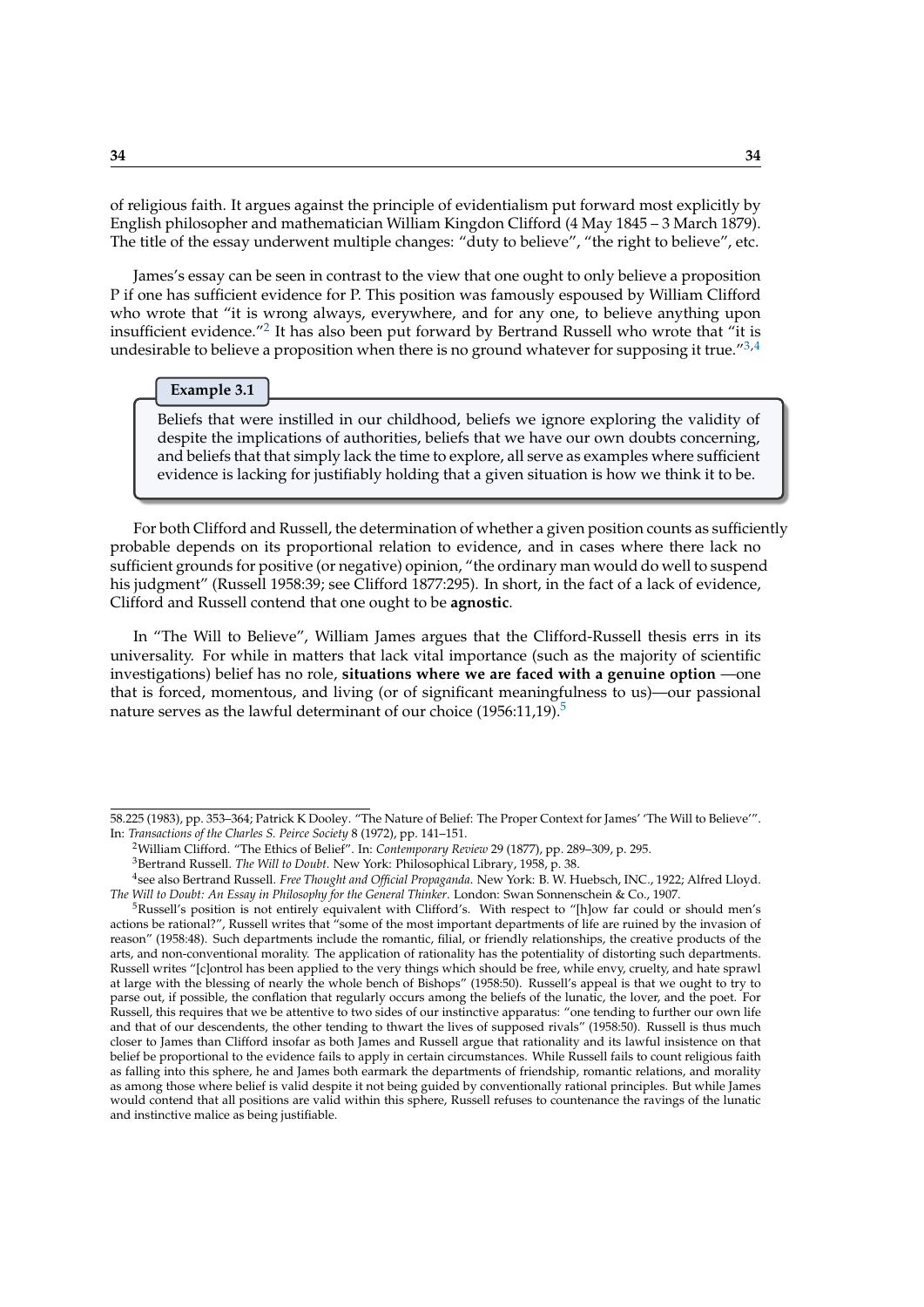# **3.3** | **Introductory Section: Sermon on Justification by Faith**

In the introductory section, James asserts that his lecture is an "essay in justification *of* faith, a defense of our right to adopt a believing attitude in religious matters, in spite of the fact that our merely logical intellect may not have been coerced" (WB1-2). In short, he aims to argue that it is rational/defensible to believe in some proposition P without sufficient evidence for P.

#### **Exercise 16**

Before we begin analyzing James's position, it is worthwhile to think of what reasons there might be for the position James rejects. Take a moment to consider any argument you can create in support of the claim that you ought only to believe what you have sufficient evidence for.

# **3.4** | **First Section: Preliminary Distinctions**

In this section, James makes a number of distinctions.

### **Definition 3.1: hypothesis**

Anything that may be proposed to our belief

Hypotheses can be **live** or **dead**

- live: a hypothesis that is a real possibility to the person to whom it is proposed, e.g. that Liverpool FC will win the Premier league
- dead: a hypothesis that is not a real possibility to the person to whom it is proposed, e.g. that Donald Trump is a martian (logically possibility but extremely unlikely).

James notes that the property of being *living or dead* is *relative to the thinker* and is measured by that individual's *willingness to act*. And so, a maximally live hypothesis is one that the individual would always act upon (belief).

Next, James defines an option.



Figure 3.1: An option is a decision between at least two hypotheses.

James notes that there are of several kinds of options: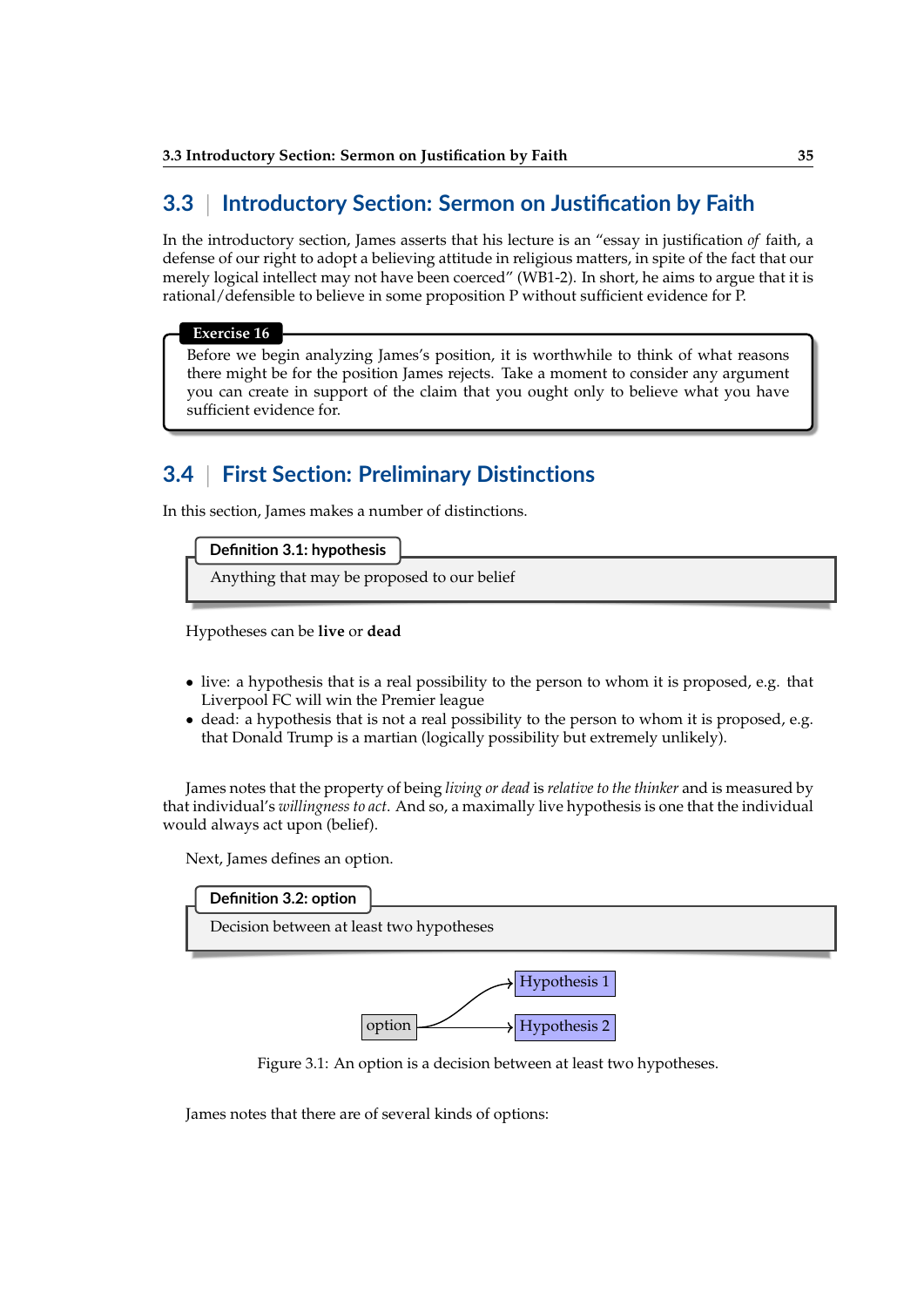

Figure 3.2: James contends that options may be (i) living or dead, (ii) forced or avoidable, and (iii) momentous or trivial.

- a **living option** is a decision between two live hypotheses. A dead option would thus be a decision between two dead hypotheses or one dead and one living hypothesis.
- a **forced option** requires you to choose one of the two hypotheses. A non-forced option is an option where you could pursue some other hypothesis
- a **momentous option** is a decision between hypotheses that involves some level of uniqueness or significance such that failing to choose would mean losing out on something significant. A trivial option is a decision between hypotheses that does not involve anything unique such that one could fail to choose and nothing of significance would be lost

#### **Example 3.2: live option**

Some potentially live options include:

- 1. Be a Christian or be an agnostic.
- 2. You should vote for Trump or vote for Hillary
- 3. You should read "The Will to Believe" or do something else

### **Example 3.3: forced option**

Some forced options include:

- 1. Do something or do nothing
- 2. Either vote or don't vote
- 3. You should believe in God or not believe in God

#### **Example 3.4: momentous option**

James notes that most scientific hypotheses are trivial in that we don't miss out on anything if our hypothesis fails (and that we could always run other tests). Some momentous options include:

- 1. The decision to go to the moon/mars or not
- 2. The decision to go see some famous musician's final show or not
- 3. The decision to go to the North Pole or not.

James defines a **genuine option** as an option that is (i) forced, (ii) living, and (iii) momentous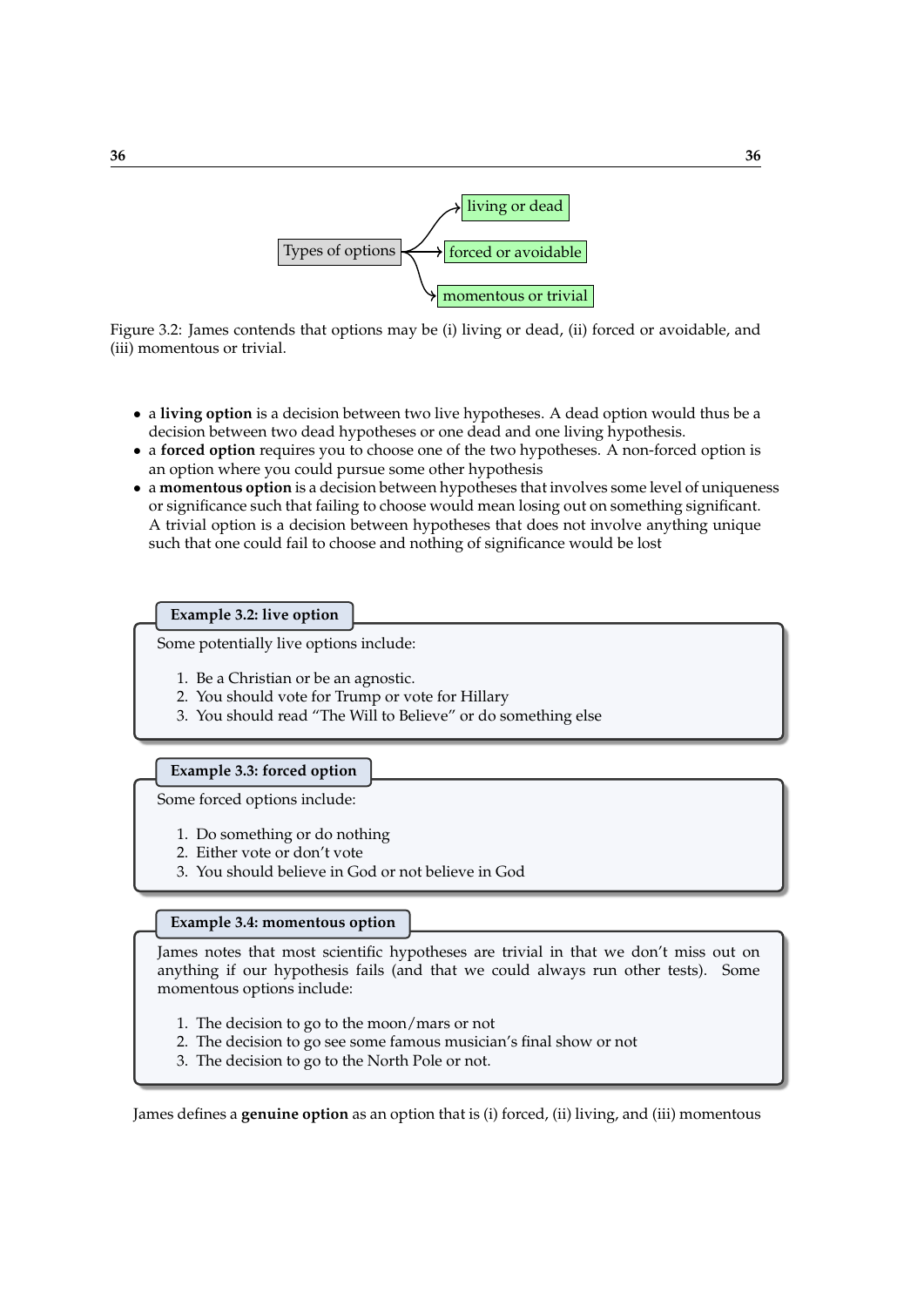

Figure 3.3: A genuine option is an option that is a decision between hypotheses that is (i) forced, (ii) living, and (iii) momentous

#### **Example 3.5: Soul mate**

There is a beautiful person is quickly walking past you that you think you have a chance with and think maybe he/she will be the one that you will ultimately marry (live and momentous). You can either go up and talk to her/him or you can do nothing (forced).

**Example 3.6: Drowning child**

There is a child drowning in a lake and you think you might be able to swim out there and save him yourself (live). This is a momentous occasion, if you save him, you might be doing something great (or you could be heralded as a hero). There is no one else around, so you have the option to swim and save him or let him drown

### **Exercise 17**

Try to devise two genuine options.

# **3.5** | **Second Section: the root of conviction**

James begins the second section by noting that

- 1. some facts might be determined by our will (our passional/volitional nature)
- 2. some facts are completed unaffected by our will

In short, James distinguishes between reality and our will.



But the question is which (if any) facts are potentially determined by our will. There are a number of possible options:

1. all facts are determined by our passional nature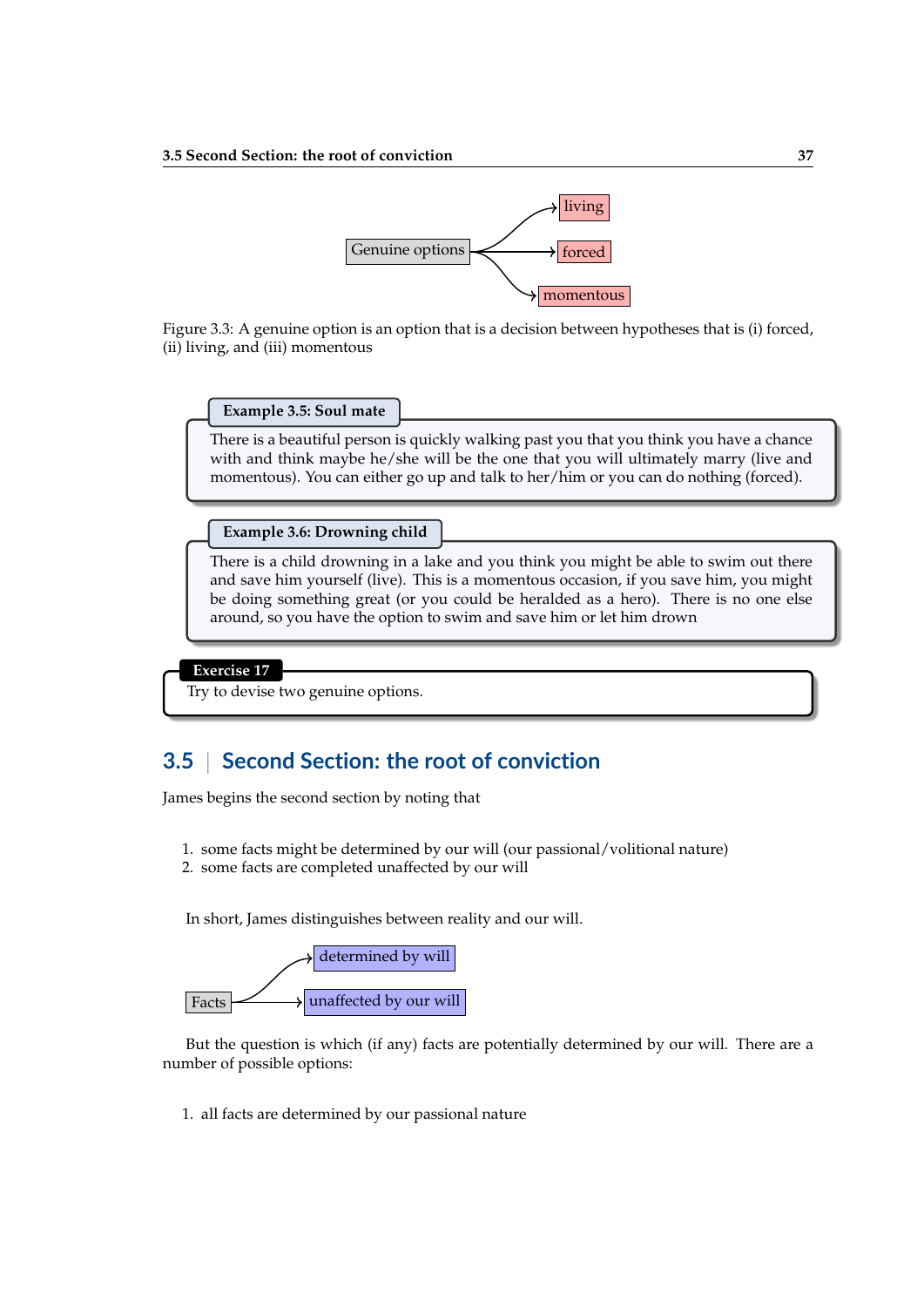- 2. no facts are determined by our passional nature
- 3. some facts are determined by our passional nature and some facts are not determined by our passional nature

James begins his analysis by considering two sorts of cases where we ought not simply believe whatever we want. That is, two types of facts that **not** determined by our passional nature

The **first case** involves beliefs that are **matters of fact** or established **relations between ideas** (analytic truths). His examples illustrate this case well.

Can we, by just willing it, believe that Abraham Lincoln's existence is a myth, and that the portraits of him in McClure's Magazine are all of some one else? Can we, by any effort of our-will, or by any strength of wish that it were true, believe ourselves well and about when we are roaring with rheumatism in bed, or feel certain that the sum of the two one-dollar bills in our pocket must be a hundred dollars? We can *say* any of these things, but we are absolutely impotent to believe them;

In short, certain facts seem to be dead hypotheses upon which our wills can have no influence. They are settled matters of fact or analytic truths.

The **second case** involves *dead hypotheses* won't be settled by experience. Our will or passional nature plays no role in determining the truth or falsity of the hypothesis because we have no volitional attitude toward that hypothesis.

James considers Pascal's wager but the wager has no effect if the hypothesis is dead. First, consider Pascal's wager (see [Table 3.1\)](#page-37-0).

|                                                   | God exists                   | God does not exist |  |  |  |  |
|---------------------------------------------------|------------------------------|--------------------|--|--|--|--|
| Belief in God                                     | gain everything lose nothing |                    |  |  |  |  |
| Non-belief in God $ $ lose everything gain little |                              |                    |  |  |  |  |
| ------                                            |                              |                    |  |  |  |  |

<span id="page-37-0"></span>Table 3.1: Pascal's wager

However, consider the same line of reasoning for attending mass.

|             | God exists                                    | God does not exist |
|-------------|-----------------------------------------------|--------------------|
| Attend mass | gain everything lose nothing                  |                    |
|             | Not attend mass   lose everything gain little |                    |

Table 3.2: Pascal's wager for attending mass

And, again, consider the same argument uttered by the Mahdi (the redeemer of Islam who will appear some number of years before judgment day):

As well might he Mahdi write to us, saying, "I am the expected One who God has created in his effulgence. You shall be infinitely happy if you confess me; otherwise you shall be cut off from the light of the sun. Weigh, then, your infinite gain if I am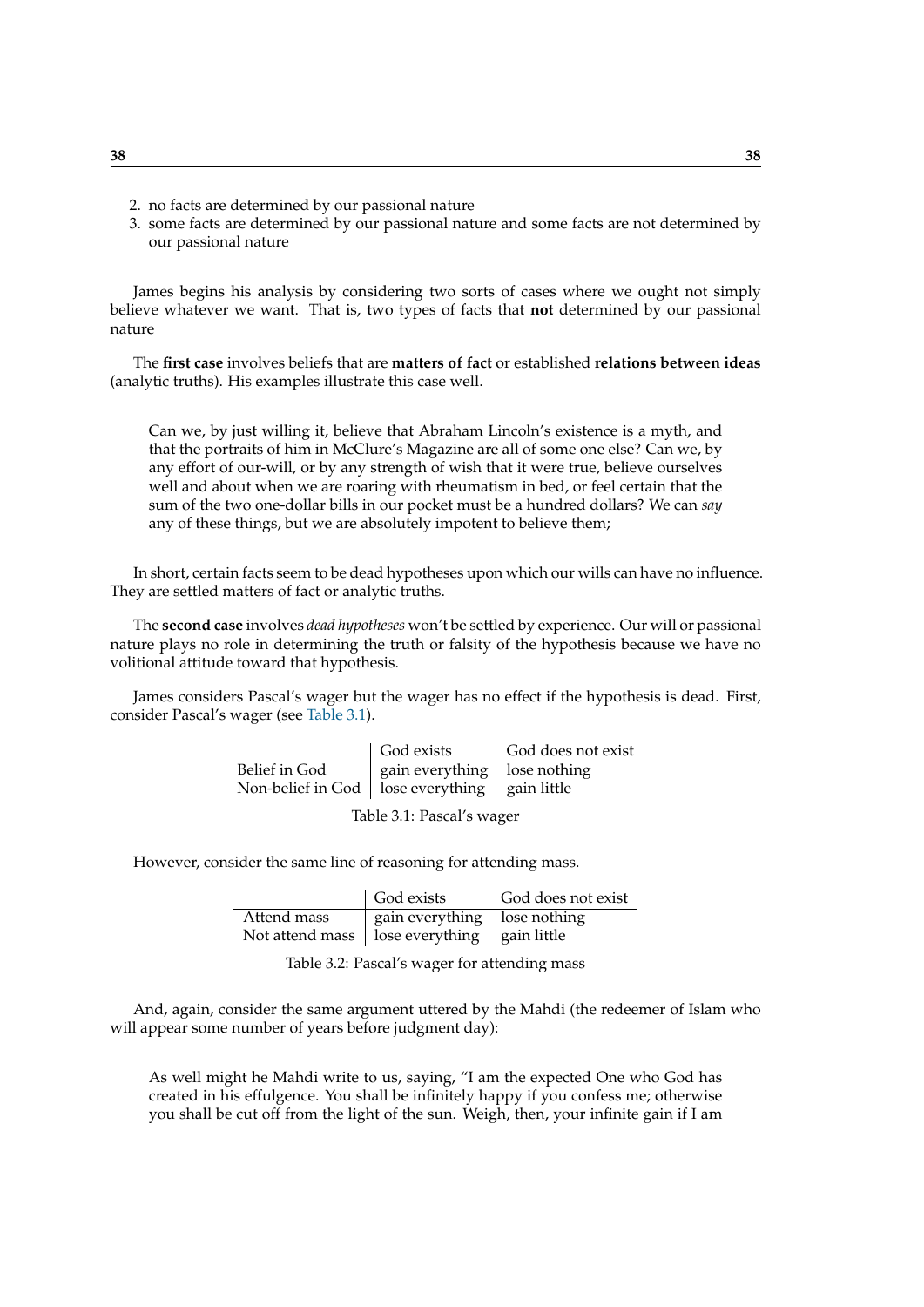genuine against your finite sacrifice if I am not!" His logic would be that of Pascal; but he would vainly use it on us, for the hypothesis he offers us is dead (WB:6).

Depending upon the individual, the passional nature (or will) plays no role in determining the truth or falsity of the proposition nor does it compel an individual to believe or not believe. The individual simply has no opinion on the matter.

At this point, we might consider the possibility that the will (passional / volitional nature) **should not play any role** in determining what we believe. We might contend that belief by volition/passion is silly, vile, and sinful. That free-will and simple wishing have no bearing upon what belief should be.

Let's call this view **evidentialism**.

**Definition 3.3: evidentialism**

The intellect should always determine what one believes and not the passional or volitional nature.

# **3.6** | **Third Section: The Role of Non-Intellectual Nature on our Convictions**

We will skip this section.

# **3.7** | **Fourth Section: The Thesis**

James asserts his thesis in this fourth section:

The thesis I defend is, briefly stated, this: *Our passional nature not only lawfully may, but must, decide an option between propositions, whenever it is a genuine option that cannot by its nature be decided on intellectual grounds; for to say, under such circumstances, "Do not decide, but leave the question option," is itself a passional decision, — just like deciding yes or no, — and is attended with the same risk of losing the truth* (WB:11).

Let's summarize this thesis:

- there are cases that our passional / volitional must decide
- these cases involve genuine options that cannot be decided on intellectual grounds
- the claim that we should be agnostic about the question is itself a passional decision
- that passional decision has no more worth than another passional decision

# **3.8** | **Fifth Section: Two Dogmatisms: Empiricism and Absolutism**

James contends that he is ignoring the systematic skeptic because he postulates that "there is truth, and that it is the destiny of our minds to attain it" and that he adopts "the faith that truth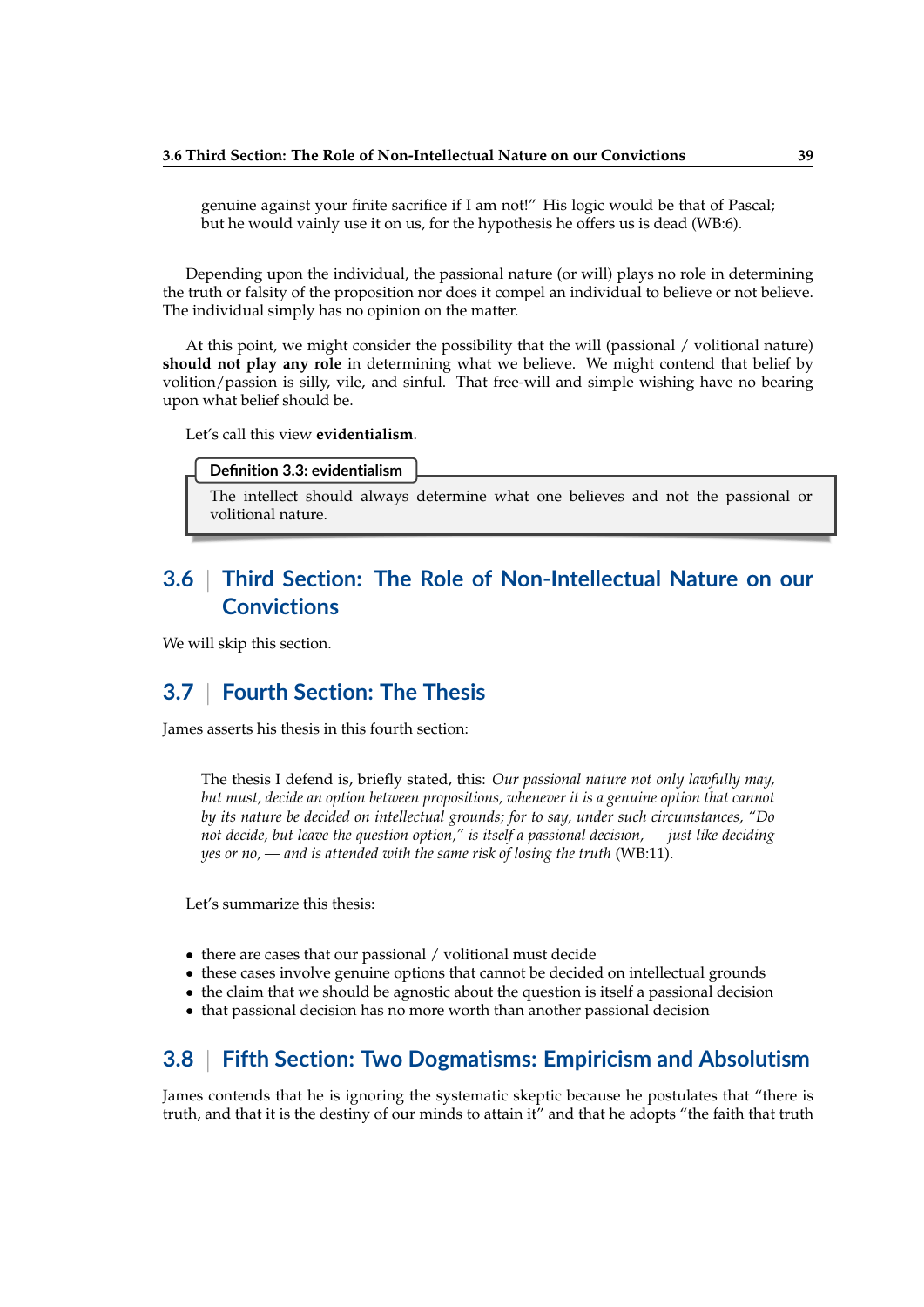exists" (WB:12). However, he holds there are two different ways this non-skeptical view might be taken:

- 1. the empiricist way
- 2. the absolutist way

#### **Definition 3.4: absolutism**

Absolutists contend that not only can we know the truth but we "can *known when* we have attained to knowing it" (WB:12)

#### **Definition 3.5: empiricism**

Empiricists contend that we can know the truth but we "cannot infallibly know when" (WB:12)

James here is making a distinction between first-order and second-order knowledge. Let's suppose that there is a proposition P where P is "snow is white". Now let's consider three different propositions:

1. P

- 2. I know P
- 3. I know that I know P

Both absolutists and empiricists agree that it is possible to know P (first-order knowledge) but they disagree about whether they know that they know P (second-order knowledge). Empiricists contend that there is no infallible second-order knowledge while absolutists contend that secondorder knowledge is possible.

James contends that we are **naturally absolutists**. This is because we have a belief in **objective evidence**. That is, we have beliefs like "we exist here and now" or "two plus two equals four" that (i) we take ourselves to be unable to doubt and (ii) because these "things illumine my intellect irrestibly" (WB:13).

Those that take themselves to be empiricists are *empiricists in reflection or in speech* although not in *practice*. James's target here is William Clifford arguing that Clifford claim that we ought not to believe in God is not reflective of the empiricist mindset but instead reflective of the absolutist mindset in the other direction. As James puts it:

When the Cliffords tell us how sinful it is to be Christians on such 'insufficient evidence,' insufficiency is really the last thing they have in mind. For them the evidence is absolutely sufficient, only it makes the other way. They believe so completely in an anti-christian order of the universe that there is no living option: Christianity is a dead hypothesis from the start (WB:14)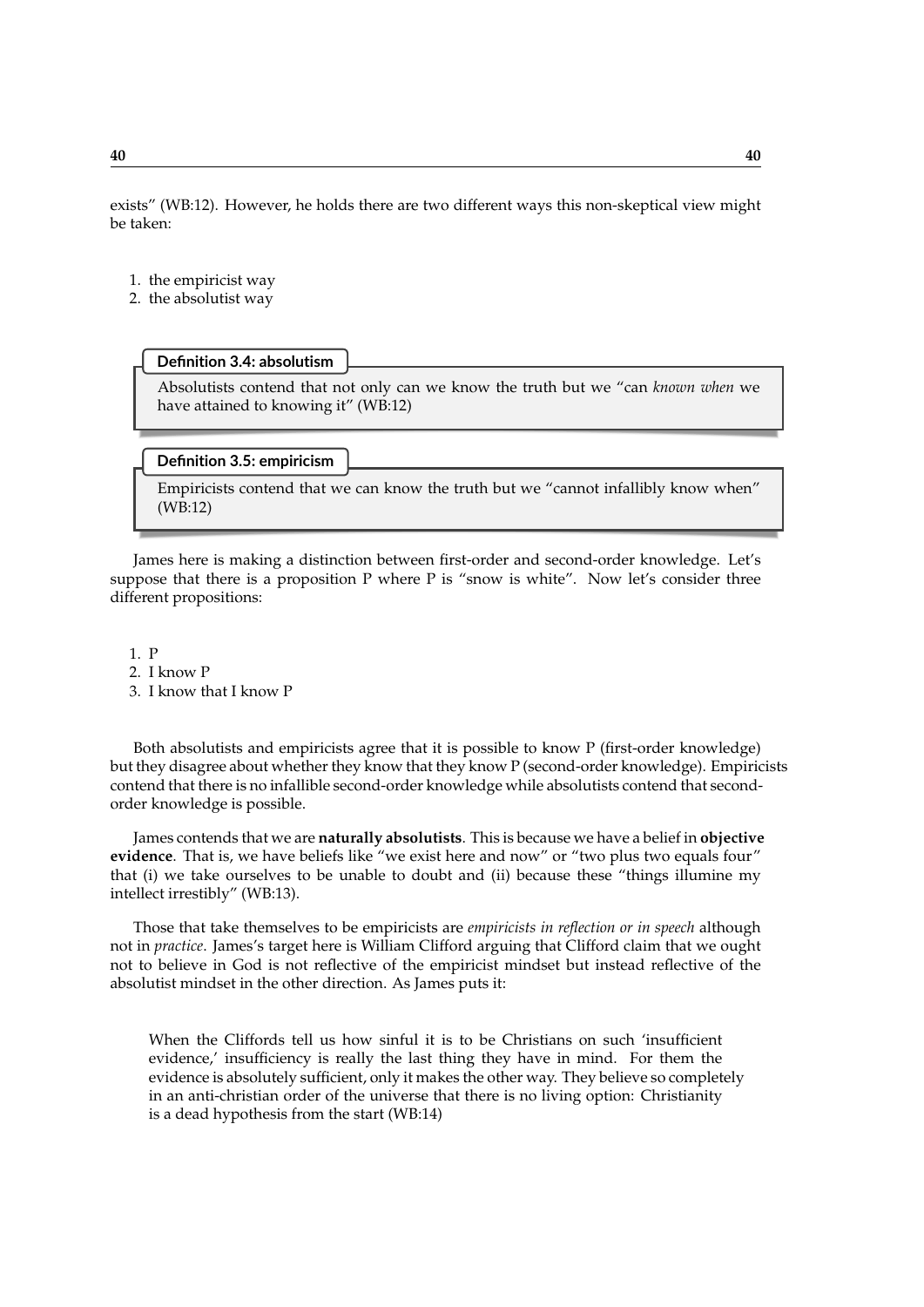## **3.9** | **Sixth Section: Abandonment of Objective Certitude**

James takes himself to be a complete empiricist. He believes he has knowledge and lives as such, but also accepts that any one of his beliefs may be wrong

I am, therefore, myself a complete empiricist so far as my theory of human knowledge goes. I live, to be sure, by the practical faith that we must go on experiencing and thinking over our experience, for only thus can our opinions grow more true; but to hold any one of them — I absolutely do not care which — as if it never could be reinterpretable or corrigible, I believe to be a tremendously mistaken attitude, and I think that the whole history of philosophy will bear me out (WB:14)

Despite claiming to be a complete empiricist, James contends that there are a number of certain truths that resist even the most sceptical of philosophers. He points to two such truths:

- 1. "the truth that the present phenomenon of consciousness exists" (WB:15)
- 2. "abstract propositions of comparison (such as two and two are the same as four)" (WB:15)

James offers a number of reasons for adopting empiricism over absolutism.

- 1. no concrete test of absolute truths, e.g. divine revelation, *consensus gentium* (agreement of the people), natural instincts, clear and distinct ideas guaranteed by God, common-sense, the inconceivability of the opposite, verification by sense experience, etc.
- 2. a wide number of contradictory opinions have claimed to be supported by objective evidence, e.g. God exists vs. God doesn't exist, the physical world can be immediately known vs. the physical world is only known via ideas, etc. (see WB:16)

However, while James contends that the empiricist gives up on the doctrine of objective certitude, s/he does not give up on the "quest or hope of truth itself" (WB:17). For James then there is a difference in the way that empiricists and absolutists approach truth. For the absolutist, we start with some propositions that we have absolute certainty concerning and then work our way toward other truths. For the empiricist, we start with whatever hypotheses that are available and then work our way toward truth.

Practically, this difference in approach also comes with a difference concerning how we evaluate hypotheses. For James the empiricist is much more open to the origin of the hypothesis while the absolutist will only accept hypotheses that emerge from the system itself.

It matters not to an empiricist from what quarter an hypothesis may come to him: he may have acquired it by fair means or by foul; passion may have whispered or accident suggested it; but if the total drift of thinking continues to confirm it, that is what he means by its being true

**Exercise 18**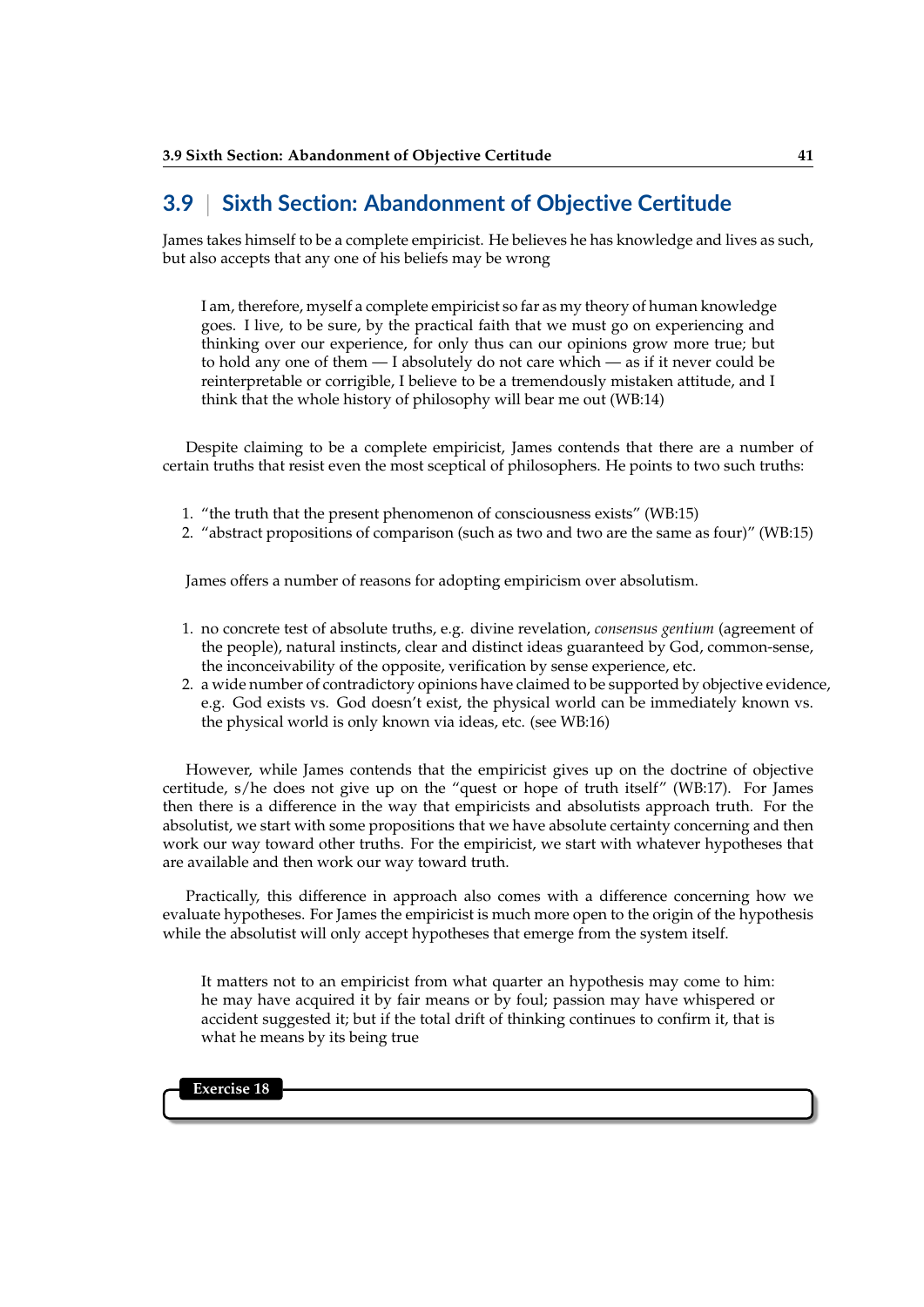# **3.10** | **Seventh Section: Two DistinctWays of Opinion: The Practical Argument**

James contends that this seventh section is the last **introductory section**. He introduces a distinction between two attitudes (or duties) toward belief. That is, if we think that there is a kind of **ethics of belief**, he considers two different rules.

The **first attitude** is **the avoidance of error attitude**. This is the attitude most aligned with the evidentialist. This approach places certain restrictions on what one should believe for it contends that one should only believe what one has sufficient evidence to support.

The **second attitude** is the **chase-for-truth attitude**. This approach is more permissive in that it allows, in certain circumstances, for the possibility of believing without sufficient evidence.

James makes a number of additional points once this distinction is drawn:

- James contends that while the choice between the attitudes is not mutually exclusive; however, we treat one as more primary than the other.
- One might contend that the risk of being wrong is great when compared with the benefit of being right
- One might contend that the risk of being wrong is small when compared with the benefit of being right

James contends that he adopts the **chase-for-truth attitude**.

- 1. there is no objective way to decide which attitude is better: the difference is practical
- 2. The avoidance of error attitude is reflective of someone who fears becoming a dupe, but James contends that there are worse things in life than being a dupe: "It is like a general informing his soldiers that it is better to keep out of battle forever than to risk a single wound" (WB:19)
- 3. the chase-for-truth attitude is more practical on the basis that it is healthier because the chase-for-truth attitude comes with a kind of "lightness of heart" rather than an "excessive nervousness" (WB:19)

# **3.11** | **Eighth Section: The judicial intellect**

James begins section 8 by reiterating his thesis from section 4:

not only as a matter of fact do we find our passional nature influencing us in our opinions, but that there are some options between opinions in which this influence must be regarded both as an inevitable and as a lawful determinant of our choice (WB:19).

James's main goal in this section is to restrict the scope of his thesis. That is, he contends that there are some matters where we ought not let our passional nature decide our beliefs. These are matters where the option is not momentous, or not forced, or the choice between hypotheses is not living.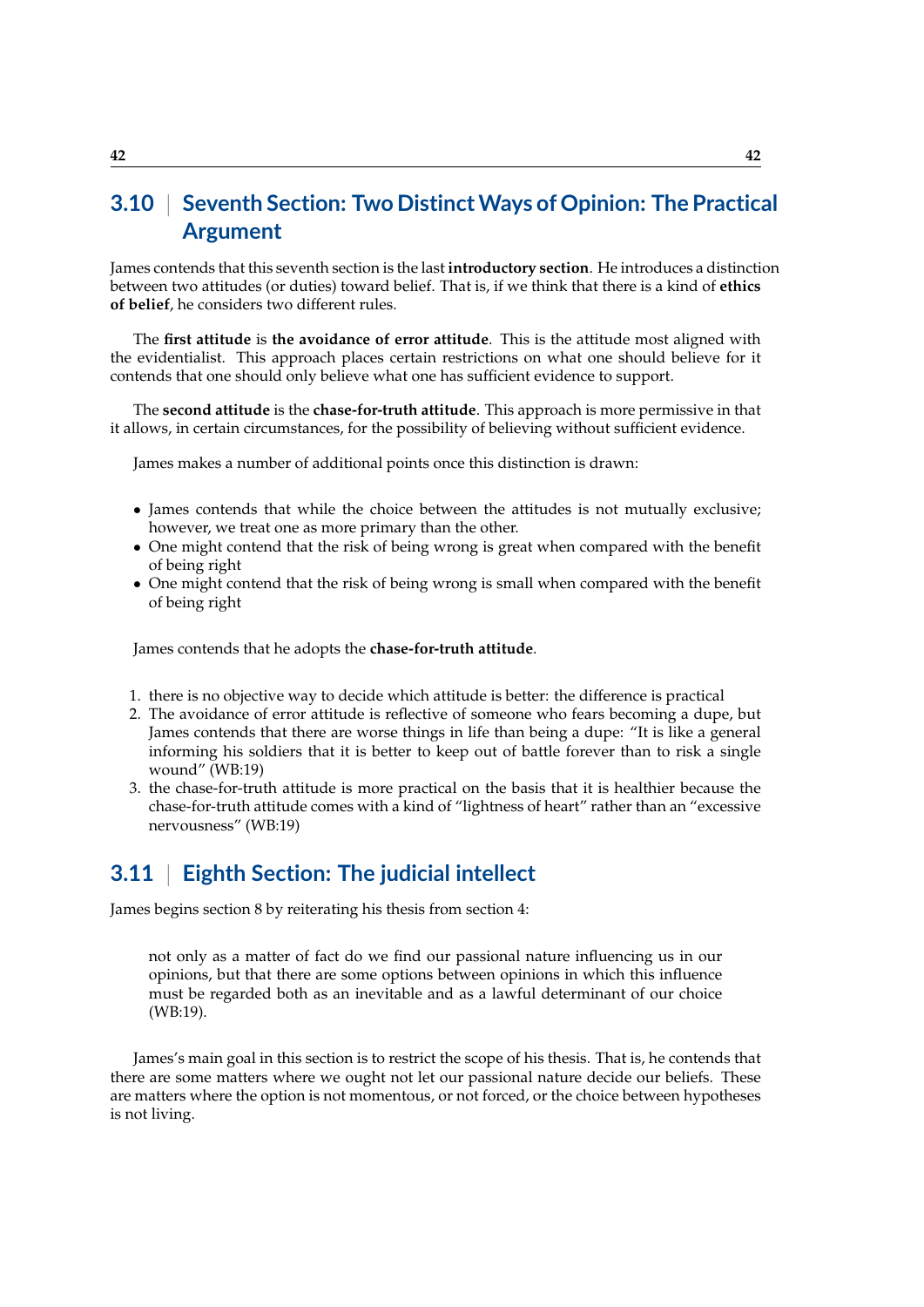- 1. In the majority of scientific matters, the decision between hypotheses is not momentous and it is not forced and so we can simply continue to investigate the matter without deciding before all of the evidence is available.
- 2. In a lot of legal matters, there is no real consequence (not momentous); case can be decided on any acceptable principle.

**Note 6** *While James notes that we can adopt a wait-and-see approach to the majority of scientific matters, he notes that with respect to scientific discovery this is not the case. That is, he suggests that scientific discovery is often fueled by individuals pursuing their pet hypotheses even when those hypotheses are not supported by evidence.*

In short, when there is no forced option "the dispassionately judicial intellect with no pet hypothesis, saving us, as it does, from dupery at any rate, ought to be our ideal" (WB:21–22).

## **3.12** | **Section Nine: Moral Questions and Personal Relations**

Despite the above caveat, James raises the following: are there not some speculative questions where we cannot dispassionately wait for an answer? That is, there are some forced options in our speculative questions that we must decide before all of the evidence is available.

### 3.12.1 | Moral questions

One type of question of this sort are **moral questions**. Not a question of existence, but value of existence (an x's goodness)

#### **Definition 3.6: moral question**

A question not about what exists (which is the task of science) but what would be good if it did exist.

James asserts that (i) moral beliefs are determined by our will / passional nature and that (ii) even the decision to have moral beliefs at all is determined by our will / passional nature.

He contends that just as intellectual skepticism cannot be refuted, neither can moral skepticism be refuted. But, at the same time, neither can the skeptic refute moral belief.

For James, the decision to believe or not believe in morals comes down to whether one wishes to adopt the **doubting attitude** or **believing attitude**

### 3.12.2 | Questions about personal relations

Another example involves questions of fact relating to personal relations. Here James notes that the belief in some fact can play a role in bringing that fact about (self-fulfilling prophecy).

For consider Tek and Liz. Suppose Tek asks "does Liz like me". According to James, whether you like me or not sometimes may depend on whether I adopt a preliminary faith that you like me. Suppose the two different attitudes: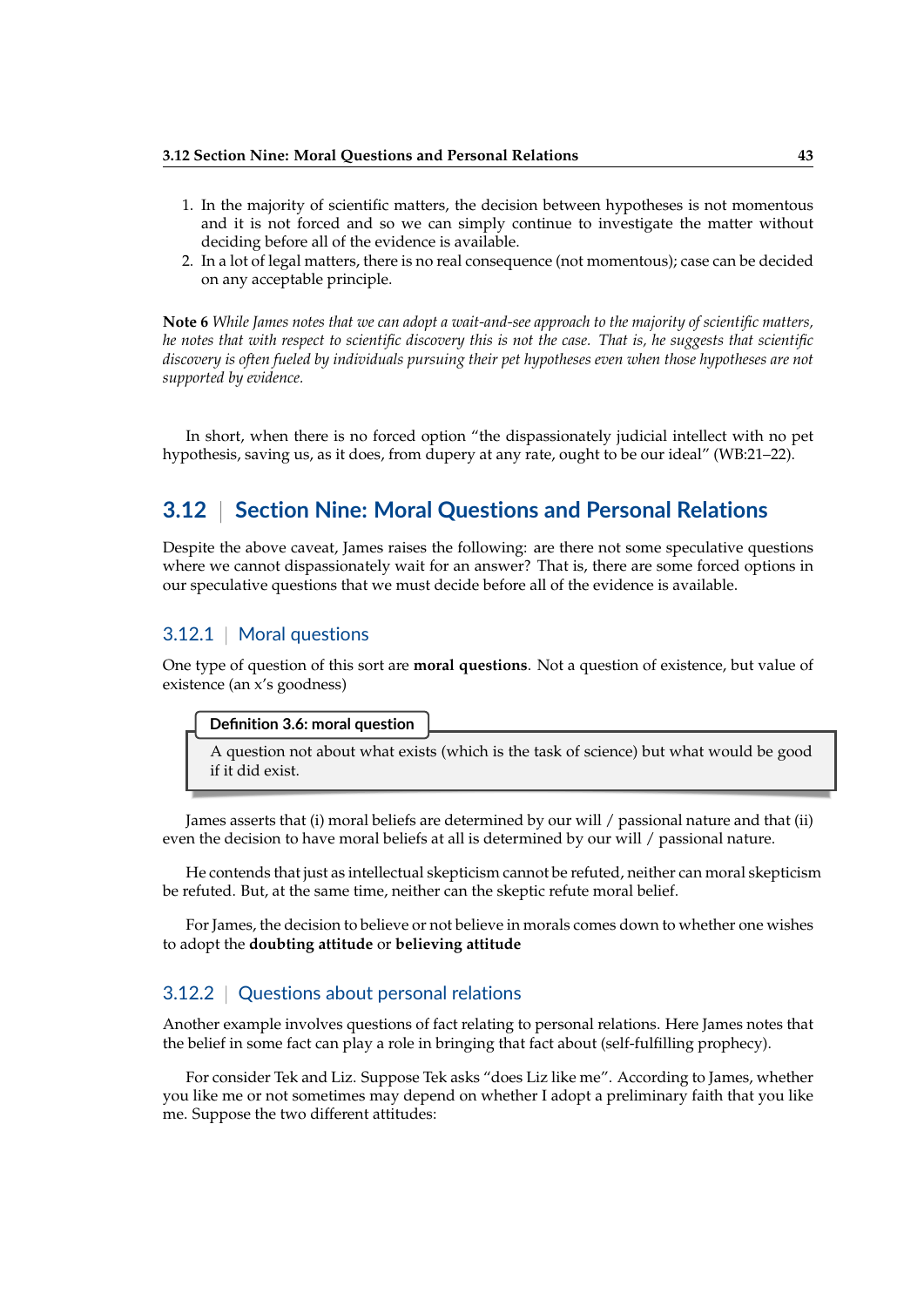- Suppose Tek takes the attitude that he will believe Liz likes him. He adopts this attitude without any evidence. Because of this, he invites her out, is friendly to her, etc. This belief leads to actions that makes Liz like him.
- Suppose Tek takes the attitude that he will wait and see if Liz like him. He adopts the attitude that he needs sufficient evidence to believe she likes him. According to James, "if I stand aloof, and refuse to budge an inch until I have objective evidence, until you shall have done something apt, [...], ten to one your liking never comes" (WB:24).

In short, according to James, "the desire for a certain kind of truth here brings about that special truth's existence; [...] [h]is faith acts on the powers above him as a claim, and creates its own verification" (WB:24).

### 3.12.3 | Social organism

A third case that James considers involve communities or various forms of collective action, e.g. governments, armies, sports teams, colleges, political organizations, gangs.

According to James, these organizations are capable of existing because "each member proceeds to his own duty with a trust that the other members will simultaneously do theirs" (WB:24). In short, the cooperative behavior of groups depends upon our initial choice to believe in one other. That is, we do not simply wait and see if our neighbors will do their part and then realize we can trust them. Rather, we have faith in them and that makes various forms of collective action possible. James gives two related examples.

**Example 3.7: thieves**

Consider a group of highway robbers. They are capable of robbing a large group of people because each believes the other will due what needs to be done to make the robbery successful. If the robbers didn't trust each other, then the collective robbery wouldn't work. However, the fact that each believes the other is committed to pulling off the crime makes it possible for the crime to occur.

#### **Example 3.8: the victims**

Consider the passengers on a train that are to be robbed by highway robbers. According to James, no single passenger can stop the group of highway robbers but the group of passengers could stop the robbers. If each passenger waited to have sufficient evidence for the belief that the other passengers will stop the robbery, then no one will stop the robbers. However, if every passenger believed (even without evidence) that the other passengers will come to their aid, then each passenger would rise and stop the train robbing.



Figure 3.4: Results given the different attitudes that might be taken concerning a robbery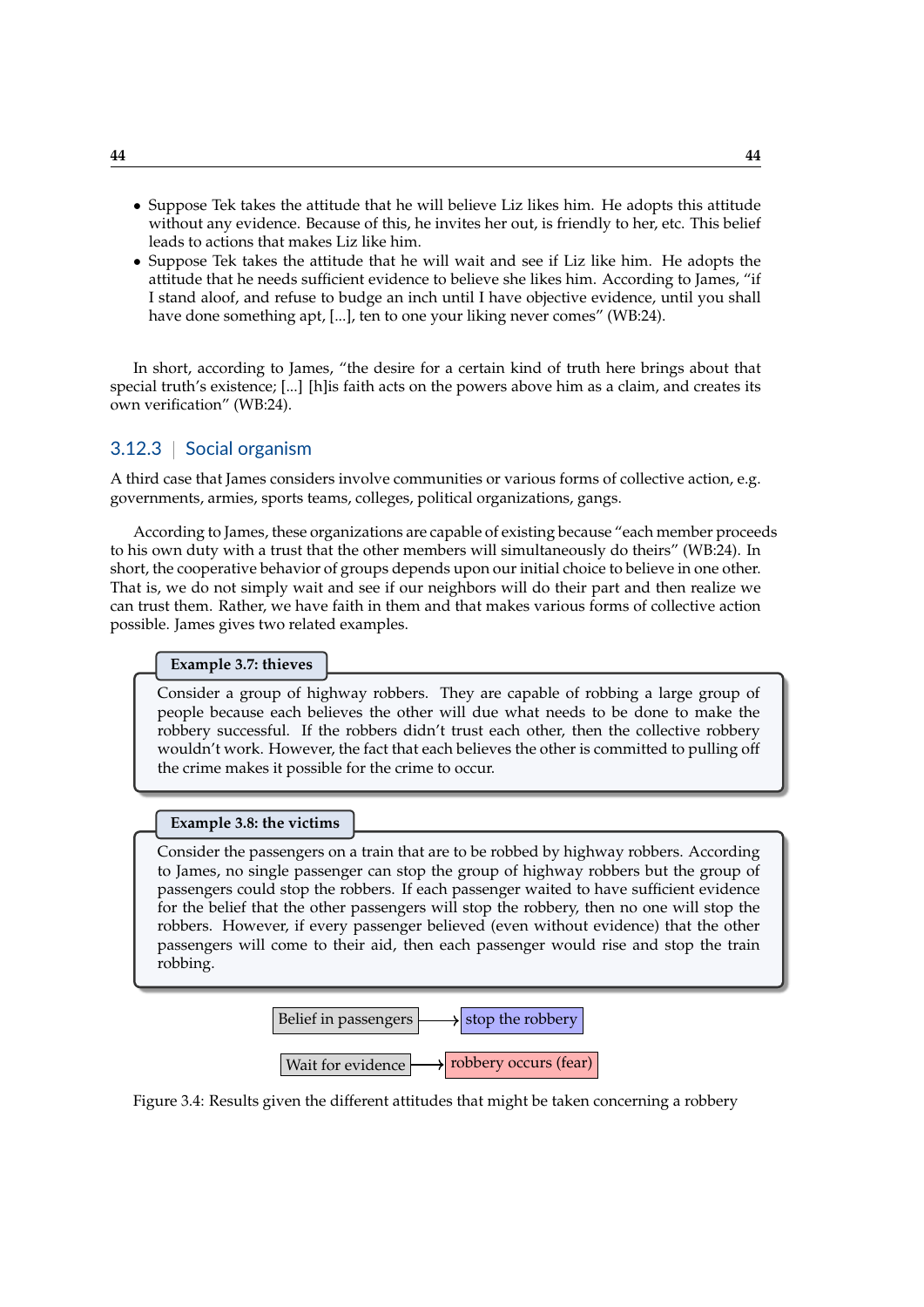James thus reiterates his point that "[t]here are, then cases where a fact cannot come at all unless a preliminary faith exists in its coming" (WB:25).

#### **Exercise 19**

James gives three examples involving personal relations where

- 1. it is permissible to let our passional nature decide over our intellectual nature, viz., to risk truth rather than shun error
- 2. where our antecedent faith that P is true plays a role in making P is true.

According to James, the absolutist would argue that faith in a fact cannot create a fact.

- 1. do you agree with James or the absolutist?
- 2. can you think of other examples that James might point to where faith that P is true plays a role in making P true.

### **3.13** | **Section Ten: Religious Faith**

In the final section, James begins by noting that perhaps his earlier examples are "childish human cases" and do not have anything to do with things of importance. James then proceeds to consider religious hypotheses.

Consider that there are three different religious hypotheses:

- 1. theist: that God exists
- 2. atheist: that God does not exist
- 3. agnostic: that we ought to wait and see whether or not God exists

We might imagine a number of other variations and additions to these hypotheses, e.g. the belief in Christ, or religious experience, or redemption, or ultimate salvation. And, we might believe them, deny them, or abstain from belief concerning them.

The **agnostic** may argue that their position is preferable. They are "scientific" about the religious hypothesis. They contend that we ought to wait-and-see, gather evidence, consider the weight of evidence, and only after we have sufficient evidence should we either adopt the theist or atheist position.

In this section, James denies that the agnostic position is anything more than a passional decision and there is no objective justification for it over the theistic or atheistic alternatives.

### 3.13.1 | Religious hypotheses are genuine options

First, James notes that religion says two things:

1. "the best things are the most eternal things" (WB:25).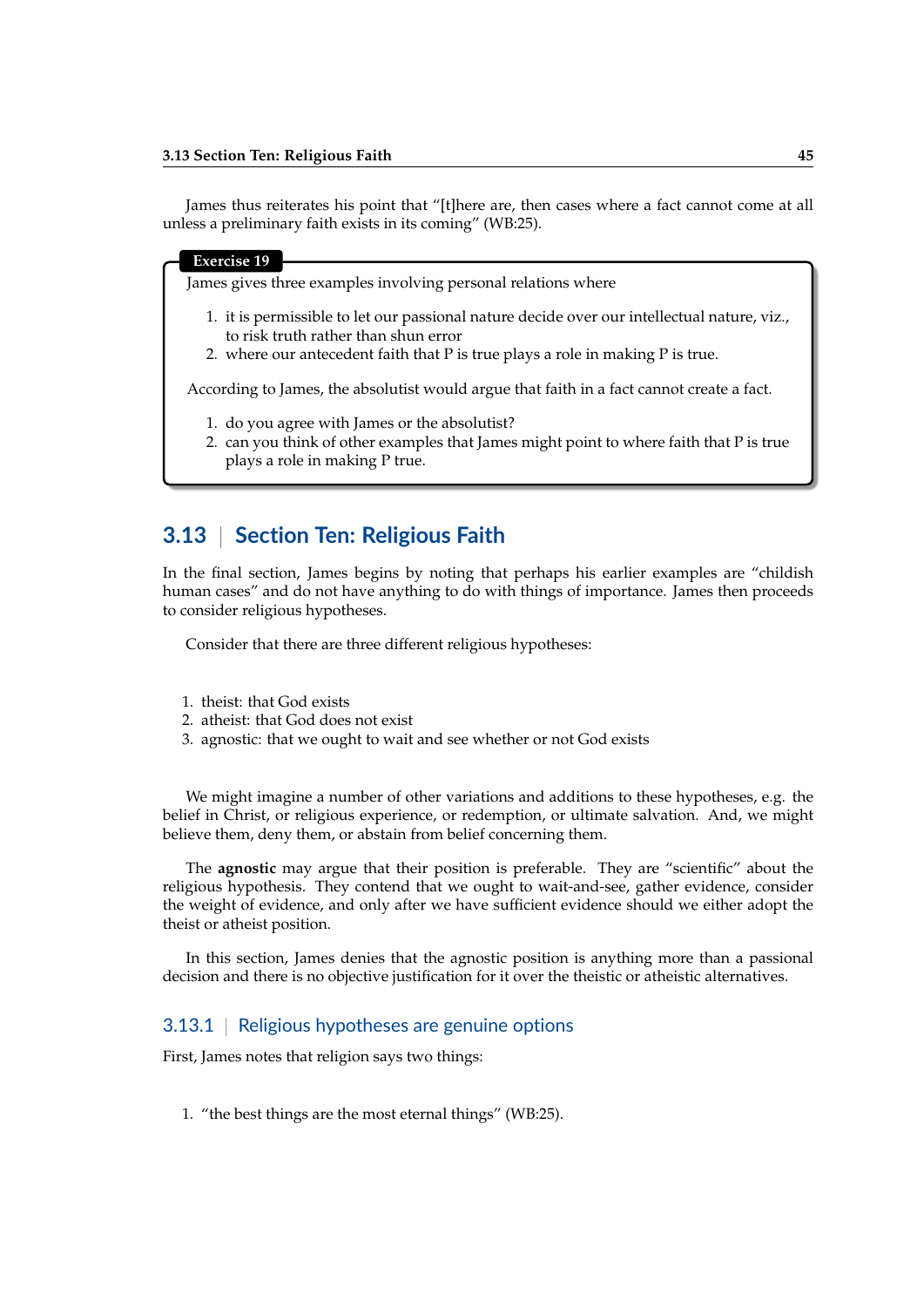2. "we are better off *even now* if we believe her first affirmation [the first thing] to be true"  $(WB:26, my emphasis)^6$  $(WB:26, my emphasis)^6$  $(WB:26, my emphasis)^6$ 

Second, James argues that provided that the religious option is a live option, then it will be a **genuine option**. [7](#page-45-1) He argues that it is a **momentous option** in that we "are supposed to gain, **even now,** by our belief, and to lose by our non-belief, a certain vital good" (WB:26, my emphasis). He argues that it is a **forced option** because the abstaining from belief has the same consequence as disbelief. That is, he contends that since the good potentially comes from belief, the agnostic (wait-and-see) solution is the same as disbelief.

|                 | hypothesis is true hypothesis is false |         |
|-----------------|----------------------------------------|---------|
| belief          | benefit                                | error   |
| disbelief error |                                        | benefit |
| agnostic error  |                                        | benefit |

Table 3.3: Outcomes if the religious hypothesis is true vs. false

James illustrates how the agnostic runs the same risk as the non-believer.

#### **Example 3.9**

someone else.

Suppose Tek wants to marry Liz but is not sure if he should ask her because he isn't "sure that she would prove an angel after he brought her home" (WB:26). He doesn't disbelieve she will be an angel but nor does he believe. Instead, he adopts the agnostic (wait-and-see) approach. Because of this, he waits indefinitely to ask her. In engaging in this agnosticism, Tek cuts himself out from the "angel-possibility" just as much as if he believed she would not be an angel, e.g. if he went out and married

### 3.13.2 | Agnosticism as a passional decision

If the religious option is a genuine option, then James contends that the debate between the agnostic and the theist boil down to a difference in passional attitudes:

- 1. Better to risk loss of truth than chance of error
- 2. Better to chance error than risk loss of truth

In other words, the skeptic (agnostic) isn't avoiding the hypothesis, but instead engages in a different kind of risk, namely the skeptic's attitude is that it is better to risk a loss of truth than to chance error. Or, as James puts it, the agnostic contends "to yield to our fear of its being error is wiser and better than to yield to our hope that it may be true" (WB:27).

<span id="page-45-0"></span> $6$ "faith is "more precious than gold that perishes" (1 Peter 1:7), faith brings salvation and eternal life (Ephesians 2:8,9; John 3:16), it is said to give your life meaning, peace, confidence, the capacity to endure certain hardships, security in mind, and so on.

<span id="page-45-1"></span><sup>7</sup> James notes that his following argument will have no weight if the religious option is not a **live option** for you. If it is not, then his example/argument will be somewhat pointless.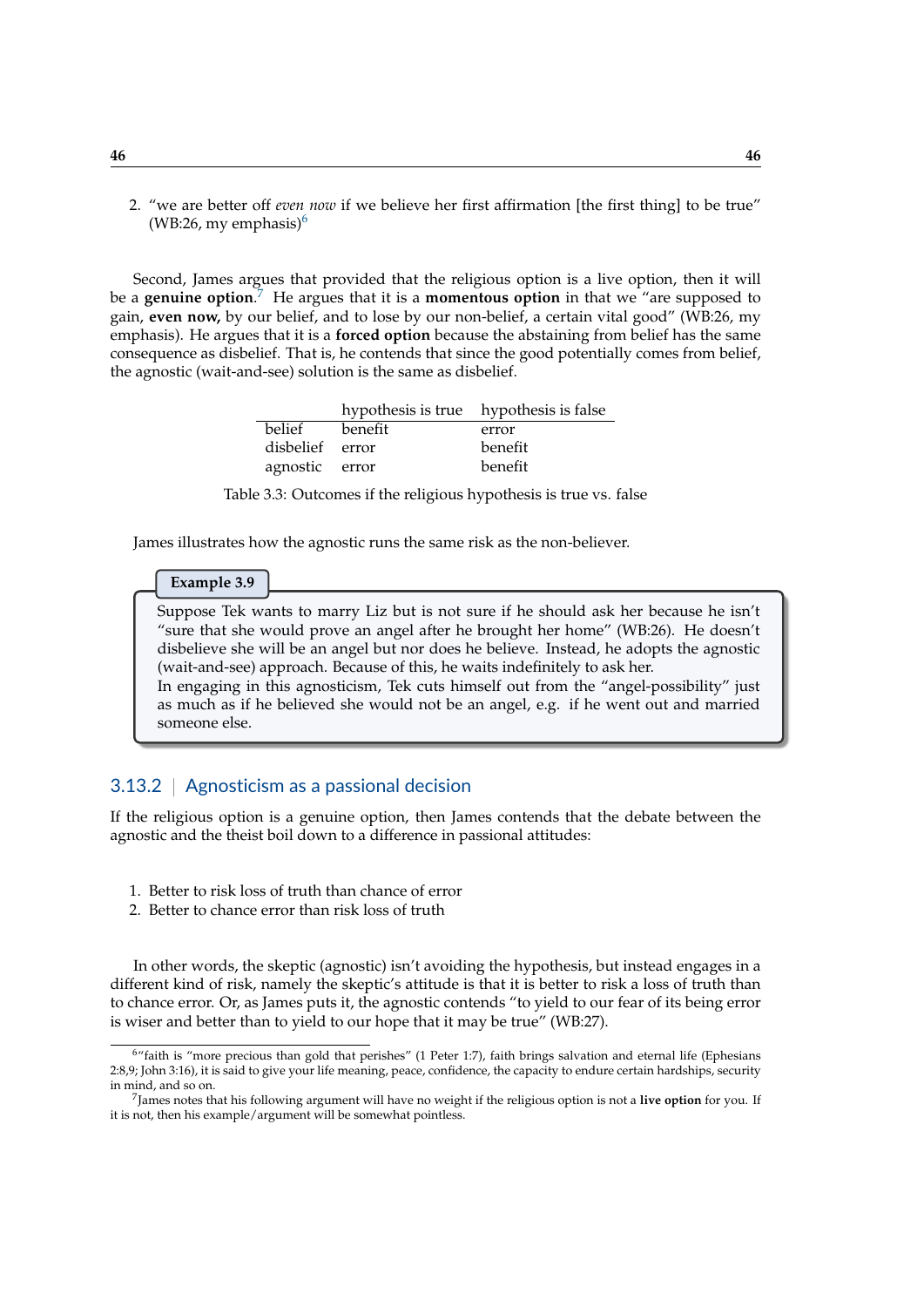The debate then between the theist and the agnostic is not a debate between those who are letting their beliefs be determined by the intellect (on the one hand) and the passions/will (on the other). Rather, it is simply a difference in two different passions.<sup>[8](#page-46-0)</sup>

### 3.13.3 | Agnostic Rule a Roadblock to Truth

James levels a second argument against the agnostic. Namely, that if the religious hypothesis is true and there are benefits to be gained form accepting it, the charge that one ought not undertake it until one has sufficient evidence would amount to blocking an individual off from the benefits/truths potentially associated with believing in that hypothesis. As James puts it:

"a rule of thinking which would absolutely prevent me from acknowledging certain kinds of truth if those kinds of truth were really there, would be an irrational rule" (WB:28).

The idea here is that by treating the agnostic/skeptic approach as though it were the only rational approach, one would be (to use Peirce's terms) blocking the road of inquiry.

# **3.14** | **Some Concluding Remarks and Objections**

<span id="page-46-0"></span> $8$ To put this another way, if the choice of believing or not believing a truth-statement is a "genuine option" (i.e. one that is living, forced, and momentous), and the truth of the statement cannot be established on intellectual grounds, then one has an intellectual right to believe.